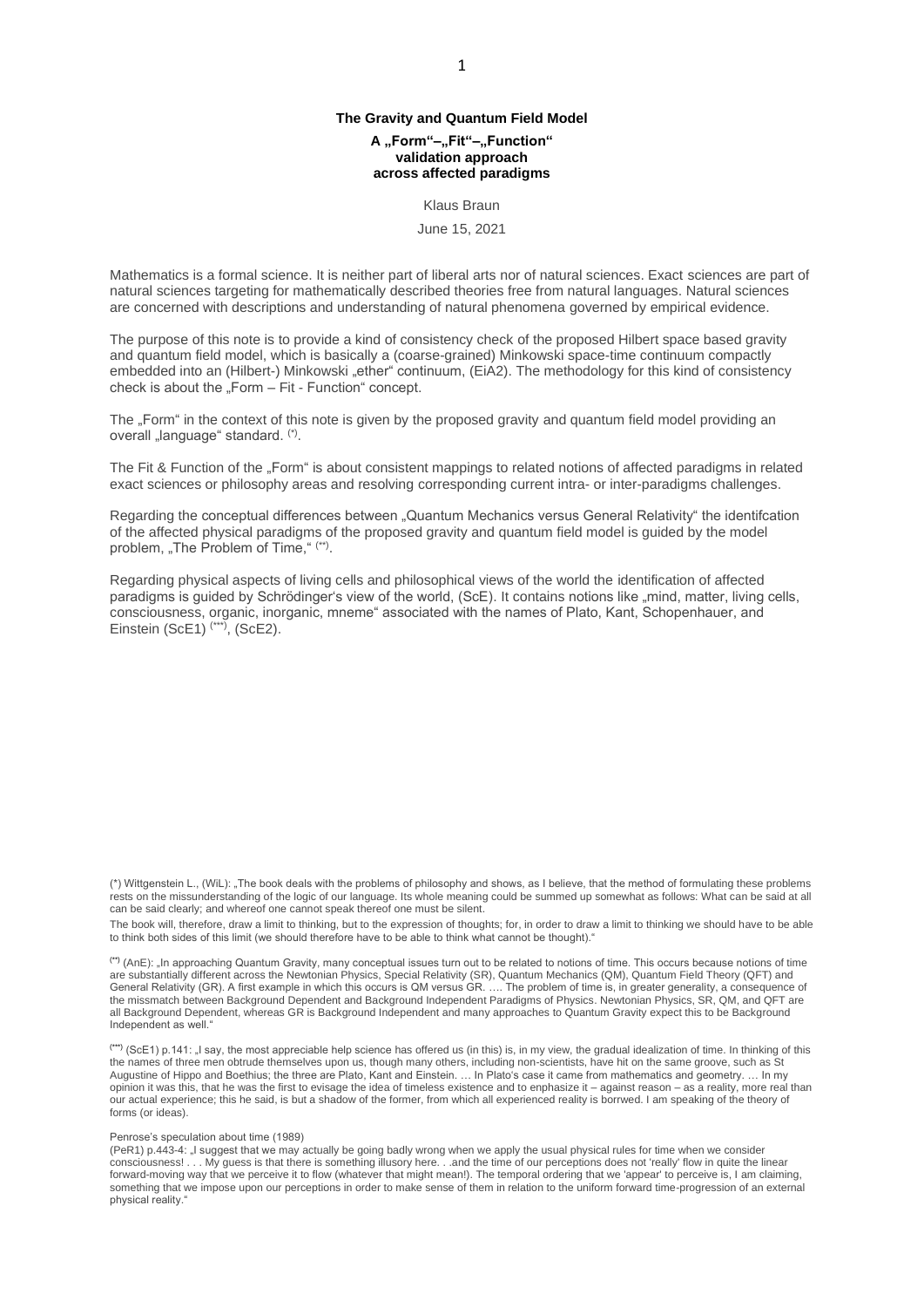Below there are three diagrams providing the conceptual element of the considered mathematical, physical and philosophical paradigms.

There is an 100% - fit to the Quantum Mechanics and and the Special Relativity Theory with its underlying Minkowski space. The "give aways" are

- i) Riemann's continuous manifold concept
- ii) the last mechanical quality, namely, the immobility of the Lorentz transformation

Riemann's used the notion "continuous manifold" synonymonly for the notion "multiple extended quantities" (\*). We note that in order to be applicable to the GRT it must be extented to "differentiable manifolds", just for mathematical reasons w/o any physical meaning.

There is a 0% - fit to the quantum field theory (the SMEP model with its glued together symmetry groups  $U(1)xSU(2)xSU(3)$ , the loop quantum gravity, (RoC), and the (super) string theory (M-Theory), (KaM). One consequence out of this is the disappearance of the mass gap problem of the Yang-Mills Equations.

Depending from the interpretation (or more precisely, depending from the definition) of the philosophical notions of Kant and Schopenhauer, there is also a 100% - fit to their concepts.

As a side note we remark, that Heidegger's "Being & Time" is only about "Being". The mathematical model might provide some arguments, why the famous book of M. Heidegger never has been completed, as announced in (HeM) §8 "The outline of the treatise" (\*).

*Der erste Teil zerfällt in drei Abschnitte:*

- *1. Die vorbereitende Fundamentalanalyse des Daseins.*
- *2. Dasein und Zeitlichkeit.*
- *3. Zeit und Sein. (*never published*)*

*Der Zweite Teil (*nothing published in the book*) gliedert sich dreifach:*

- *1. Kants Lehre vom Schematismus und der Zeit als Vorstufe einer Problematik der Temporalität*
- *2. Das ontologische Fundament des "cogito ergo sum" Descartes' und die Übernahme der mittelalterlichen*
- *Ontologie in die Problematik der "res cogitans".*
- *3. Die Abhandlung des Aristoteles über die Zeit als Diskrimen der phänomenalen Basis und der Grenzen der antiken Ontologie.*

*<sup>(\*)</sup> Dedekind R., (DeR): "If space has at all a real existence it is not necessary for it to be continuous; many of its properties would remain the same even were discontinuous. And if we knew for certain that space was discontinuous there would be nothing to prevent us, in case we so desire, from filling up ist gaps, in thought, and thus making it continuous; this filling up would consist in a creation of new point-individuals and would have to be effected in accordance with the above principle."*

*<sup>(\*\*)</sup> § 8: Die Ausarbeitung der Seinsfrage gabelt sich so in zwei Aufgaben; ihnen entspricht die Gliederung der Abhandlung in zwei Teile:*

*Erster Teil: Die Interpretation des Daseins auf die Zeitlichkeit und Explikation der Zeit als des transzendentalen Horizontes der Frage nach dem Sein.*

*Zweiter Teil: Grundzüge einer phänomenologischen Destruktion der Geschichte der Ontologie am Leitfaden der Problematik der Temporalität.*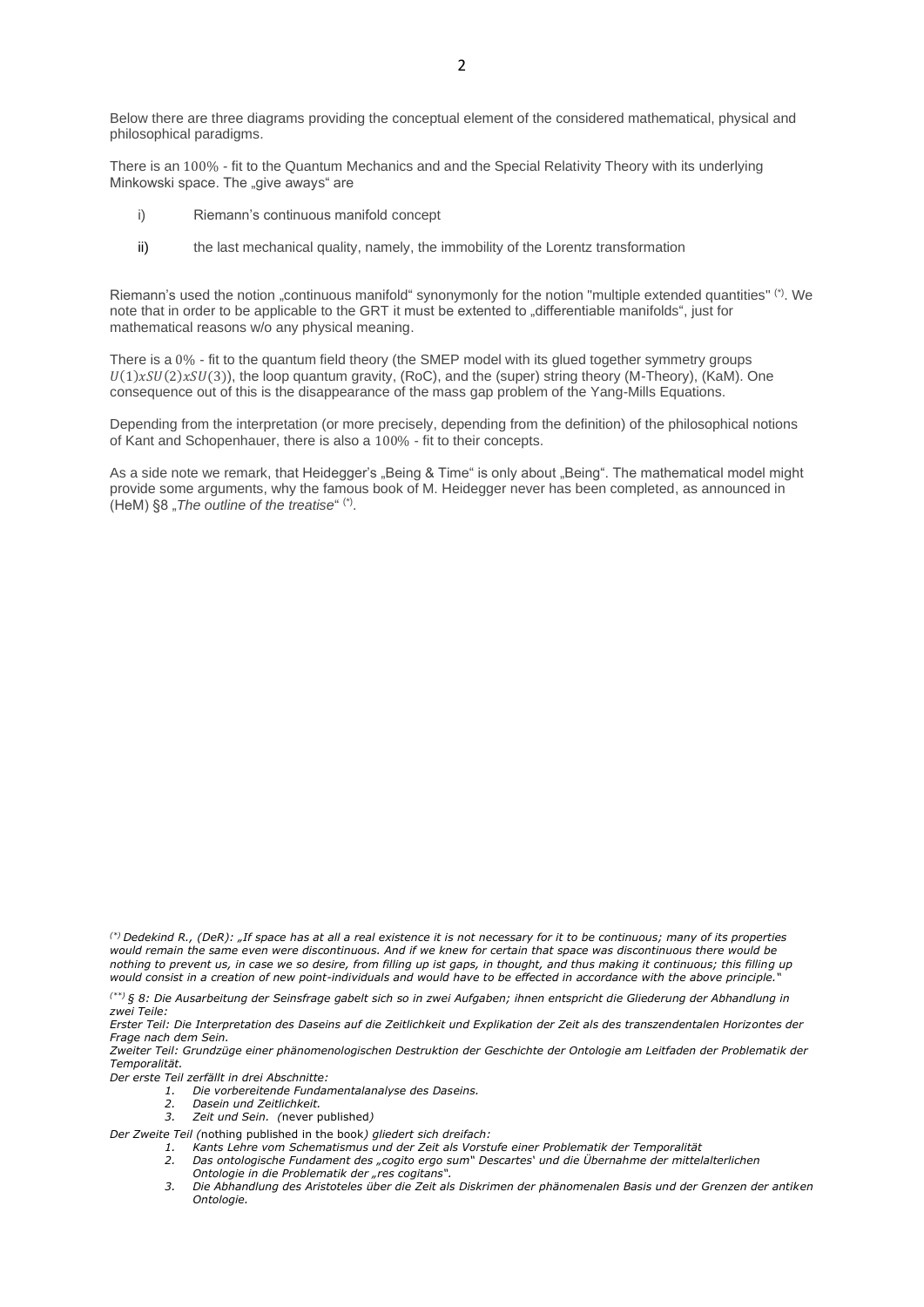# **The Gravity and Quantum Field Model The Form**

Regarding the notion "form" we recall from E. Schrödinger, Science and Humanism, (ScE2) p. 122:

*Form, not Substance, the Fundamental Concept*

*The situation is rather disconcerting. You will ask: What are these particles then, if they are not individuals? And you may point out another kind of gradual transition, namely that between an ultimate particle and a palpable body in our environment, to which we do attribute individual sameness. A number of particles consitute a atom. Several atoms constitute a molecule. Molecules there are of various sizes, small ones and big ones, but without their being any limit beyond which we call it a big molecule. In fact there is no upper limit to the size of a molecule, it may contain hundreds of thousands of atoms. It may be a virus or a gene, vissible under the microscope. Finally we may observe that any palpable object in our environment is composed of molecules, which ae composed of atoms, which are lack individuality, how does, say, my wrist-watch come by individuality? Where is the limit? How does individuality arise at all in objects composed of non-individuals? ….*

*Let us now return to our ultimate particles and to small organizations of particles as atoms or small molecules. The old idea about them was that their individuality was based on the identity of matter in them. This seems to be a gratuitous and almost mystical addition that is in sharp contrast to what we have just found to constitute the individuality of macroscopic bodies, which is quite independent of such crude materialistic hypothesis and does not need its support. The new idea is that what is permanent in these ultimate particles or small aggregates is their shape and organization (the form). The habit of everyday language deceives us and seems to require,*  whenever we hear the word "shape" or "form" pronounced, that it must be the shape or form of something. That *a material substratum is required to take on a shape. Scientfically this goes back to Aristotle, his causa materialis and causa formalis. But when you come to the ultimate particles constituting matter, there seems to*  be no point in thinking of them again as constituting of some material. They are, as it were, pure shape (or form) *nothing but shape/form; what turns up again and again in successive observations is the form, not an individual speck of material."*

The central concept for statistical analysis of empirical data in exact sciences is the  $L_2$  Hilbert space equipped with the inner product  $(u, v)_{L_2}$  of Lebesgue square-integrable functions. The concept of a Hilbert space generalizes the notion of Euclidean space. The most famous example came along with the Special Relativity Theory (SRT); it is the change from the Euclidean space to the Minkowski space.

Each Hilbert space is a metric space (the metric is given by the norm defined by the inner product), but not the other way around. The usual example to show this, is the metric  $d(x,y) = \sum_{n=1}^{\infty} 2^{-n} \frac{|x_n - y_n|}{|x_n - y_n|}$  $\sum_{n=1}^{\infty} 2^{-n} \frac{|x_n - y_n|}{1 + |x_n - y_n|}$ , where  $x_n$ ,  $y_n$  are sequences of real numbers, which is not a norm, i.e. it cannot be built by an inner product. A complete normed space is called a Banach space, e.g.  $R^n$  equipped with the norm  $||x||_p^p = \sum_{n=1}^{\infty} |x_n|^p$  is a Banach space.

The inner product of a Hilbert space is its characterizing operations, which allows to define not only lengths but also angles, i.e. it makes a Hilbert space a "geometrical framework", in contrast to purely metric spaces having no geometric structure at all.

The  $L_2$  Hilbert space is the central concept in thermostatistics and quantum mechanics. Its essential properties in those areas are

- i)  $L_2 = H_0$  is reflexive with respect to the inner product  $(u, v)_{L_2}$ , i.e.  $H_0 = H_0^*$ ,
- ii)  $L_2 = H_0$  is separable, which means that its dimension is countable, i.e. the dimension is the smallest possible infinite dimension  $x$ .

Those properties are important in the context of "observables" modelled as linear operators with defined domain sub-spaces of  $H_0$  and their underlying eigenpair solutions with their relationship to the Heisenberg uncertainty inequality (which is nothing else than a formula about statistical variances).

The countable set of eigenpair solutions allows the building of reflexive Hilbert scales  $H_\alpha$ ,  $\alpha\in R$  in the form  $H_\alpha=H_{-\alpha}^*$ with respect to the inner product  $(u, v)_{L_2}$ . The central property in the context of the proposed gravity and quantum field model is the fact, that there is a compact embeddedness of  $H_\alpha$  into  $H_R$  for every  $\alpha > \beta$  and the closure of  $H_\alpha$ with respect to the norm of  $H_8$  gives the Hilbert space  $H_8$ . This densely embeddingness corresponds to the rational numbers as countable sub-set of the field of real numbers.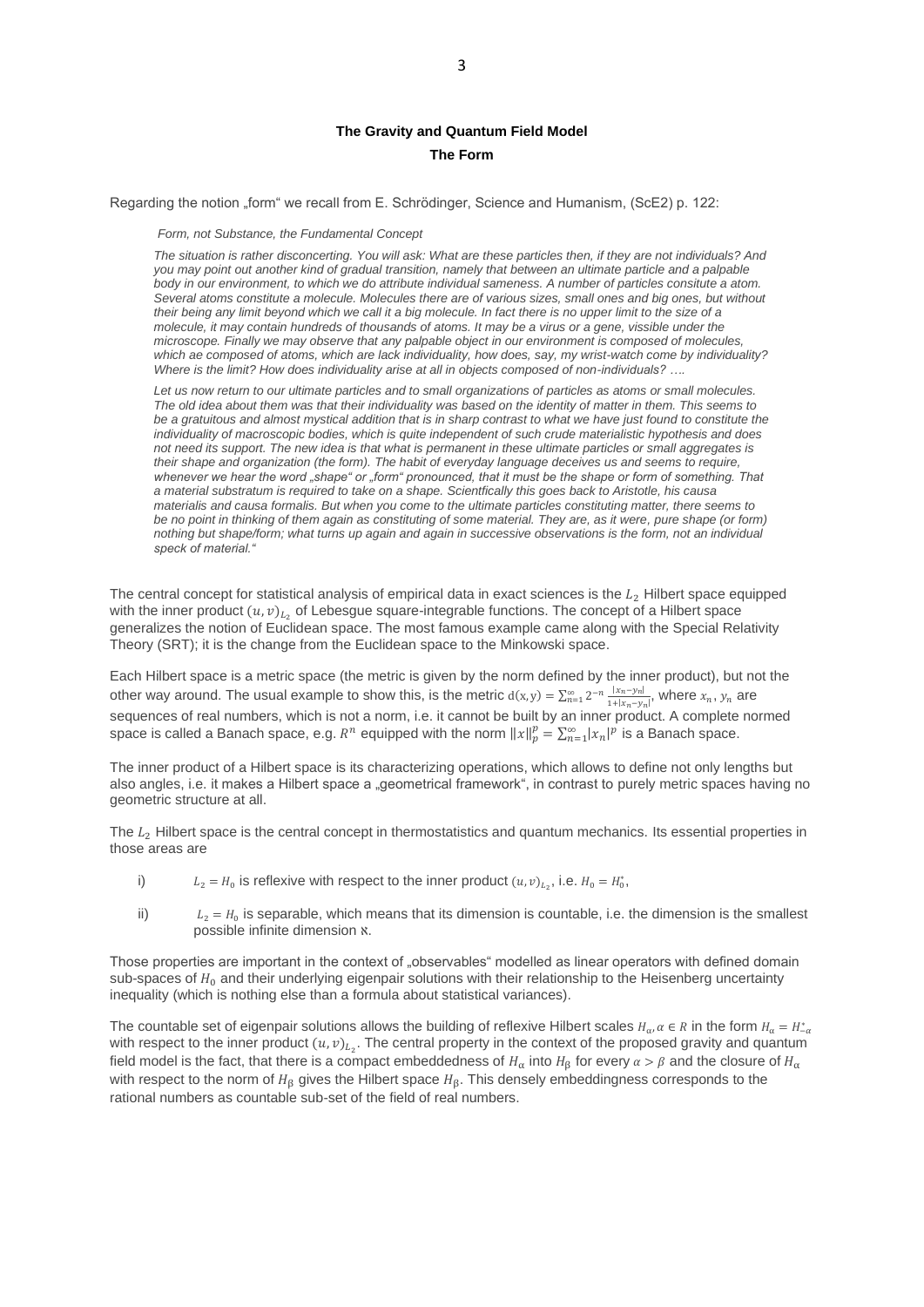The Hilbert scale model enables a coarse-grained Hilbet space as a sub-Hilbert-space of an overall Hilbert space addressing the following modelling "requirements/challenges":

(WeH) p. 171: "*On the basis of rather convincing general considerations, G. Mie in 1912 pointed out a way of modifying the Maxwell equations in such a manner that they might possibly solve the problem of matter, by explaining why the field possesses a granular structure and why the knots of energy remain intact in spite of the back-and-forth flux of energy and momentum*".

(FeE:"Dirac's theory of radiation is based on a very simple idea; instead of considering an atom and the radiation *field with which it interacts as two distinct systems, he treats them as a single system whose energy is the sum of three terms: one representing the energy of the atom, a second representating the electromagnetic energy of the radiation field, and a small term representing the coupling energy of the atom and the radiation field*."

The choice of  $\beta = -1/2 < 0$  is basically motivated by the Sobolev embedding theorem in the context of Dirac's physical "point charge" model of the "ideal (Dirac) function" δ ∈  $H_{-n/2-\varepsilon}$ , which is proposed to be replaced by quantum elements  $\in$  H<sub>-1/2</sub> =  $L_2 \otimes L_2^{\perp}$ .

Correspondingly, the (thermo-) statistics Hilbert space  $L_2$  is extended to  $H_{-1/2} = L_2 \otimes L_2^{\perp} = H_0 \otimes H_0^{\perp}$ , and standard PDE variational representations in the form  $u \in D_0(B)$ :  $(Bu, v)$ <sub>0</sub>,  $\forall v \in H_0$ , are considered as approximations to extended (weak) variational representations in the form

$$
u \in D(B): (Bu, v)_{-1/2}, \forall v \in H_{-1/2}.
$$

The considered decompositions  $H_{-1/2} = L_2 \otimes L_2^{\perp}$  resp.  $H_{1/2} = H_1 \otimes H_1^{\perp}$  are about

- a "coarse-grained" (discrete spectrum/orthogonal eigenfunctions based) Hilbert space  $L_2$  resp.  $H_1$ ; they represent the scope of exact sciences, e.g. equipped with the notions "time", kinematical energy",, "action", "causality", "wave equation"
- a closed sub-spaces  $L_2^{\perp}$  resp.  $H_1^{\perp}$  (e.g. modelling wave packages) of  $H_{-1/2}$  resp.  $H_{1/2}$ . The dimension of the Hilbert space  $L_2$  is  $\aleph$ , in opposite to the much more larger "size" of  $L_2^{\perp}$  and  $\text{H}_{-1/2}$  is  $2^{\aleph}$ .

The model also allows the definition of a potential operator  $W(x)$  in the form, (VaM) (11.4)

$$
W(x) := \frac{1}{2} \text{grad}(\varphi(x)) := P^1(x) - P^2(x)
$$

and a corresponding potential criterion  $\varphi(x) = c > 0$  to extend the concept of kinematical energy to nonkinematical energy. We emphasis that the concept of potential energy becomes now an intrinsic part of the mathematical world, independently from considerered physical phenomena (i.e. PDE). In physics the "*potential*" is defined as the ratio of  $\frac{E_{pot}}{c_{coupl}}$ , where the coupling constant  $c_{coupl}$  depends from the considered physical problem.

The essential new element of the proposed quantum field model is the concept of a "*quantum element*", which carries both, kinematical and potential energy, in the following form

$$
|||x|||_E^2 = |||x|||_{E_{kin}}^2 + |||x|||_{E_{pot}}^2.
$$

In case two quantum elements have the same kinetimatical energy, but different potential energy, there is a potential energy difference, which interacts with the common kinematical part of the two quantum elements. In the proposed model the Hilbert space  $H_{EP_{kin}}$  of "kinematical quantum elements" ( $\sim$  "fermions") is compactly embedded into the overall Hilbert space of quantum elements  $H_{EP}$ , i.e., mathematically speaking, the cardinality of the space  $H_{E_{Prim}}$  is identical with the cardinality of the rational numbers, which is ℵ, while the cardinality of the overall quantum element Hilbert space is identical with the cardinality of the real numbers, which is 2<sup>x</sup>. This properties enable corresponding discrete and continuous spectra. Physically speaking, purely potential quantum elements correspond to the concept of wave packets governed by wavelets (DeL), (HoM), while purely kinematical quantum elements correspond to the concept of Fourier waves.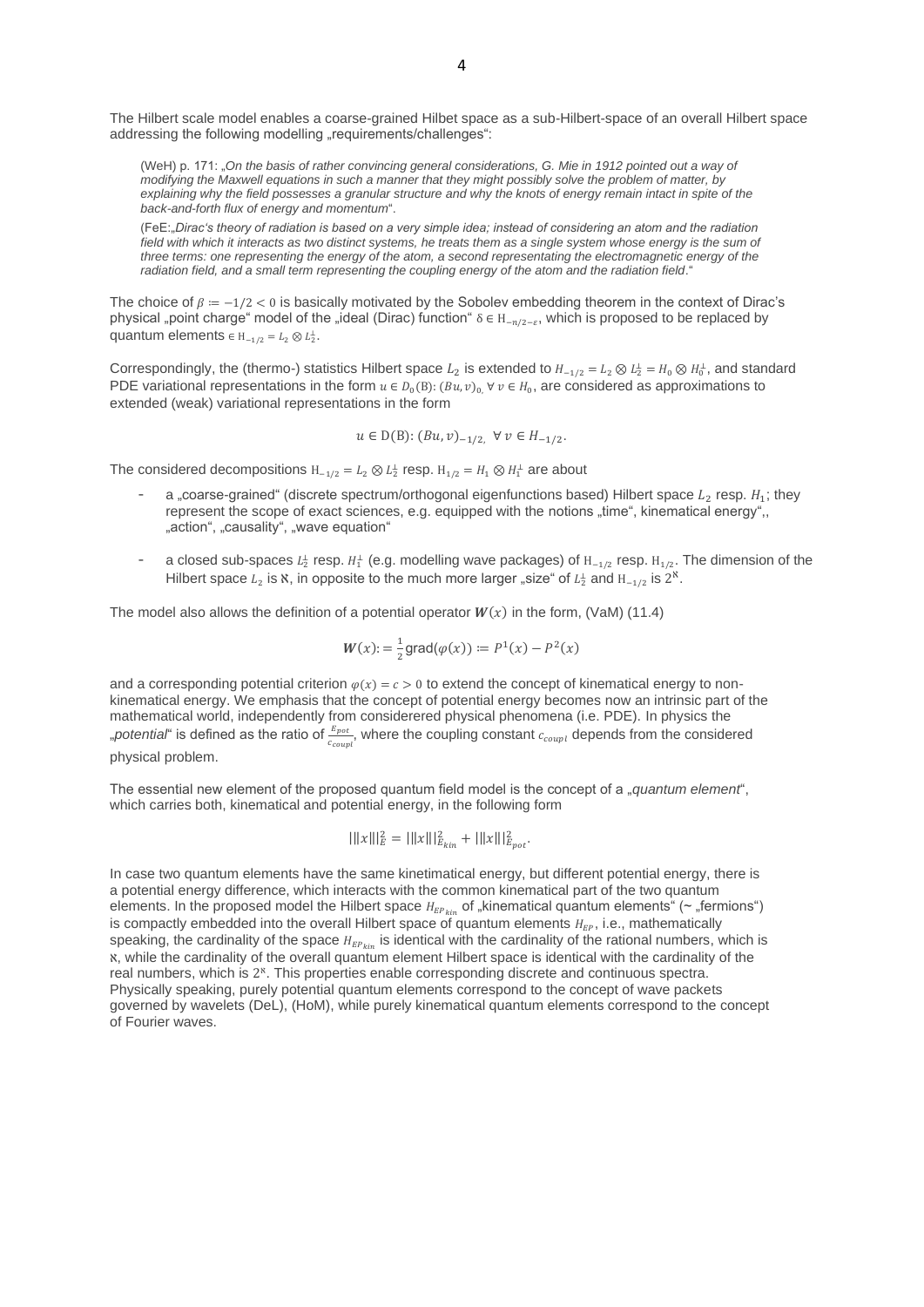With respect to the below diagrams we formulate a boundary value model problem from elasticy theory, which is concerned with weak variational representation of tensor field based PDE, (VeW), see also (ArA):

$$
-s_{jk,k} = f_j \text{ in } G \text{ , } u_j = u_j^0 \text{ on } \partial G.
$$

The vector  $f = (f_1, f_2, f_3)$  defines the (external) volume forces which act on the body.

The stress tensor  $s_{jk}$  is coupled with the strain tensor  $e_{jk} := \frac{1}{2}$  $\frac{1}{2}(u_{j,k} + u_{k,j})$  by the Hook law in the form

$$
s_{jk} := c_{jkmn} e_{mn}.
$$

In this case the  $c_{jkmn}$  are constants, but they can be extended to a tensor field.

In case the coefficients are symmetric, i.e.  $c_{jkmn} = c_{kjmn} = c_{mnjk}$  it holds  $s_{jk} = s_{kj}$ .

Given that the elasticy potential

$$
W(e) := \frac{1}{2} c_{jkmn} e_{jk} e_{mn}
$$

is a positive definite, quadratic form, i.e.  $W(e) \ge c e_{ik} e_{ik}$  for  $e_{ik} = e_{ki}$  the double potential energy of a displacement  $u = (u_1, u_2, u_3)$  is given by

$$
(*) \qquad J(u) = a(u, u) - l(u)
$$

With

$$
a(u,v) := \frac{1}{4} \int_G c_{jkmn}(u_{j,k} + u_{k,j})(v_{j,k} + v_{k,j})dx \ , \ l(u) := \int_G f_j u_j dx \ , \ f_j \in L_2(G).
$$

Then, the principle of the minimum of potential energy for a given  $u_0 = (u_1^0, u_2^0, u_3^0), u_j^0 \in H_1(G)$ , is given by the equivalent representations

$$
J(u) \to \min, \quad u - u_0 \in (H_0^1(G))^3 \quad \text{iff} \quad a(u, v) = l(v) \quad \forall \ v \in (H_0^1(G))^3.
$$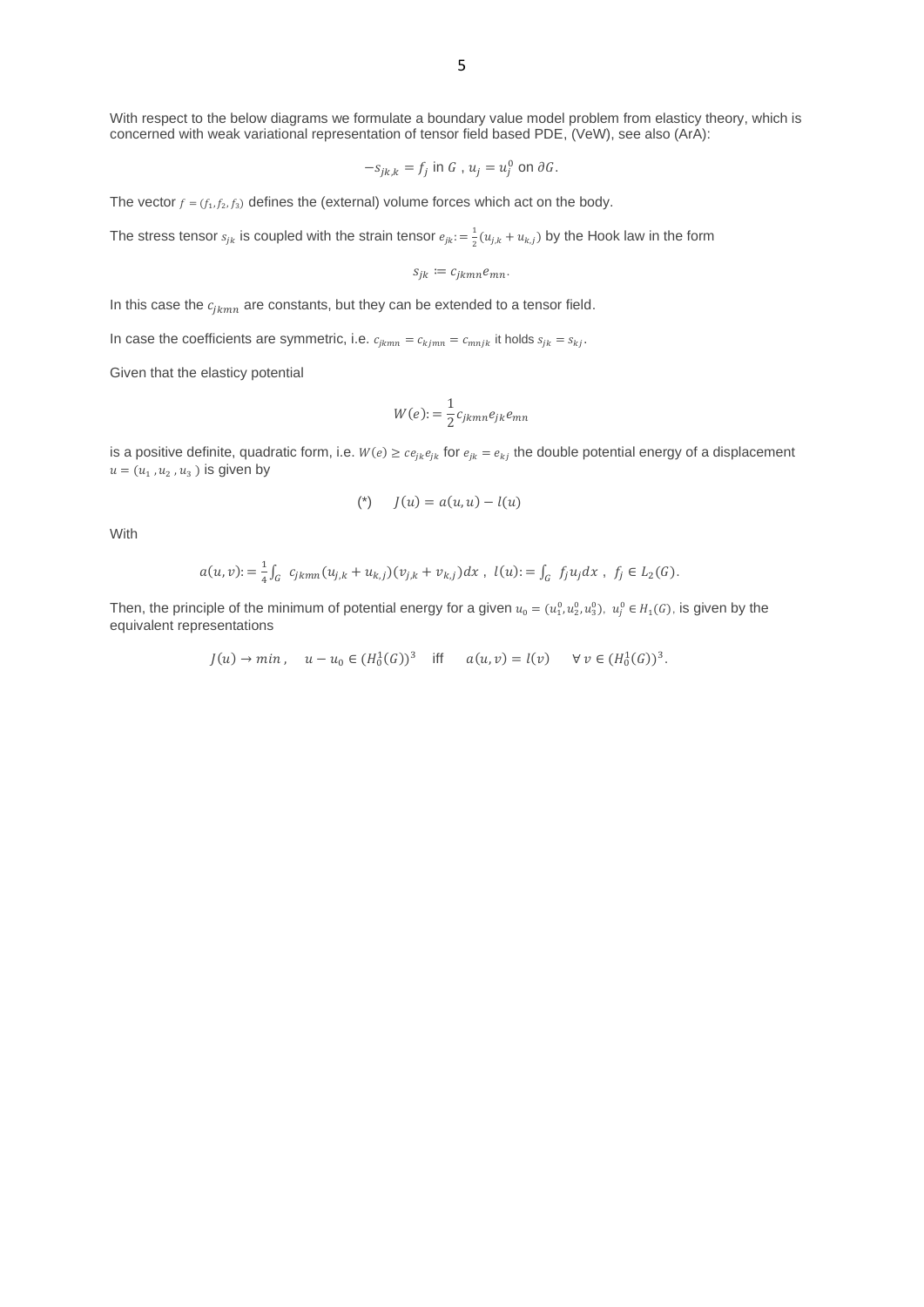# **The Gravity and Quantum Field Model The Mathematical Model Diagram**

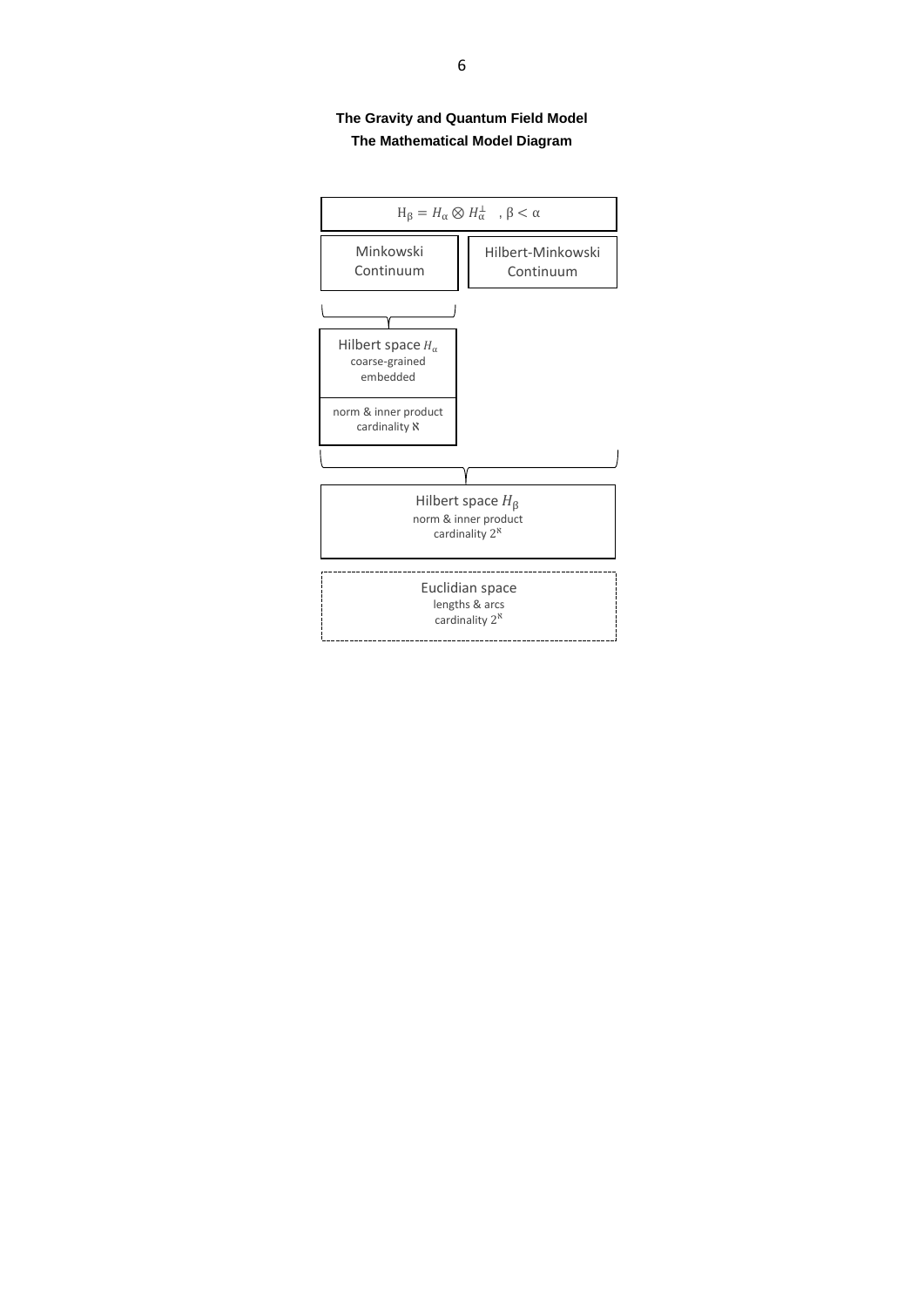# **The Gravity and Quantum Field Model The Physical Model Diagram**

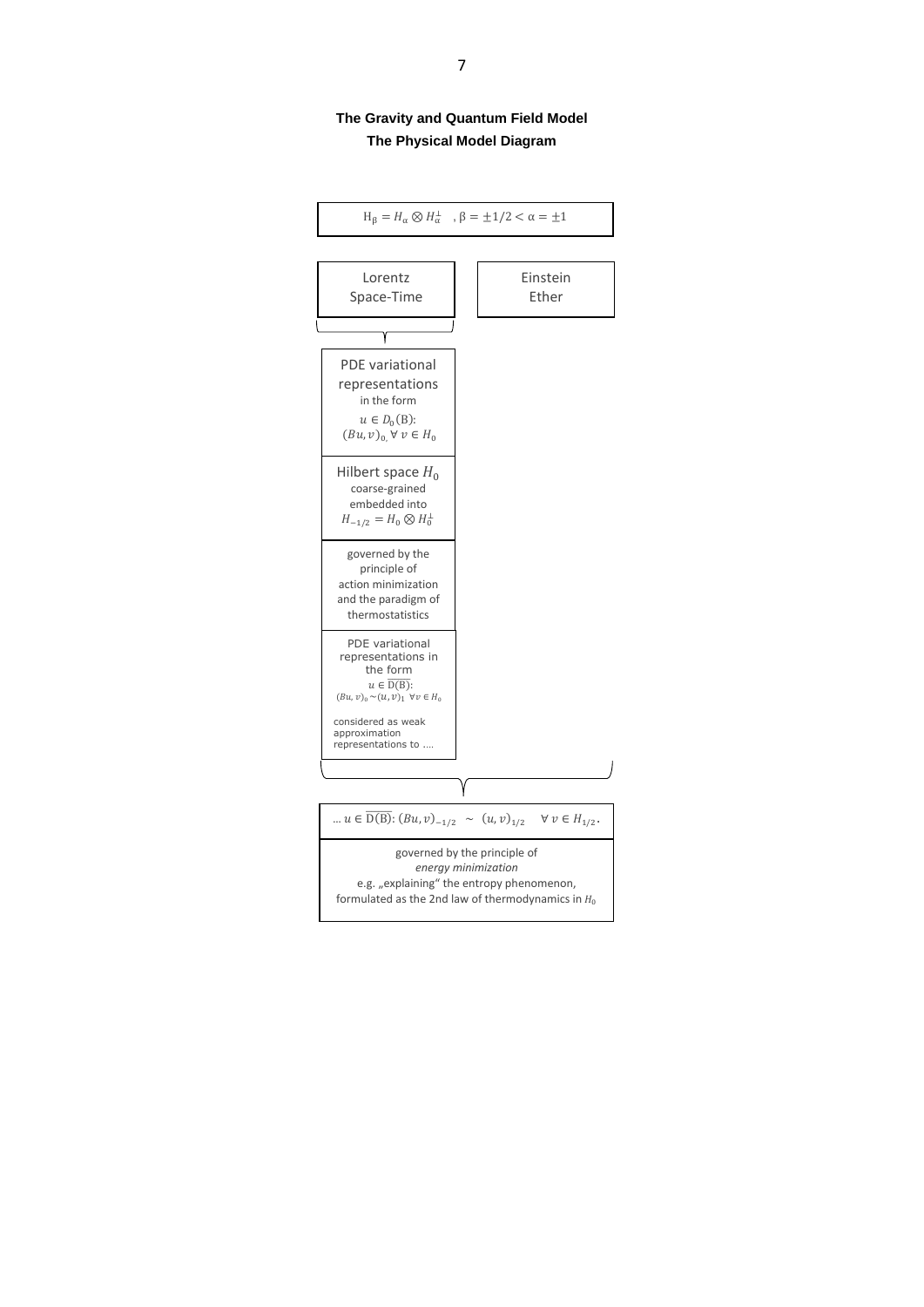# **The Gravity and Quantum Field Model The Philosophical Model Diagram**

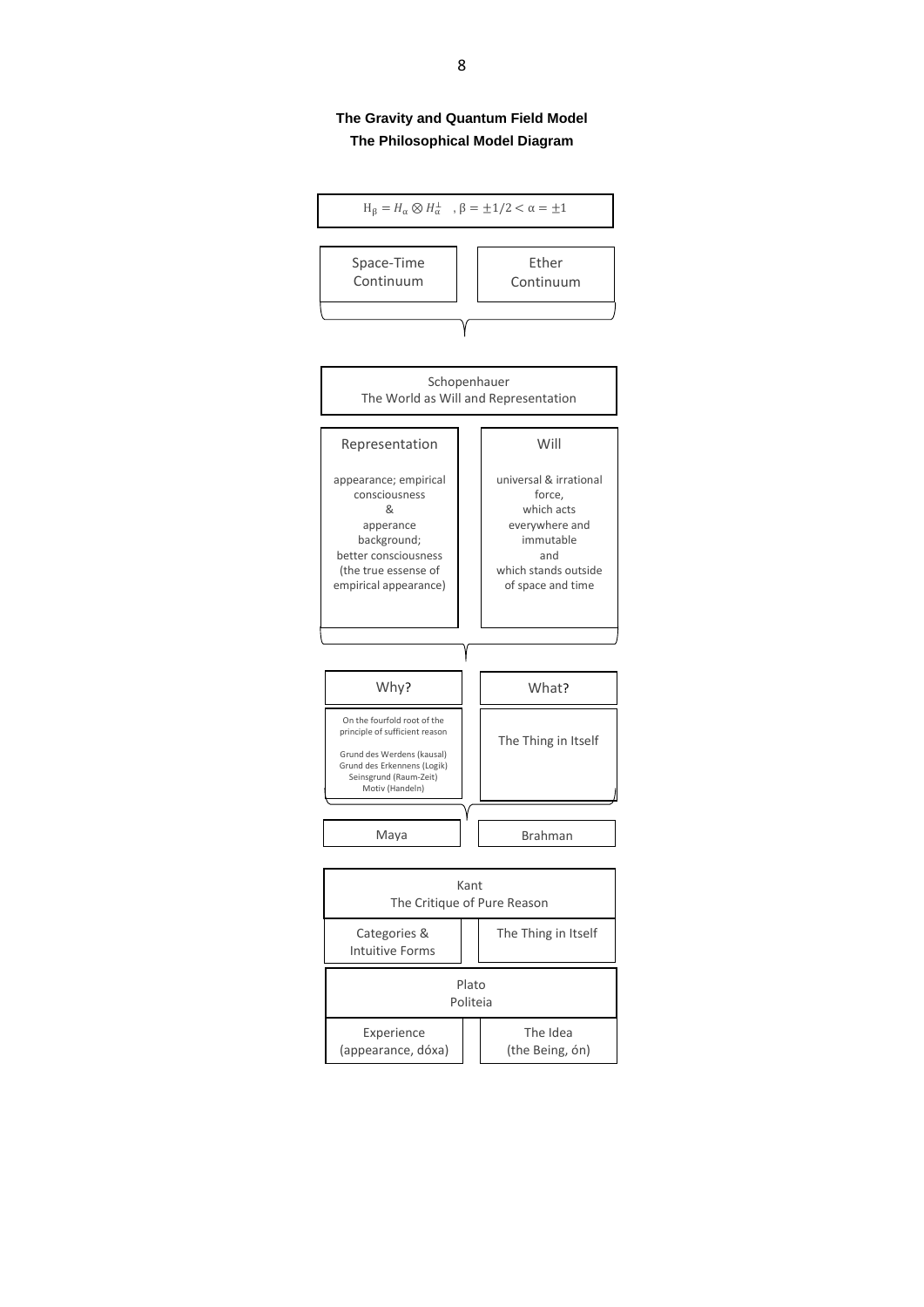#### **Continuum**

#### Some quotes from E. Schrödinger and H. Weyl:

#### (ScE2) p. 133: The Intricacy of the continuum

However painful its loss may be, by losing it we probably lose something that is very well worth losing, It seems simple to us, because the idea oft he continuum seems simple to us. We have somehow lost sight of the difficulties it implies. That is due to a suitable conditioning in early childhood. Such an idea as "all numbers between 0 and 1" or "all the numbers between 1 and 2" (\*), has become quite familar to us. We just think of them geometically as the distance of any point like  $P$  or  $Q$  from  $0...$  The idea of a continuous range, so familar to mathematicians in our days, is something quite exorbitant, an enormous extrapolation of what is really accessible to us. The idea that you should really indicate the exact values of any physical quantity – temperature, density, potential, field strenght, or whatever it might be – for all the points of a continuous range, say between 0 and 1, is a bold extrapolation. We never do anything else than determine the quantity approximaely for a very limited number of points and then "draw a smooth curve through them". This serves us well for many practical purposes, but from the epistemological point of view, from the point of the theory of knowledge, it is totally different from a supposed exact continual description

(WeH), p. 1, "Preface", 1917: "At the center of my reflections stands the conceptual problem posed by the continuum - a problem which ought to bear the name of Pythagoras and which we currently attempt to solve by means of the arithmetical theory of irrational numbers".

(WeH1) p. 38: "In a different form than in the sequence of integers we encounter the infinite in the continuum, which is capable of infinite division. Cases of special importance are the continua of time and of space. Here we find the second open place in the above described construction of mathematical realm of numbers.",

(WeH1) p.40: "Since according to Eudoxus the ratio of any segment "a" to the unit segment determines a cut, the axiom of Dedekind guarantees the completeness of the geometrical elements: the system of points is incapable of extension, provided the axioms (including that of Eudoxus) are maintained (Hilbert)."

(WEH1) p. 41: "The essential character of the continuum is clearly described in this fragment due to Anaxagoras: "Among the small there is no smallest, but always something smaller. For what is cannot cease to be no matter how far it is being subdivided",

(WEH1) p. 41: In contrast to this nature of the continuum, Leibniz conceives the idea of the monads, since – differently from Kant – he fells compelled to give the phenomena metaphysically a foundation in a world of absolute substances. Within the ideal or the continuum the whole precedes the parts.

(WeH1) p. 42: "Descartes struggles with the idea that the material corpuscles of a liquid in motion have to divide in infinitum", "or at least in indefinitum, and into so many parts that it is impossible to imagine one, however small, of which one would not know that it was actually subdivided into still smaller parts",

(WeH1) p. 42: "Hume is forced to admit that the "just as well as obvious" principle of comparing the measures of curves and surfaces by means of the number of component elements is, in fact, useless. B. Riemann in his lectures (RiB), states the alternative "that for a discrete manifold the principle of measurement is already contained in the concept of this manifold, but that for a continuous one it must come from elsewhere",

(WeH1) p. 42: "According to the first and most radical the continuum consists of countable discrete elements, atoms. With regards to matter, this path, initated by Democritus in antiquity, has been followed with brilliant success in modern physics. Plato, clearly conscious of the goal of "saving" the phenomenon by means oft he idea, was the first to design a consistent atomism with respect to space.

(WeH1) p. 43: "The second attempt is that of the infinitely small. This is discussed ingeniously and in detail on the first day of Glileo's "Discorsi". … The limiting process was victorious. For the limit is an indispensible concpet, whose importance is not affected by the acceptance or rejections of the infinitely small. …. AS amatter of fact, it is not impossible to build up a consistent "non-Archimedean" theory of quantities in which the axiom of Eudoxus (usually named after Archimedes) does not hold".

(WeH1) p. 45: "The third attempt to "save" the continuum in the Platonic sense may be seen in the modern set-theoretic foundations of analysis; the related mathematical conceppts are the onn-Archimedian, ordered field of hyper-real numbers and ist related non-standard analysis."

(WeH1), p. 86: "While topology has succeeded fairly well in mastering continuity, we do not yet understand the inner meaning of the restriction to differential manifolds. Perhaps one day physics will be able to discard it. At present it seems indispensable since the laws of transformation of most physical quantities are intimately connected with that of the differentials  $dx_i$ ." ...

... "As the true lawfulness of nature, according to Leibniz's continuity principle, finds ist expression in laws of nearby action, connecting only the values of physical quantities at space-time points in the immediate vicinity of one another, so the basic relations of geometry should concern only infinitely closely adjacent points ('near-geometry' as opposed to far-geometry'). Only in the infinitely small may we expect to encounter the elementary and uniform laws, hence the world must be comprehended through its behavior in the infinitely small".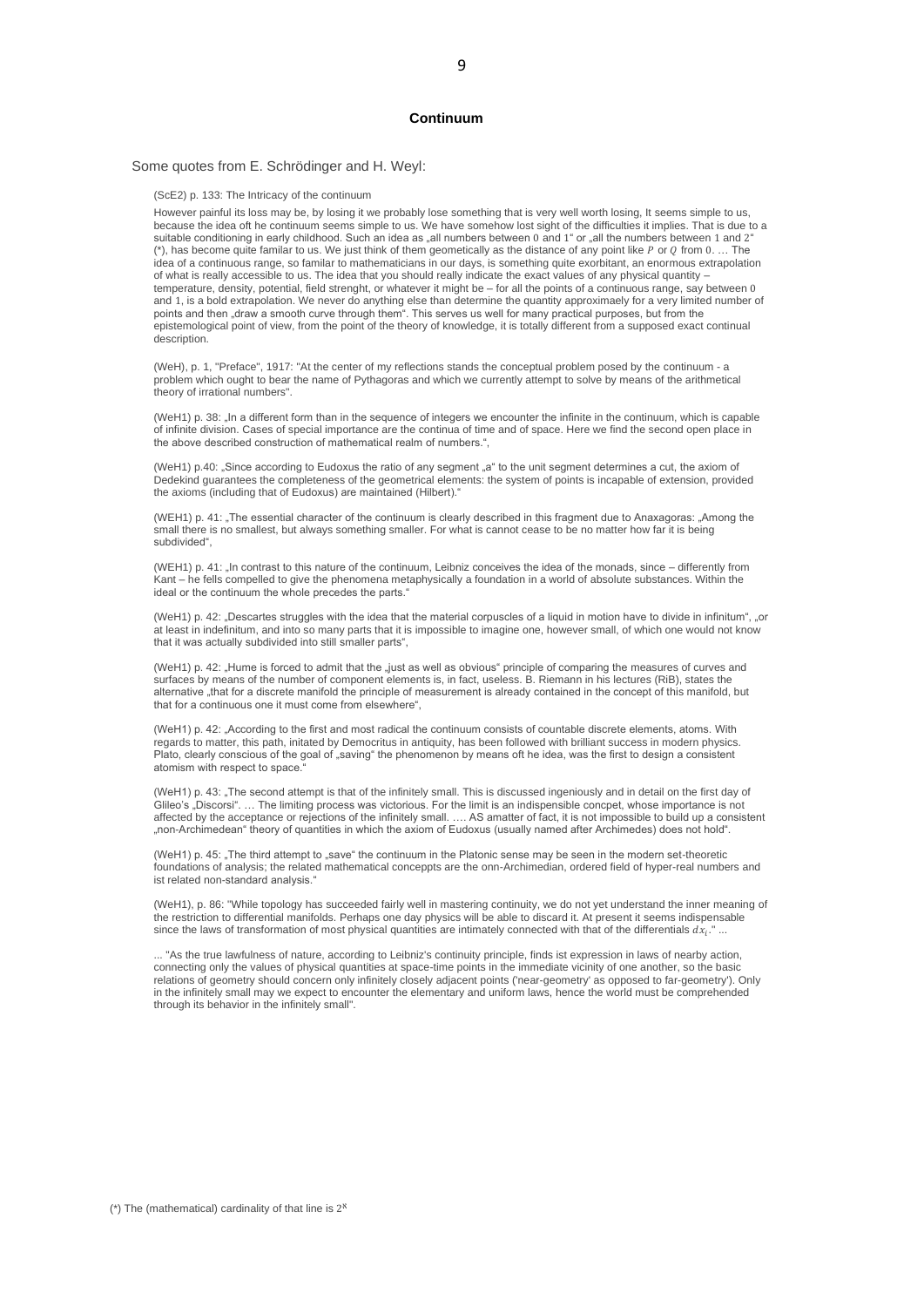# **Continuous Manifolds**

(FIH) p. 49: "An  $n$  –dimensional manifold is a space which is not necessarily an Euclidean space nor is it a domain in a Euclidean space, but which, from the viewpoint of a short-sightes observer living in the space, looks just like such a domain of Euclidean space. ... We have the technical problem of describing an  $n$  –manifold with sufficient precision so that we can define functions, tensors, and differential forms on such a space. … Each observer on the manifold has an immediate neighborhood (local coordinate neightborhood). Described by  $n$  coordinates. Each point in space must lie in at least one of these observed neighborhoods. Now if we consider simultaneously two observers, their immediate neighborhoods may overlap, and we must specify what happens in each such overlap."

The history of manifolds is the attempt to build a mathematical structure to model the whole (the continuum) and the particular (the part) to put its combination then into relationship to describe motion, action etc. (Helmholtz, Riemann, Poincare, Lie and others). From (SchE) we recall the two conceptual design strategies for a "continuum":

Strategy I: Design of an "atomistic" theory of the continuum (which to H. Weyl's opinion contradicts to the essence of the continuum by itself)

Strategy II: develop a mathematical framework which symbolically explores the "relationship between the part and the whole" for the case of the continuum.

The later one leads to the concept of affine connexion, based on the concept of a manifold, which were developed during a time period of about 100 years, based on Riemann's idea of a "*Geometry in Manifolds*". This ia about a generalization of the classical concept of extended magnitudes/quantities for geometry and to "*construct*" the latter as only one specification from a more general concept. The terminology of "*multiple extended quantities*" was introduced by B. Riemann, synonymly to a "*continuous manifold*". It is conceptually based on two essential attributes: "*continuity*" and "*multiple extension*". From the extensional point of view such a concept would form a manifold and the individual modes of determination were to be considered, as the elements or the points of the manifold with either "discrete" or "continuous" transition from one to the other.

#### Scholz E., (SchE): 1.2. Riemann's n-dimensional manifolds

When Riemann presented his ideas on a geometry in manifolds the first time to a scientific audience in his famous Habilitationsvortrag (Riemann, 1854), he was completely aware that he was working in a border region between mathematics, physics, and philosophy, not only in the sense of the pragmatic reason that his audience was mixed, but by the very nature of his exposition. There was no linguistic or symbolical frame inside mathematics, which he could refer to, even only to formulate a general concept of manifold. So he openly drew on the resources of contemporary idealist, dialectical philosophy, in his case oriented at J.F. Herbart, to generalize the classical concept of extended magnitude/quantity for geometry and to "construct" the latter as only one specification from a more general concept. Basic to such a construction was, so Riemann explained to his audience, the presupposition of any "general concept" which allows in a logical sense precise individual determinations. From the extensional point of view such a concept would form a manifold and the individual modes of determination were to be considered, as Riemann explicitly stated, as the elements or the points of the manifold with either "discrete" or "continuous" transition from one to the other. Thus Riemann sketched the draft for a conceptual starting point for what later was to become general set theory (discrete manifolds) and topology (continuous manifolds). Such concepts would gain mathematical value only if a sufficiently rich structure of (real or complex valued) functions on the manifold is available. Then it should be possible to describe the specification of points by the values of n properly chosen functions in a locally unique way (local coordinate system). That a change of coordinates would lead to locally invertible differentiable real functions, was not made explicit by him, but was to be understood from the context by careful listeners or readers. The distinction between local simplicity of manifolds, because of the presupposition of local coordinate systems, and globally involved behaviour was indicated by Riemann, but not particularly emphasized during the talk, although in other pubhcations and manuscripts it was.

Of the utmost importance was Riemann's discussion of different conceptual levels - we would say structures - which can be considered on a given manifold. During his talk he exemplified these by the distinction between analysis situs (combinatorial topology of differential manifolds) and differential geometry. In his works on complex function theory he moreover pursued concrete investigations of complex and birational structure in the complex one-dimensional case (Riemann, 1851, 1857). And there are points in the latter publications, where Riemann indicated that it might be useful to work with even more "general concepts" of a continuous character, which would transcend the limits of the specific postulates for continuous manifolds introduced or at least presupposed in his Habilitations lecture. Thus in his dissertation Riemann (1851, p. 36) had already talked about infinite dimensional (real) function spaces and continuously varying conditions for functions in them, given by equations, which indicated nonlinear subsets in the dual of functions spaces. Moreover, Riemann had even already used the language of "continuous manifold" in this context without further specification what should be understood by that term. That was a drastic generalization of Gauss's finite dimensional linear submanifolds of R(n) and even far more general than the manifold concept as developed by Riemann in 1854.

(SchE2): Eine Mannigfaltigkeit war für Riemann demnach zunächst ein Konzept zur mathematischen Erfassung des Zustandsraumes eines (materiellen oder ideellen) Dinges. Wie später in seinem Habilitationsvortrag betonte Riemann auch schon hier, daß im allgemeinen keine Identifizierung der Mannigfaltigkeit mit reellen Intervallen möglich ist, und unterschied sprachlich zwischen "Größe" und "Zahl":

"Es wird hier aber durchaus nicht vorausgesetzt, dass es möglich sei, eine bestimmte Mannigfaltigkeit gleichsam als Maßstab für andere fortzutragen. Man hat sich daher vor der sonst geläufigen Vorstellung zu hüten, sich eine veränderliche Grösse durch eine veränderliche Zahl in eine feste Einheit ausgedrückt zu denken; es kann ferner eine Grösse einer Grösse nur insofern gleich sein, als sie mit ihr identisch ist und nur insofern kleiner, als sie ein Theil derselben ist".

An andere Stelle traf er eine Unterscheidung zwischen "endlichen" bzw. "unendlichen" (nicht nur eindimensionalen) Mannigfaltigkeiten: "Eine unendliche Mannigfaltigkeit würde er eine solche sein, von der man sich stets nur einen Theil vorstellen könnte, in dem, wie lange man sich auch neue Theile hinzudächte, doch nie die Gesamtheit erschöpft würde; wir beschränken uns aber in der Folge stets auf endliche Mannigfaltigkeiten.

Unter einem Teil der Mannigfaltigkeit M, "den man sich vorstellen kann", darf man wohl eine gleichdimensionale Untermannigfaltigkeit U verstehen, die durch eine offene und beschränkte Untermannigfaltigkeit von R,  $R^2$ ,  $R^3$  (oder allgemein  $R^n$ ) darstellbar ist.

Einen breiten Raum widmete Riemann in den Notizen der Diskussion eindimensionaler Mannigfaltigkeiten. Dabei erklärte er Eindimensionalität dadurch, daß ein Übergang zwischen zwei Bestimmungsweisen/Zuständen des veränderlichen Dings (und damit zwischen zwei Punkten der Mannigfaltigkeit) "nur auf zweierlei Weise, vorwärts oder rückwärts" stattfinden könne. Erst nachdem das klargestellt war, führte er Parametrisierungen ein, die ihm eine Bezeichnung der Punkte der eindimensionalen Mannigfaltigkeit durch reelle Zahlen - keine Identifizierung möglich machte. Er unterschied vier (topologische) Typen eindimensionaler Mannigfaltigkeiten:

- "beiderseits begrenzt" (vom Typ des abgeschlossenen Intervalls),

- "auf einer Seite begrenzt, auf einer unendlich" (halboffenes Intervall),

- "beidseitig unendlich" (offenes Intervall),

- "in sich zurücklaufend".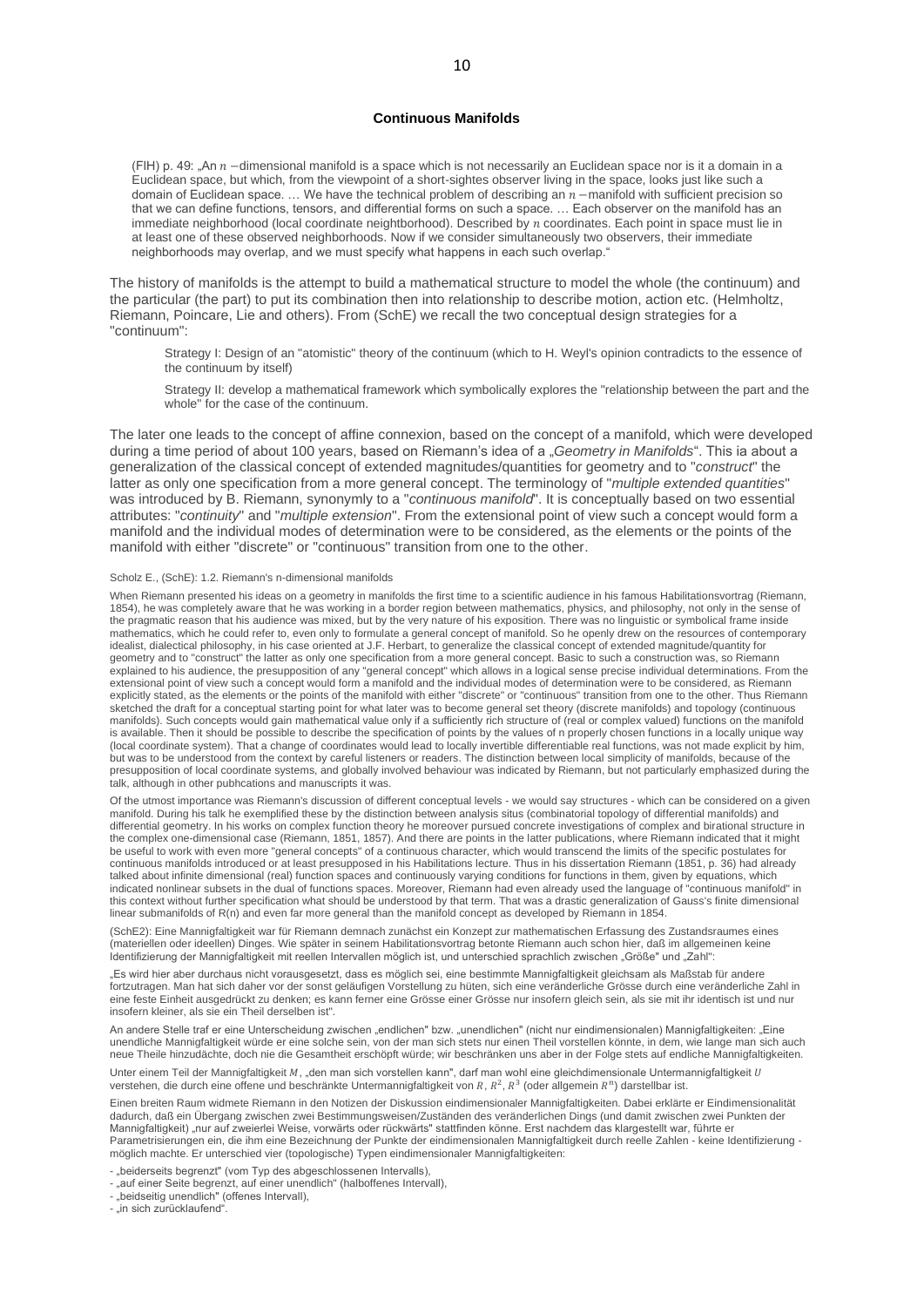# **General Relativity & The Ether of Lorentz**

The fundamental principle of the SRT is the (Maxwell equations based) invariance principle building on the Lorentz transformation, which has a last mechanical quality, namely, its immobility, (EiA2).

Einstein's central message for regarding the relationship of ether and general relativity is

*"The existence of the gravitational field is inseparably bound up with the existence of space. On the other hand a part of space may very well be imagined without an electromagnetic field".(\*)*

The alignment with a Hilbert space based extended SRT is enabled by the *complex* Lorentz group  $L(C)$ , which is also essential in the proof of the PCT theorem. The central differentiator to the Lorentz group is the fact, that  $L(C)$ has the (only two) *connected* components  $L_{+/-}(C)$ , where  $L_{+}(C)$  denotes the proper *complex* Lorentz group.

(StR): *"For a general analysis of relativistic invariance it is reasonable that any relativistically invariant theory in which the states are spanned by the collision states of the elementary particles of the theory has, in a suitable basis, an essentially uniquely determined relativistic transformation law. This transformation law is identical to*  that of a theory of non-interacting elementary particles of the same masses and spins. Any relativistic theory of *particles which does not have this transformation law will, in our opinion, require a novel physical interpretation. (as usual, in making this statement we are ignoring the special difficulties associated with zero mass particles.)"*

(EiA2) Einstein A., Ether and the theory of relativity, an address delivered on May 5th, 1920, in the University of Leyden

… Thus the endeavour towards a unified view of the nature of forces leads to the hypothesis of an ether. … in the first half of the nineteenth century the ether hypothesis was supported by the theory of the stationary luminiferous ether, which found fresh support in an experiment which is also of fundamental importance in the special theory of relativity, the experiment of Fizeau, from which one was obliged to infer that luminiferous ether does not take part in the movements of bodies. The phenomenon of aberration also favoured the theory of the quasi-rigid ether.

The development of the theory of electricity along the path opened up by Maxwell and Lorentz gave the development of our ideas concerning the ether quite a<br>peculiar and unexpected turn. For Maxwell himself the ether indeed than the mechanical properties of tangible solid bodies. But neither Maxwell nor his followers succeeded in elaborating a mechanical model for the ether which might furnish a satisfactory mechanical interpretation of Maxwell's laws of the electro-magnetic field. The laws were clear and simple, the mechanical interpretations clumsy and contradictory. Almost imperceptibly the theoretical physicists adapted themselves to a situation which, from the standpoint of their mechanical programme, was<br>very depressing. They were particularly influenced by the e conclusive theory that it should content itself with the fundamental concepts which belong exclusively to mechanics (e.g. densities, velocities, deformations, stresses)<br>they gradually accustomed themselves to admiting elec long-run was insupportable. A way of escape was now sought in the reverse direction, by reducing the principles of mechanics to those of electricity, and this<br>especially as confidence in the strict validity of the equatio

Such was the state of things when H. A. Lorentz entered upon the scene. He brought theory into harmony with experience by means of a wonderful simplification of theoretical principles. He achieved this, the most important advance in the theory of electricity since Maxwell, by taking from ether its mechanical, and from matter its electromagnetic qualities. As in empty space, so too in the interior of material bodies, the ether, and not matter viewed atomistically, was exclusively the seat of<br>electromagnetic fields. According to Lorentz the elementa confined to the carrying of electric charges. Thus Lorentz succeeded in reducing all electromagnetic happenings to Maxwell's equations for free space. As to the mechanical nature of the Lorentzian ether, it may be said of it, in a somewhat playful spirit, that immobility is the only mechanical property of which it has not been deprived by H. A. Lorentz. It may be added that the whole change in the conception of the ether which the special theory of relativity brought about, consisted in taking away from the ether its last mechanical quality, namely, its immobility. How this is to be understood will forthwith be expounded.

The space-time theory and the kinematics of the special theory of relativity were modelled on the Maxwell-Lorentz theory of the electromagnetic field. This theory therefore satisfies the conditions of the special theory of relativity, but when viewed from the latter it acquires a novel aspect. For if K be a system of co-ordinates<br>relatively to which the Lorentzian ether is at rest, the ether is at rest relatively to the K system? For the theoretician such an asymmetry in the theoretical structure, with no corresponding asymmetry in the system of<br>experience, is intolerable. If we assume the ether to b logical standpoint, not indeed downright incorrect, but nevertheless unacceptable.

More careful reflection teaches us, however, that the special theory of relativity does not compel us to deny ether. We may assume the existence of an ether; only we<br>must give up ascribing a definite state of motion to it, see later that this point of view, the conceivability of which I shall at once endeavour to make more intelligible by a somewhat halting comparison, is justified by the<br>results of the general theory of relativity.

In Minkowski's idiom this is expressed as follows: -Not every extended conformation in the four-dimensional world can be regarded as composed of world-threads. The special theory of relativity forbids us to assume the ether to consist of particles observable through time, but the hypothesis of ether in itself is not in conflict with the special theory of relativity. Only we must be on our guard against ascribing a state of motion to the ether.

What is fundamentally new in the ether of the general theory of relativity as opposed to the ether of Lorentz consists in this, that the state of the former (GRT) is at every place determined by connections with the matter and the state of the ether in neighbouring places, which are amenable to law in the form of differential<br>equations; whereas the state of the Lorentzian ether in the abs former, disregarding the causes which condition its state. Thus we may also say, I think, that the ether of the general theory of relativity is the outcome of the Lorentzian ether, through relativation.

If we consider the gravitational field and the electromagnetic field from the stand-point of the ether hypothesis, we find a remarkable difference between the two.<br>There can be no space nor any part of space without gravit all. The existence of the gravitational field is inseparably bound up with the existence of space. On the other hand a part of space may very well be imagined without an electromagnetic field; thus in contrast with the gravitational field, the electromagnetic field seems to be only secondarily linked to the ether, the formal nature of the<br>electromagnetic field being as yet in no way det another type, for example, with fields of a scalar potential, instead of fields of the electromagnetic type.

<sup>(\*)</sup> (StR): ..The corresponding Lorentz group *L* has four disconnected components, where each of which is connected in the sense that any one point can be connected to *any other, but no Lorentz transformation in one component can be connected to another in another component. This results to three subgroups of , which are the orthochronous Lorentz group, the proper Lorentz group, and the orthochorous Lorentz group. Associated with the restricted Lorentz group is the group of 2x2 complex matrices of determinant one (SL(2, C))*.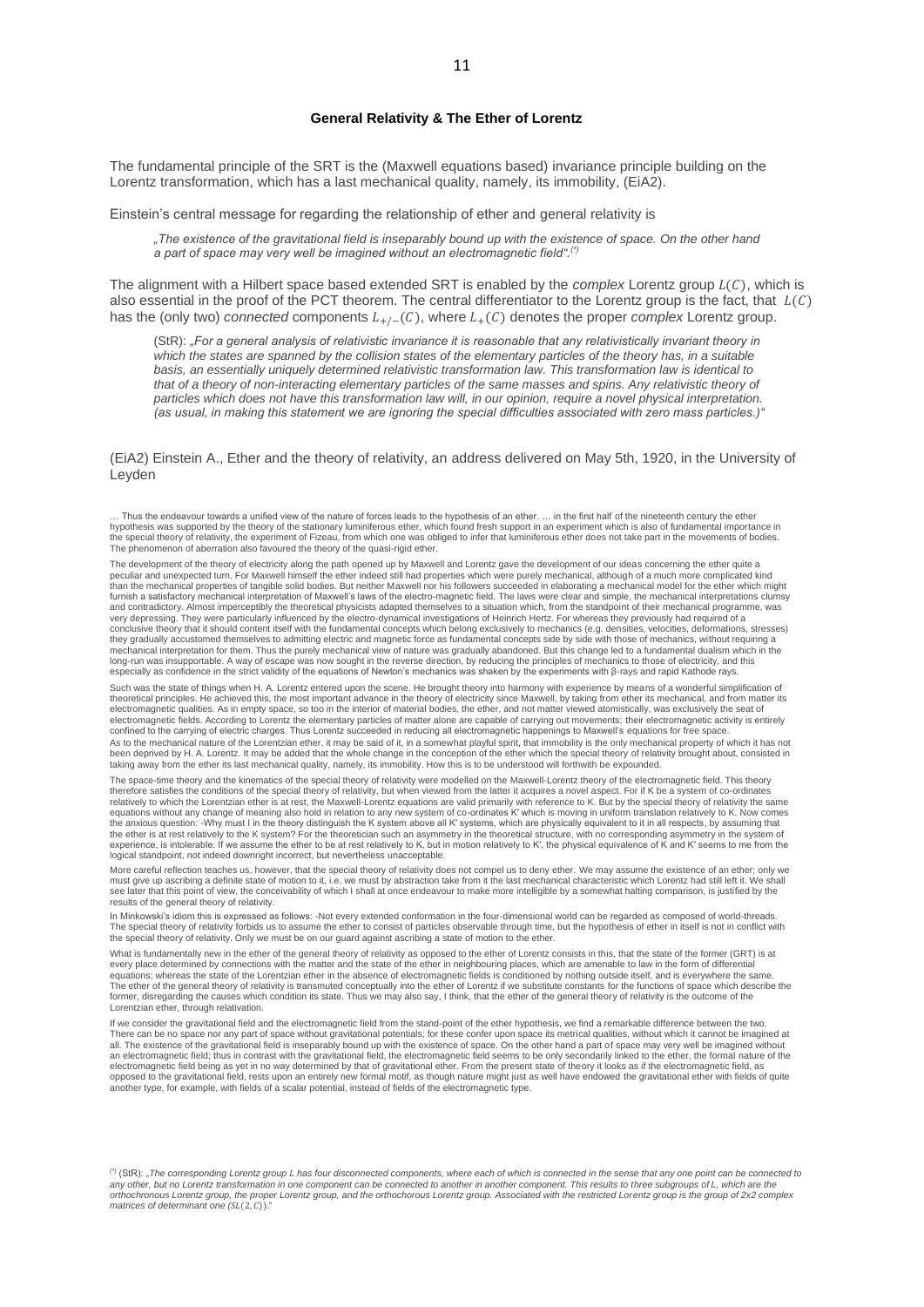# **Space & Time & Matter**

#### Some quotes

(ScE1) p.141: I say, the most appreciable help science has offered us (in this) is, in my view, the gradual idealization of time. In thinking of this the names of three men obtrude themselves upon us, though many others, including non-scientists, have hit on the same groove, such as St Augustine of Hippo and Boethius; the three are Plato, Kant and Einstein. … In Plato's case it came from mathematics and geometry. … In my opinion it was this, that he was the first to evisage the idea of timeless existence and to enphasize it – against reason – as a reality, more real than our actual experience; this he said, is but a shadow of the former, from which all experienced reality is borrwed. I am speaking of the theory of forms (or ideas).

(ScE1): p. 144: "Let us now turn to Kant. It has become a commonplace that he thaught the ideality of space and time and that this was a fundamental, if not the most fundamental part of teaching. Like the most of it, it can be neither verified nor falsified, but it does not lose interest on this account (rather it gains; if it could be proved or disproved it would be trivial). The meaning is that, to be spread out in space and to happen in a well-defined temporal order of "before and after" is not a quality of the world that we perceive, but pertains to the perceiving mind which, in its present situation anyhow, cannot help registering anything that is offered to it according to these two card-indexes, space and time. It does not mean that mind comprehends these order-schemes irrespective of, and before, any experience, but that it cannot help developing them and applying them to experience when it comes along, and particularly that this fact does not prove or suggest space and time to be an order-scheme inherent in that "thing-in-itself" which, as some believe, causes our experience.

(ScE1) p. 146: "I now come to speak about Einstein in the same context. … The new view has its strongest impact on the previous notion of time. Time is the notion of "before and after". The new attitude springs from the following two roots: (i) The notion "before and after" resides on the "cause and effect" relation. …(ii) The second root is the experiemental and observational evidence that effects do not spread with arbitrarily high  $\sim$  velocity. There is an upper limit, which incidentally is the velocity of light in empty space.

(ScE3): The two underlying paradigms of the geometric structure of the space-time model of the special relativity theory are

- i) the equivalence of all four-dimensional systems of coordinates obtained from any of them by arbitrary (point-) transformation,
- ii) the continuum has a metrical connexion impressed on it, that is at every point a certain quadratic form of coordinate-differentials,  $g_{ik}dx_i dx_k$  called, the "square of the interval" between the two points in question, has a fundamental meaning, invariant in the aforesaid transformations.

These two principles are of very different standing. The first, the principle of general invariance, incarnates the idea of General Relativity. … One has occcasionally tried to generalize it, and it is difficult to say whether quantum physics might not at some time seriously dictate its generalization. … An important group of attempts to generalize the 1915 theory is based on this more general tpye of connexion. We shall therefore investigate the geometry of our continuum in three steps or stages, viz.

- i) when only general invariance is imposed;
- ii) when in addition an affine connexion is imposed;
- iii) when this is specialized to carry a metric.

(SuL) 1.6: Einstein took Maxwell's equations to be the law of physics. He knew that they give rise to wavelike solutions. At age sixteen, he puzzled over what would happen if you moved along with the light ray. The "obvious" answer is that you would see a static electric and magnetic field with a wavelike structure that does not move. Somehow, he knew that was wrong – that it was not a solution to Maxwell's equations. Maxwell's equations say that light moves at the speed of light. …. In modern language we would explain Einstein's reasoning a little different. We would say that Maxwell's equations have a symmetry of some kind – some set of coordinate transformations under which the equations have the same form in every reference frame

#### (UnA2) Chapter 4, The Basis Story, What Einstein told us about gravity and space-time

According to the "standard" or "concordance" model of cosmology, the universe is made up of 4 percent usual matter, while the rest of invisible substances such as dark matter and dark energy. The vast majority of astronomers consider this model to be an essentially correct description of the cosmos. However one gives the concordance model too much credit by viewing it as a unique consequence of Einstein's celebrated theory of general relativity found in 1915. All of its equations relevant to cosmology can be derived from Newton's laws as well. For the small accelerations that govern cosmological dynamics, Einstein's theory perfectly merges into Newton's law for weak gravitational fields. The same holds for Newton's laws of motion and the theory of special relativity that Einstein had come up with already in 1905. Relativity builds upon a surprisingly simple insight – the speed of light is always the same, even if one views it from a moving system like a car or a rocket. … There aren't the slightest doubts about the theory of special relativity. All of its predictions, such as high speeds leading to a time dilation, or mass increase conveyed in the famous equation  $E = m \cdot c^2$ , are in excellent agreement with the observations.

#### Nature's timetable: fixed by special and general relativity

No wonder that principles such as that of least time, developed and put to good use by the mathematicians Euler and Lagrange, are considered benchmarks for finding fundamental laws of the nature. And, of course, there is a crucial role for energy when we are talking about time and motion. It turns out that the sum of kinetic, potential, and other forms of energy are conserved at all times and during any event. It does no matter whether it is the swinging of pendulums, the oscillation of springs, or the falling of a stone. The concept of energy is a remarkable powerful way to help us analyze the processes regardless of the details of motion and time of the moment. However, for this reason, energy conservation is basically a rule grown out of the desire to have time-independent laws of nature. But are they really time independent, if we consider cosmological periods?

Barbour's central idea is that time is defined through the various periodicities we observe in Nature. It is a profound generalization of Mach's principle. …. The cosmologist John Barrow has noted,

"*The question if there is a unique absolute standard of time which globally is defined by the inner geometry of the universe, is a big unresolved problem of cosmology".*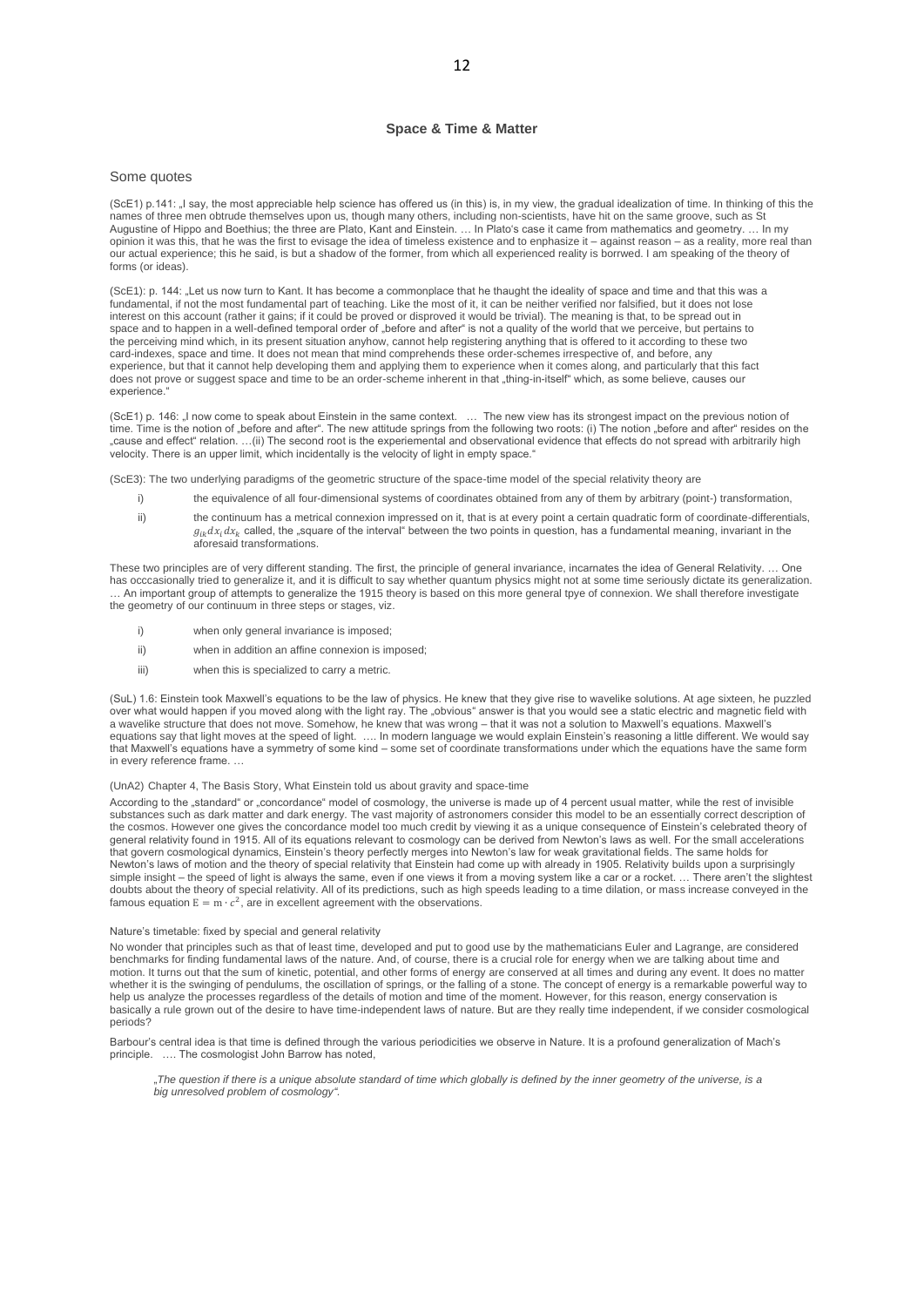# **General Relativity & Quantum Mechanics**

Some quotes from

(AnE): Anderson E., The Problem of Time, Quantum Mechanics versus General Relativity (KaM) Kaku M., Introduction to Superstrings and M-Theory, Springer Verlag, 1988, 1999

(AnE): "*In approaching Quantum Gravity, many conceptual issues turn out to be related to notions of time. This occurs because notions of time are substantially different across the Newtonian Physics, Special Relativity (SR), Quantum Mechanics (QM), Quantum Field Theory (QFT) and General Relativity (GR). A first example in which this occurs is QM versus GR. …. The problem of time is, in greater generality, a consequence of the missmatch between Background Dependent and Background Independent Paradigms of Physics. Newtonian Physics, SR, QM, and QFT are all Background Dependent, whereas GR is Background Independent and many approaches to Quantum Gravity expect this to be Background Independent as well*."

*Smolin L.: "Einstein, both a realist and a physicist, believed that it was necessary to go beyond quantum mechanics to discover what was missing from a true theory of atoms. This was Einstein's unfinished mission", (SmL)*

*Smolin L.: "Bohm discussed interpretational issues he kept close to the Copenhagen orthdoxy. One section of his (Bohm's) book was titled "Proof that quantum theory is inconsistent with hidden variables", (SmL) book cover*

In order to motivate the superstring theory in (KaM) it is pointed out, that because general relativity and quantum mechanics can be derived from a small set of postulates, and the theories are incompatible one or more of these postulates must be wrong:

(KaM) p. 8: "Gravity research was totally uncoupled from research in other (weak, strong elementary particles) interactions. Classical relativists continued to find more and more classical solutions in isolation from particle research. Attempts to cannonically quantize the theory were frustrated by the presence of the tremendous redundancy of the theory. There was also the discouraging realization that even if the theory could be successfully quanized, it would still be nonrenormalizable.

(KaM) p. 9: General relativity is (also) plagued with similar difficulties when pushed to ist limits:

- (1) … Einstein's equations necessarily exhitbit pointlike singularities, where we expect the laws of general relativity to collapse. Quantum corrections must dominate over the classical theory in this domain
- (2) The action is not bounded from below, it is linear in the curvature tensor. Thus, it may not be stable quantum mechanically
- (3) General relativity is not renormalizable. Computer calculations, for example, have now conclusively shown that there is a nonzero counterterm in Einstein's theory at the two-loop level.

(KaM) p. 12: Physicists have concluded that perhaps one or more of our cherished assumptions about our Universe must be abandoned. Because general relativity and quantum mechanics can be derived from a small set of postulates, one or more of these postulates must be wrong. The key must be to drop one of our commonsense assumptions about Nature on which we have constructed general relativity and quantum mechanics. Over the years, several proposals have been made to drop some of our commonsense notions about the Universe (for more detail we refer to the appendix):

- (1) Continuity<br>(2) Causality
- Causality
- (3) Unitary
- $(4)$  Locality
- (5) Point Particle.

The super string theory, because it abandons only the assumption that the fundamental constituents of matter must be point particles, does the least amount of damage to cherished physical principles and continues the tradition of increasing the complexity and sophistication of the gauge group. Superstring theory does not violate any of the laws of quantum mechanics, yet manages to eliminate most, if not all, of divergences of the Feynman diagrams."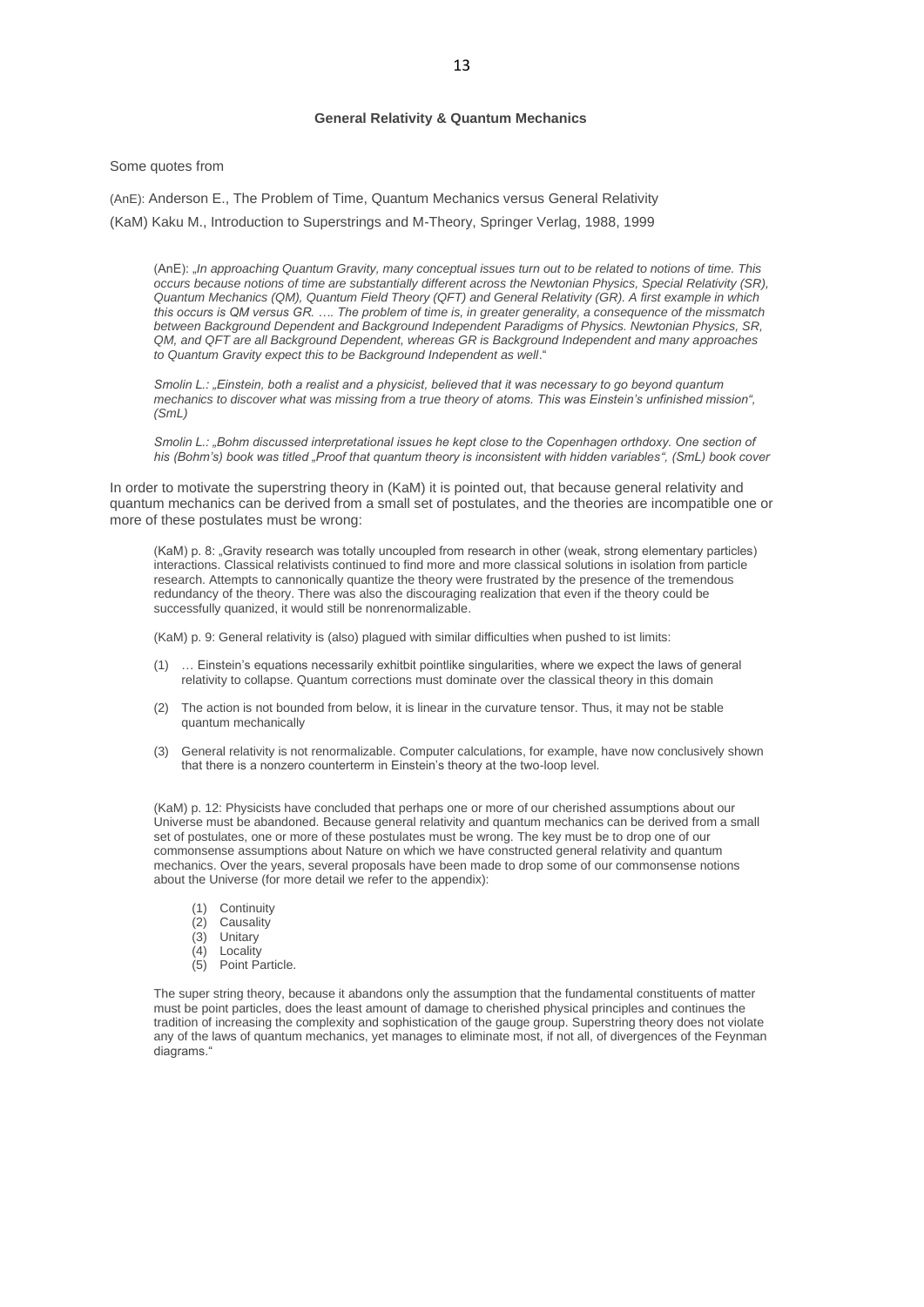# **Quantum Mechanics & Quantum Field Theory**

A physical system is built by a series of physical components, which can be different kinds of particles or fields.

For a mechanical system (particles with mass and interacting forces) the equations of motion are Ordinary Differential Equations (ODE), while for a dynamical system (waves, field forces, energy densities, energy flows) the equations of motion are Partial Differential Equations.

We note that ODE and only parabolic / hyperbolic PDE are accompanied with the notion of *time*. In case of ODE and parabolic PDE this notion comes along with the concept of oa "*time arrow*", while a hyperbolic PDE comes along with the notion of *"time reversibilty*".

In quantum theory the mechanical system is the quantum mechanics; the dynamical system is the quantum field theory. The still fundamental challenge to compbine both systems has been stated by E. Fermi (FeE):

"*Dirac's theory of radiation is based on a very simple idea; instead of considering an atom and the radiation field with which it interacts as two distinct systems, he treats them as a single system whose energy is the sum of three terms: one representing the energy of the atom, a second representating the electromagnetic energy of the radiation field, and a small term representing the coupling energy of the atom and the radiation field*."

The model replaces Dirac's model of the "*charge of a point particle*". Mathematically speaking, it replaces the Dirac "function", which is an element of the Hilbert space  $\ H_{-n/2-\varepsilon}$  ( $n$  denotes the space dimension, and  $\varepsilon > 0$ ), by "*quantum elements*" of the smaller Hilbert space  $H_{-1/2}$  (independently from the space dimension), where the complementary space  $H_1^{\perp}$  of the split  $H_{1/2} = H_1 \otimes H_1^{\perp}$  is governed by wavelets.

(\*\*) (UnA): Einstein quote: ... "Nothing forces us to assume that ... clocks have to be seen as running at the same speed"

(ToA) p. 21, H. Berson, "Damit erhält man zwei Ausdehnungen: einmal eine Ausdehnung, in der sich die endlichen Dinge bewegen, während die andere Ausdehnung als Unendliches, Homogenes betrachtet wird. .... Die Bewegung ist wie die wirkliche Zeit nicht teilbar und auch nicht auf den Raum reduzierbar. Sie ist im wahrsten Sinne des Wortes nur mit der Dauer möglich. In diesem Sinne hat die Bewegung mit der teilbaren, messbaren Zeit wenig zu tun."

(ReW), "Für Heidegger ist es die Zeit, die das Sein und damit den Sinn von Sein konstituiert. Wesentlich für das Verständnis von Sein ist die Einsicht, dass das Sein unzertrennbar mit dem Nichts verknüpft, ja davon durchzogen ist. Unser Dasein ist wesentlich durch die Möglichkeit und die Realität des Nicht-seins bestimmt. Der Tod ist die jede Sekunde präsente Möglichkeit des Nicht-seins. Realität ist das Nicht-sein selbstverständlich in dem Sinn, dass wir wissen, dass es uns lange Zeit vor unserer Geburt nicht gegeben hat und dass es eine lange Zeit geben wird, in der wir nicht mehr da sein werden.

<sup>(\*) (</sup>EiA) p. 52 (translation by the author): "However, the laws governing the currents and charges (in the Maxwell equations), are unknown to us. We know, that electricity exists within elementary particles (electrons, positive kernels), but we don't understand it from a theoretical perspective. We do not know the energetical factors, which determine the electricity in particles with given size and charge; and all attempts failed to complete the theory in this directions. Therefore, if at all we can built on the Maxwell equations, we know the energy tensor of electromagnetic fields only outside of the particles".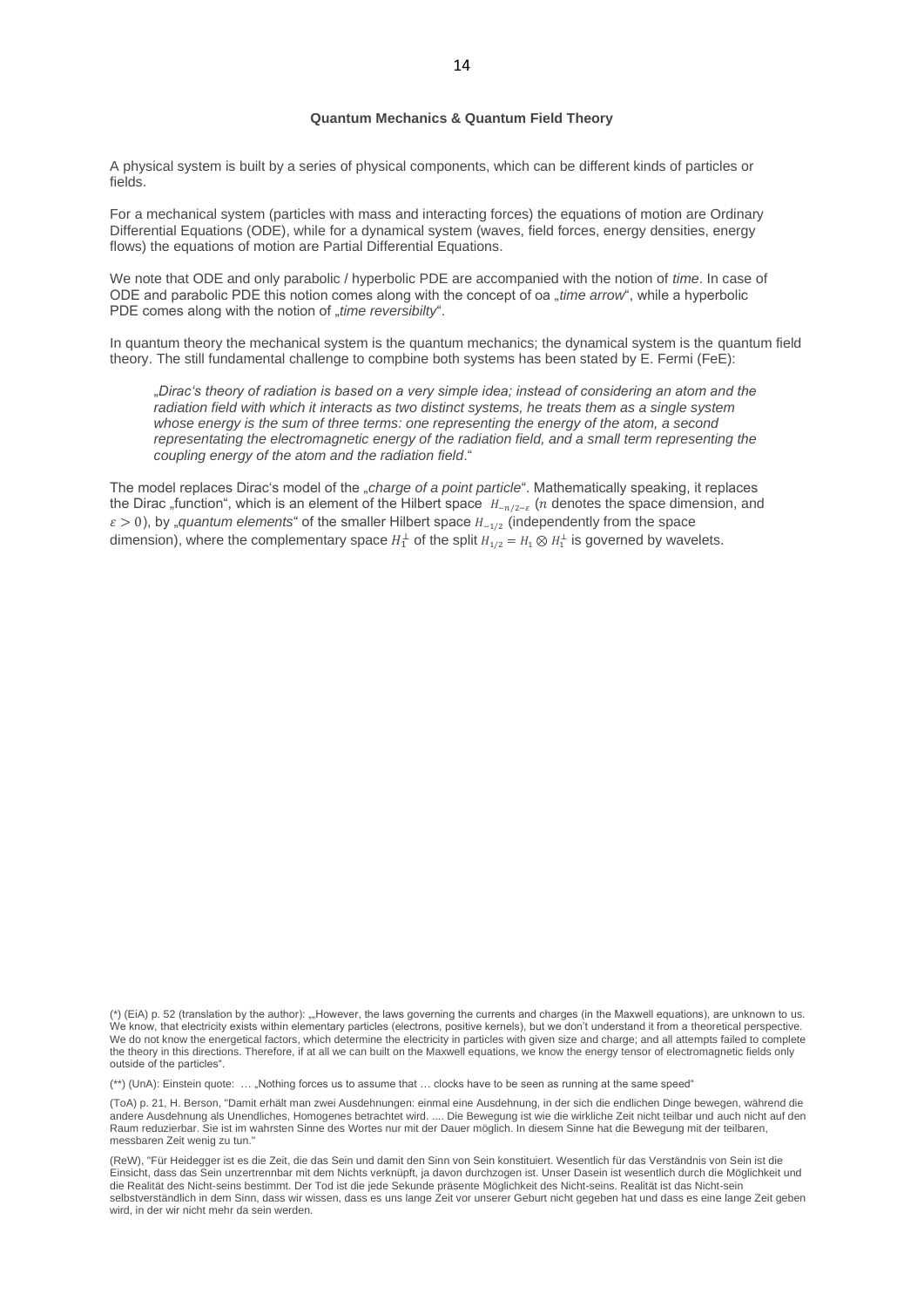#### **Bound Electrons**

Some quotes about "bound electrons" from W. Heisenberg in the context of "Critique oft he corpuscular theory, (HeW):

(HeW) p. 13: "The concepts of velocity, energy, etc., have been developed from simple experiments with common objects, in which the mechanical behavior of macroscopic bodies can be described by the use of such words. These same concepts have then been carried over to the electron, since in certain fundamental experiments electrons show a mechanical behavior like that of the objects of common experience. Since it is known, however, that this similarity exists only in a certain limited region of phenomena, the applicability of corpuscular theory must be limited in a corresponding way. According to Bohr, this restriction may be deduced from the principle that the processes of atomic physics can be visualized equally well in terms of waves or particles. Thus the statement that the position of an electron is known to within a certain accuracy ∆x at the time t can be visualized by the picture of a wave packet in the proper position with approximate extension ∆x. By "wave packet" is meant a wavelike disturbance whose amplitude is appreciably different from zero only in a bounded region. This region is, in general, in motion, and also changes its size and shape, i.e., the disturbance spreads. The velocity of the electron corresponds to that of the wave packet, but this latter cannot be exactly defined, because of the diffusion which takes place. This indeterminateness is to be considered as an essential characteristic of the electron, and not as evidence of the inapplicability of the wave picture."

(HeW) p. 30: "If it is required to deduce the uncertainty relation for the position q, and the momentum p, of bound electrons, two problems must be clearly distinguished. The first assumes that the energy of the system, i.e., its stationary state, is known, and then inquires what accuracy of knowledge of p and q is implied in, or is incompatible with, this knowledge of energy. The second, distinct problem disregards the possibility of determining the energy of the system and merely inquires what the greatest accuracy is with which of p and q may simultaneously be known. In this second case, the eperiments necessary for the measurement of p and q may produce transitions from one stationary state to another; in the first case, the methods of measurement must be so chosen that transitions are not induced."

(HeW) p. 36: ..critique of the corpuscular theory": ..The motion and spreading of probability packets has been studied by various authors, … A simple consideration of Ehrenfest's may be mentioned, … considering the motion of a single electron moving in a field of force whose potential is  $V(q)$ . ... If there were no spreading at all, it would be possible to make a Fourier analysis of the probability density into which only integral multiples of the fundamental frequency of the orbit enter.

(HeW) p. 38: "A remark concerning the rate of sreading of the wave packet may not be out of place at this point. If the classical motion of the system is periodic, it may happen that the size of the wave packet at first undergoes only periodic changes. The number of revolutions which the packet may perform before it spreads completely over the whole region of the atom can be calculated qualitatively as follows: if there is no spreading at all, it would be possible to make a Fourier analysis of the probability density into which only integral multiples of the fundamental frequency of the orbit enter. As a matter of fact, however, the "overtones" of quantum theory are not exactly integral multiples of this fundamental frequency. The time in which the phase of the quantum theoretical overtones is completely shifted from that of the classical overtones will be qualitatively the same as the time required fo the spreading of the wave packet. Let J be the action variable of classical theory, then this time will be

$$
t\sim \tfrac{1}{h\frac{\partial v}{\partial J}}\ ,
$$

and the number of revolutions performed in this time is

$$
N \sim \frac{v}{h \frac{\partial v}{\partial J}}.
$$

In the special case of the harmonic oscillator, N becomes infinite – the wave packet remains small for all time. In general, however, N will be of the order of magnitude of the quantum number n.

In relation to these considerations, one other idealized experiment (due to Einstein) may be considered. We imagine a photon which is represented by a wave packet built up out of Maxwell waves. It will thus have a certain spatial extension and also a certain range of frequency. By reflection at a semi-transparent mirrow, it is possible to decompose it into two parts, a refleted and a transmitted packet. There is then a definite probability for finding the photon either in one part or in the other part of the divided wave packet. After a sufficient time the two parts will be separated by any distance desired; now if an experiment yields the result that the photon is, say, in the reflected part of a packet, then the probability of finding the photon in the other part of the packet immediately becomes zero. The experiment at the position of the reflected packet thus exerts a kind of action (reduction of the wave packet) at the distance point occupied by transmitted packet, and one sees that this action is propagated with velocity greater than that of light. However, it is also obvious that this kind of action can never be utilized for the transmission of signals so that it is not in conflict with the postulates of the theory of relativity."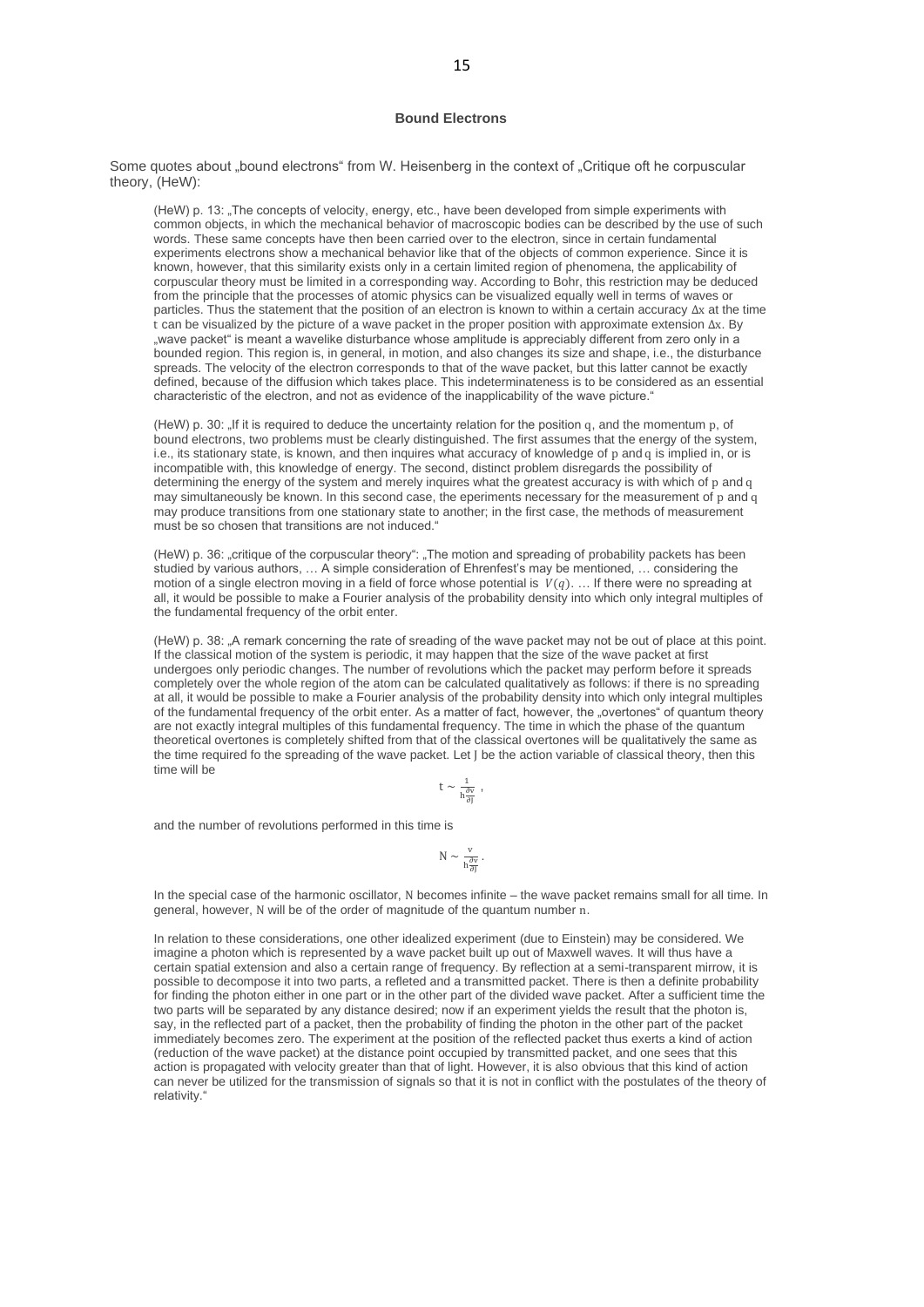#### **The D'Alembert Paradoxon**

The d'Alembert "paradox" is not about a real paradox but it is about the failure of the Euler equation (the model of an ideal incompressible fluid) as a model for fluid-solid interaction. The difficulty with ideal fluids and the source of the d'Alembert paradox is that in incompressible fluids there are no frictional forces. Two neighboring portions of an ideal fluid can move at different velocities without rubbing on each other, provided they are separated by streamline.

The problem is that such a phenomenon can never occur in a real fluid, and the question is how frictional forces can be introduced into a model of a fluid.

The Navier-Stokes Equations describes a flow of incompressible, viscous fluid. They are derived from the (Cauchy) stress tensor (resp. the shear viscosity tensor) leading to liquid pressure forces in the form  $\frac{\partial p}{\partial x}$  $\frac{\partial p}{\partial x_i} = -\frac{\partial T_{ji}}{\partial x_j}$  $\frac{\partial^2 f}{\partial x_j} +$  $\mu \Delta v_i$ .

The Navier–Stokes existence and smoothness problem for the three-dimensional NSE, given some initial conditions, is to prove that smooth solutions always exist, or that if they do exist, they have bounded energy per unit mass. Thereby, the Serrin gap occurs in case of space dimension  $n = 3$  as a consequence of the Sobolev embedding theorem with respect to the energy Hilbert space  $H_1$  with the Dirichlet integral as its inner product.

Mathematically speaking, the problem is to establish a well-posed 3D non-linear, non-stationary initial-boundary problem, e.g. with solutions w/o blow-up phenomenon and bounded energy inequality for  $t \in [0, T]$  and  $\vec{x} \in \Omega$ .

In airfoil lift theory there is the concept of a "*vortex line*" generating a corresponding "*circuit/ vortex (uplift) force*". The theory delivers results, which matches quite good with experimental results. However it remains the difficulty to explain the origin of the circulation, based on the assumption that the "fluid" (the air) is considered as homogeneous medium, whereby in its equilibrium state no shear stresses can be transmitted. Considering air as an incompressible, frictonless medium then a body, which moves through this ideal "liquid" does not experience any resulting forces (Helmholtz, Kirchhoff). This miss match between theoretical assumptions and experimental results manifests in the question of the root cause of the circulation.

The variational formulation  $a(u, v) = l(v)$  of the considered initial (integral) boundary problems in an extended  $H_{1/2}$ energy norm framework is accompanied with "frictional forces". The extended framework fits perfectly into the theory of hypersingular integral operators in the context of aerodynamics and its underlying Prandtl operator.

The corresponding variational representation of the 3D-non-linear, non-stationary NSE initial boundary problem shows bounded "generalized" energy norm estimates in the form

$$
\frac{1}{2}\frac{d}{dt}\|u\|_{-1/2}^2 + \|u\|_{1/2}^2 \le \left| (Bu, u)_{-1/2} \right| \le \|u\|_{-1/2} \|Bu\|_{-1/2} \cong \|u\|_{-1/2} \|A^{-1/4}Bu\|_0.
$$

Putting  $y(t) = ||u||^2_{-1/2}$  one gets  $y'(t) \le c \cdot ||u||^2_1 \cdot y^{1/2}(t)$ , resulting into the a priori estimate

$$
||u(t)||_{-1/2} \le ||u(0)||_{-1/2} + \int_0^t ||u||_1^2(s)ds \le c\{||u_0||_{-1/2} + ||u_0||_0^2\},
$$

which ensures global boundedness by the a priori energy estimate provided that  $u_0 \in H_0$ .

The crucial lemma to derive this estimate is

*(GiY)* lemma 3.2.: For  $0 \le \delta < 1/2 + n \cdot (1 - 1/p)/2$  it holds  $|A^{-\delta}P(u, grad)v|_p \le M \cdot |A^{\theta}u|_p \cdot |A^{\rho}u|_p$  with a constant  $M := M(\delta, \theta, \rho, p)$  if  $\delta + \theta + \rho \ge n/2p + 1/2$ ,  $\theta, \rho > 0$ ,  $\theta + \rho > 1/2$ . Putting  $p = 2$ ,  $\delta = 1/4$ ,  $\theta =$  $\rho$ : = 1/2 fulfilling  $\theta + \rho \geq \frac{1}{2}$  $\frac{1}{4}(n+1) = 1$  it follows

 $||A^{-\delta}P(u, grad)u|| \leq c||A^{\theta}u|| \cdot ||A^{\rho}u|| = c||u||_{2\theta} \cdot ||u||_{2\rho} = c||u||_1^2$ 

resp*.* 

1 2  $\boldsymbol{d}$  $\frac{d}{dt} ||u||_{-1/2}^2 + ||u||_{1/2}^2 \le |(Bu, u)_{-1/2}| \le c \cdot ||u||_{-1/2} ||u||_1^2.$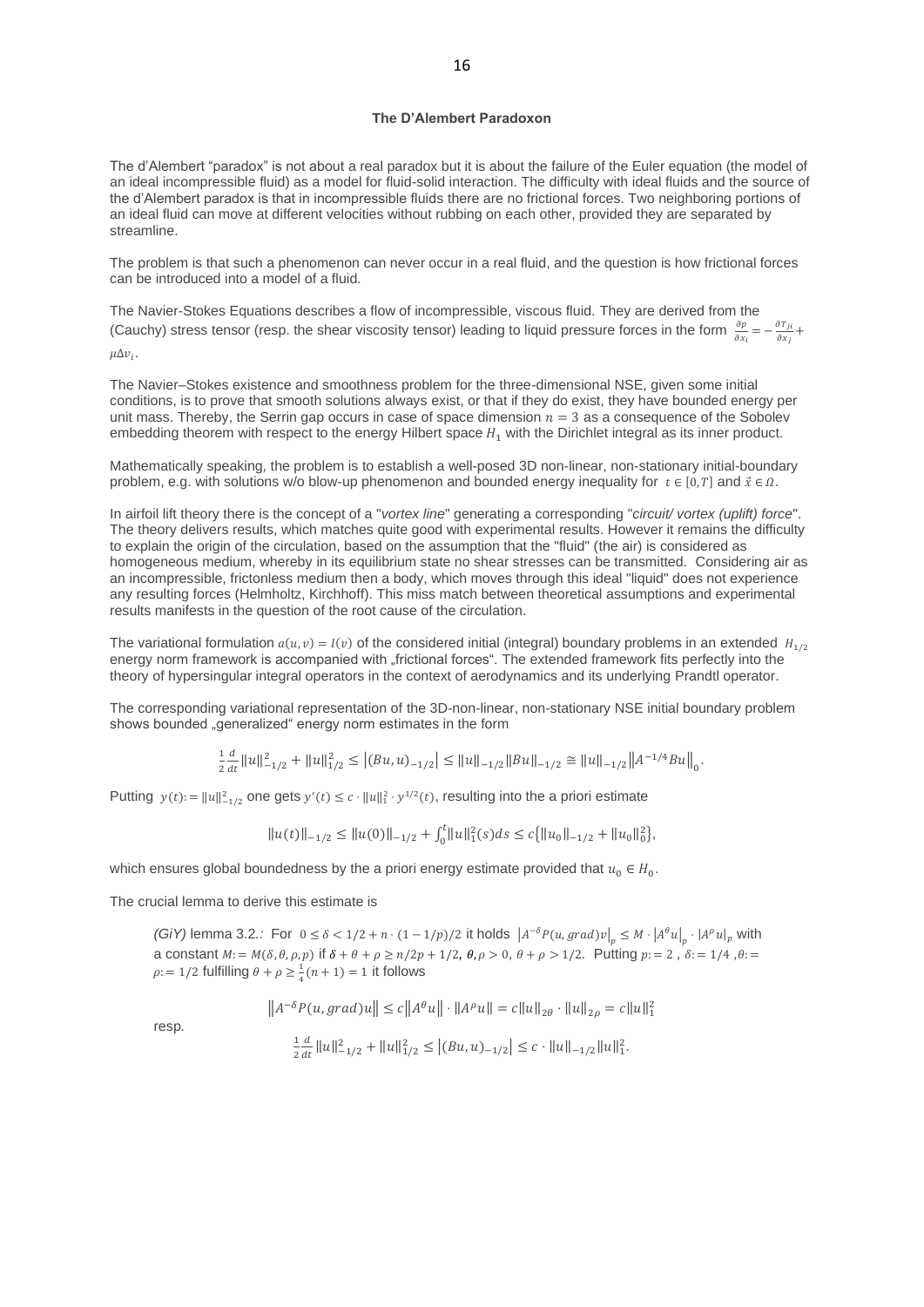# **Mind & Matter**

This section is about the notions of consciousness & inconsciousness and differentials & particles.

(ScE): "Probably for historical reasons of language and education, it comes naturally to the simple man of today to think of a dualistic relationship between mind and matter as an extremly obvious idea. … But a more careful consideration should make us less ready to admit this interaction of event in two different spheres – if they really are different spheres; for the first (the causal determination of matter by mind) would necessarily have to disrupt the autonomy of material events, while the second (causal influence on mind of bodies or their equivalent, for example light) is absolutely unintelligible to us; in short, we simply cannot see how material events can be transformed into sensation or thought, however many text books, in defiance of Du Bois Reymond, go on talking nonsense on the subject."

(ScE) p. 42: "Thus Schopenhauer's line of demarcation may be regarded as highly suitable, when he says that in inorganic being "the essential and permanent element, the basis of identity and integrity, is the material, the matter, the inessential and mutable element being the form. For its life, that is, its existence as an organic being, consits precisely in a constant change of matter while the form persits".

(ScE) p. 45: "We will now return to the question asked at the beginning of the last chapter – "Which material events are directly associated with consciousness?" – but starting this time from the somewhat surer ground of inner experience. We first try to show, on general grounds, that the idea that association is a unique prerogative of the functions of the brain is not very probable; and we then had to admit that attempts at extending the association to other events unfortunately lose themselves in vague, fantastic speculations. We now propose to make an observation of an opposite kind, but equallly capable of shattering this idea. It runs as follows:

Not all brain-processes are accompanied by consciousness. There are nerve-processes which, while exactly resembling the "conscious" processes of the brain both in their whole centripetal-centrifugal pattern and in their biological significance as reaction-regulators, nevertheless are not associated with consciousness. …. It seems to me that the key to this lies in the well-known fact that any particular series of phenomena in which we consciously or even actively participate, if it is repeated over and over again in exactly the same way, gradually sinks out of the sphere of consciousness; and it is only, so to speak, gragged up into it again if, on a fresh repetition, the event initiating the process, or the conditions affecting its continuance, are slightly different, in which case the reactions happen slightly differently too. But even then it is not the process as a whole, but only (primarily at least) the modifications or differentials, by which the new series is distinguished from the earlier ones, which enter into consciousness…

In order to appreciate the significance of this gradual fading.out of consciousness in our mental life, we need to realise the enormous part played in it by training through repetition, mneme. Biologically speaking, a single experience is entirely insignificant; only efficient functioning in relation to frequently repeated situations is biologically valuable. …. Now let think of an organism confronted by a new biological situation. It react in a certain way and maintains itself by doing so, or at any rate is not destroyed. If the stimulus is repeated the same sequence is reproduced, which we will suppose is in the first place of such a nature as to enter into consciousness. Repwtion will then introduce something new into consciousness, the element of "having had this already". But with frequent repetition the performance becomes better and better, as our inner experience shows; it gets less and less "interesting", the reaction becomes more and more reliable, but also proportionately less and less conscious. Now suppose a change (differential) occurs in the external situation. This, or rather the difference in the reaction which it causes, gets through to the consciousness. But again, only so long as it is new. Gradually it too works in and sinks beneath the surface. Nor need the differential consist in a single and thereafter persistent change in the situation and its result; it may and often will be the case that the situation is modified now in one way and now in another; causing the reaction to be modified in a corresponding way. This kind of bifurcation gets worked in too: after a sufficient number of repetitions, the process of deciding in a particular case which situation is happening and how to react to it is performed quite unsciously. Then a second level of differential can be superimposed on the first, then a third, and so on. And so ad infinitum, the only differentials which get through to the consciousness being the most recent ones, the ones about which the living tissue is still "in training".

(ScE) p. 50: "It is the individual peculiarities in any one ontogenesis which become conscious. ... Briefly summarising, we can express the proposed law thus: consciousness is bound up with learning in organics substance; organic competence is unconscious. Still more briefly, and put in a form which is admittedly rather obscure and open to missunderstanding: Becoming is conscious, being unsconsious.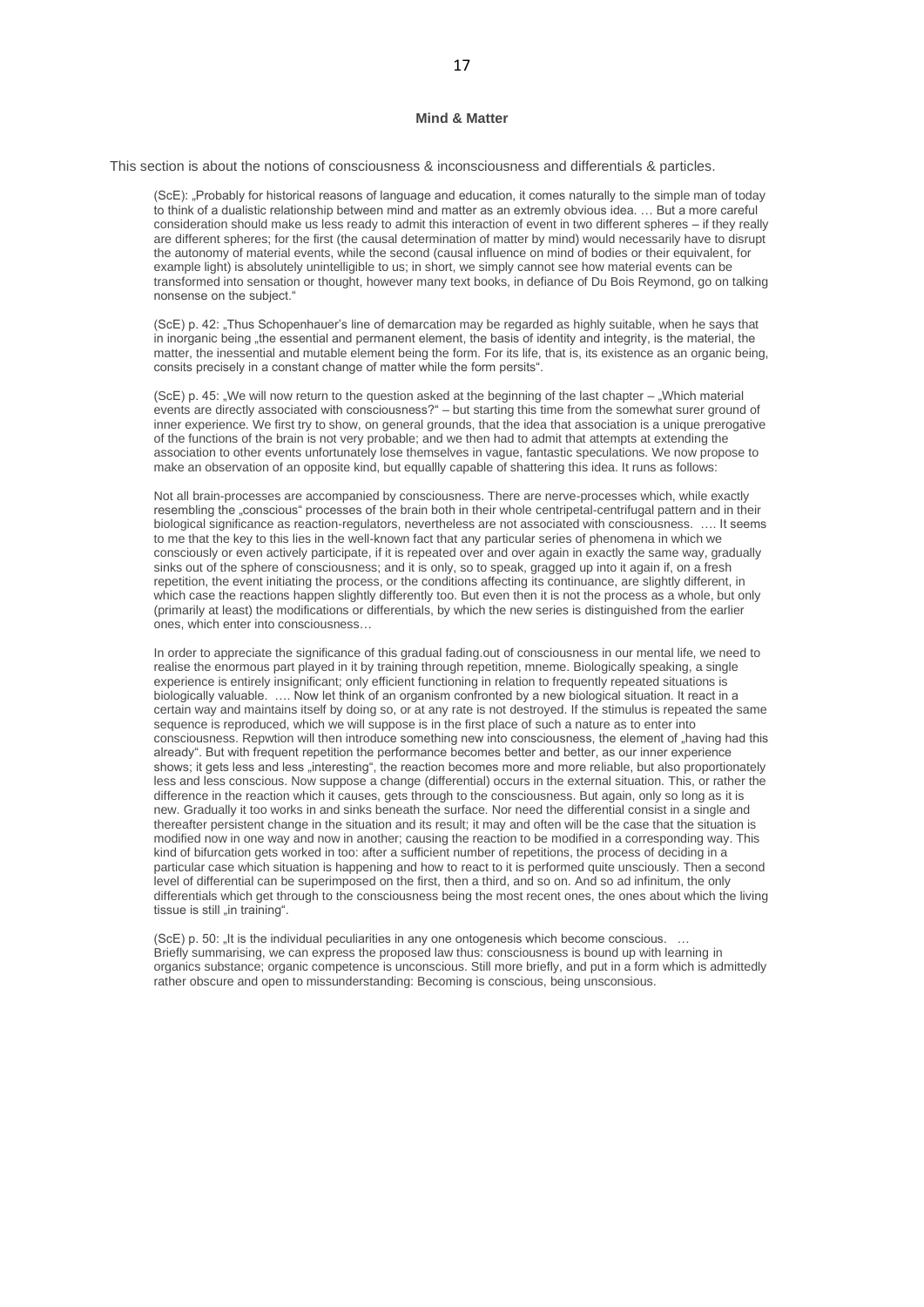## **Cosmic & Morally Religion**

This section provides the section ..Religion und Wissenschaft" from Einstein's view of the world", (EiA1).

This german text seems not having found its way into other language translations, by chance or by purpose. In any case, facing his concept of "cosmic religion" one of his most cited quote ""God" (!) does not play dice", (in the context of Bohr's wave – particle dualism) just sound ironically to the concerned physical colleagues, very much in line with Schrödinger's "cat" message to the same audiance. For more concrete messages to this audiance we refer to (UnA2).

#### **Religion und Wissenschaft**

Alles, was von Menschen getan und erdacht wird, gilt der Befriedigung gefühlter Bedürfnisse sowie der Stillung von Schmerzen. Die muß man sich immer vor Augen halten, wenn man geistige Bewegungen und Entwicklung verstehen will. Denn Fühlen und Sehnen sind der Motor allen menschlichen Strebens und Erzeugens, mag sich uns letzteres auch noch so erhaben darstellen. Welches sind nun die Gefühle und Bedürfnisse, welche die Menschen zu religiösem Denken und zum Glauben im weitesten Sinne gebracht haben? Wenn wir hierüber nachdenken, so sehen wir bald, daß an der Wiege des religiösen Denkens und Erlebens die verschiedenen Gefühle stehen. Beim Primitiven ist es in erster Linie die Furcht, die religiöse Vorstellungen hervorruft. Furcht vor Hunger, wilden Tieren, Krankheit, Tod. Da auf dieser Stufe des Daseins die Einsicht für kausale Zusammenhänge gering zu sein pflegt, spiegelt uns der menschliche Geist selbst mehr oder minder analoge Wesen vor, von deren Wollen und Wirken die gefürchteten Erlebnisse abhängen. Man denkt nun, die Gesinnung jener Wesen sich günstig zu stimmen, indem man Handlungen begeht und Opfer bringt, welche nach dem von Geschlecht zu Geschlecht überlieferten Glauben jene Wesen besänftigen bzw. dem Menschen geneigt machen. Ich spreche in diesem Sinne von Furcht-Religion. Diese wird nicht erzeugt, aber doch wesentlich stabilisiert durch die Bildung einer besonderen Priesterkaste, welche sich als Mittlerin zwischen den gefürchteten Wesen und dem Volke ausgibt und hierauf eine Vormachtstellung gründet. Oft verbindet der auf anderen Faktoren sich stützende Führer oder Herrscher bzw. eine privilegierte Klasse mit ihrer weltlichen Herrschaft zu deren Sicherung die priesterlichen Funktionen, oder es besteht eine Interessengemeinschaft zwischen der politisch herrschenden Kaste und der Priesterkaste.

Eine zweite Quelle religiösen Gestaltens sind die sozialen Gefühle. Vater und Mutter, Führer größerer menschlicher Gemeinschaften sind sterblich und fehlbar. Die Sehnsucht nach Führung, Liebe und Stütze gibt den Anstoß zur Bildung des sozialen bzw. des moralischen Gottesbegriffes. Es ist der Gott der Vorsehung, der beschützt, bestimmt, belohnt und bestraft. Es ist der Gott, der je nach dem Horizont des Menschen das Leben des Stammes, der Menschheit, ja das Leben überhaupt liebt und fördert, der Tröster in Unglück und ungestillter Sehnsucht, der die Seelen der Verstorbenen bewahrt. Dies ist der soziale oder moralische Gottesbegriff.

In der heiligen Schrift des jüdischen Volkes läßt sich die Entwicklung von der Furcht-Religion zur moralischen Religion schön beobachten. Ihre Fortsetzung hat sie im Neuen Testament gefunden. Die Religionen aller Kulturvölker, insbesondere auch Völker des Orients, sind in der Hauptsache moralische Religionen. Die Entwicklung von der Furcht-Religion zur moralischen Religion bildet einen wichtigen Fortschritt im Leben der Völker. Man muß sich vor dem Vorurteil hüten, als seien die Religionen der Primitiven reine Furcht-Religionen, diejenigen der kultivierten Völker reine Moral-Religionen. Alle sind vielmehr Mischtypen, so jedoch, daß auf den höheren Stufen sozialen Lebens die Moral-Religion vorherrscht.

All diesen Typen gemeinsam ist der anthropomorphe Charakter der Gottesidee. Über diese Stufe religiösen Erlebens pflegen sich nur besonders reiche Individuen und besonders edle Gemeinschaften wesentlich zu erheben. Bei allen aber gibt es noch eine dritte Stufe religiösen Erlebens, wenn auch selten in reiner Ausprägung; ich will sie als kosmische Religiosität bezeichnen. Diese läßt sich demjenigen, der nichts davon besitzt, nur schwer deutlich machen, zumal ihr kein menschenartiger Gottesbegriff entspricht.

Das Individuum fühlt die Nichtigkeit menschlicher Wünsche und Ziele und die Erhabenheit und wunderbare Ordnung, welche sich in Natur sowie in der Welt offenbart. Es empfindet das individuelle Dasein als eine Art Gefängnis und will die Gesamtheit des Seienden als ein Einheitliches und Sinnvolles erleben. Ansätze zur kosmischen Religiosität finden sich bereits auf früher Entwicklungsstufe, z.B. in manchen Psalmen Davids sowie bei einigen Propheten. Viel stärker ist die Komponente kosmischer Religiosität im Buddhismus, was uns besonders Schopenhauers wunderbare Schriften gelehrt haben. – Die religiösen Genies aller Zeiten waren durch diese kosmische Religiosität ausgezeichnet, die keine Dogmen und keinen Gott kennt, der nach dem Bild des Menschen gedacht wäre. Es kann daher auch keine Kirche geben, deren hauptsächlicher Lehrinhalt sich auf die kosmische Religiosität gründet. So kommt es, daß wir gerade unten den Häretikern aller Zeiten Menschen finden, die von dieser höchsten Religiosität erfüllt waren und ihren Zeitgenossen oft als Atheisten erschienen, manchmal auch als Heilige. Von diesem Gesichtspunkt aus betrachte, stehen Männer wie Demokrit, Franziskus von Assisi und Spinoza einander nahe. Wie kann kosmische Religiosität von Mensch zu Mensch mitgeteilt werden, wenn sie doch zu keinem geformten Gottesbegriff und zu keiner Theologie führen kann? Es scheint mir, daß es die wichtigste Funktion der Kunst und der Wissenschaft ist, dies Gefühl unter den Empfänglichen zu erwecken und lebendig zu erhalten.

So kommen wir zu einer Auffassung von der Beziehung der Wissenschaft zur Religion, die recht verschieden ist von der üblichen. Man ist nämlich nach der historischen Betrachtung geneigt, Wissenschaft und Religion als unversöhnliche Antagonisten zu halten, und zwar aus leichtverständlichem Grund. Wer von kausalen Gesetzmäßigkeiten allen Geschehens durchdrungen ist, für den ist die Idee eines Wesens welche in den Gang des Weltgeschehens eingreift, ganz unmöglich – vorausgesetzt allerdings, daß er es mit der Hypothese der Kausalität wirklich ernst nimmt. Die Furcht-Religion hat bei ihm keinen Platz, aber ebenso wenig die soziale bzw. moralische Religion. Ein Gott, der belohnt und bestraft, ist für ihn schon darum undenkbar, weil der Mensch nach äußerer und innerlicher Notwendigkeit handelt, vom Standpunkt Gottes also nicht verantwortlich wäre, so wenig wie ein lebloser Gegenstand für die von ihm ausgeführten Bewegungen. Man hat deshalb schon der Wissenschaft vorgeworfen, daß sie die Moral untergrabe, jedoch gewiß mit Unrecht. Das ethische Verhalten des Menschen ist wirksam auf Mitgefühl, Erziehung und soziale Bindung zu gründen und bedarf keiner religiösen Grundlage. Es stünde traurig um die Menschen, wenn sie durch Furcht vor Strafe und Hoffnung auf Belohnung nach dem Tode gebändigt werden müßten. Es ist also verständlich, daß die Kirchen die Wissenschaft von jeher bekämpft und ihre Anhänger verfolgt haben. Andererseits aber behaupte ich, daß die kosmische Religiosität die stärkste und edelste Triebfeder wissenschaftlicher Forschung ist. Nur wer die ungeheuren Anstrengungen und vor allem die Hingabe ermessen kann, ohne welche bahnbrechende wissenschaftliche Gedankenschöpfungen nicht zustande kommen können, vermag die Stärke des Gefühls zu ermessen, aus dem allen solche dem unmittelbar praktischen Leben abgewandte Arbeit erwachsen kann. Welch ein tiefer Glaube an die Vernunft des Weltenbaues und welche Sehnsucht nach dem Begreifen wenn auch nur eines geringen Abglanzes der in dieser Welt geoffenbarten Vernunft mußte in Kepler und Newton lebendig sein, daß sie den Mechanismus der Himmelsmechanik in der einsamen Arbeit vieler Jahre entwirren konnten! Wer die wissenschaftliche Forschung in der Hautsache nur aus ihren praktischen Auswirkungen kennt, kommt leicht zu einer ganz anderen Auffassung vom Geisteszustand der Männer, welche – umgeben von skeptischen Zeitgenossen – Gleichgesinnten den Weg gewiesen haben, die über die Länder der Erde und über die Jahrhunderte verstreut waren. Nur wer sein Leben ähnlichen Zielen hingegeben hat, besitzt eine lebendige Vorstellung davon, was diese Menschen beseelt und ihnen die Kraft gegeben hat, trotz unzähliger Mißerfolge dem Ziel treu zu bleiben. Es ist die kosmische Religiosität, die solche Kräfte spendet. Ein Zeitgenosse hat nicht zu Unrecht gesagt, daß die ernsthalten Forscher in unserer im allgemeinen materialistisch eingestellten Zeit die einzigen tief religiösen Menschen seien.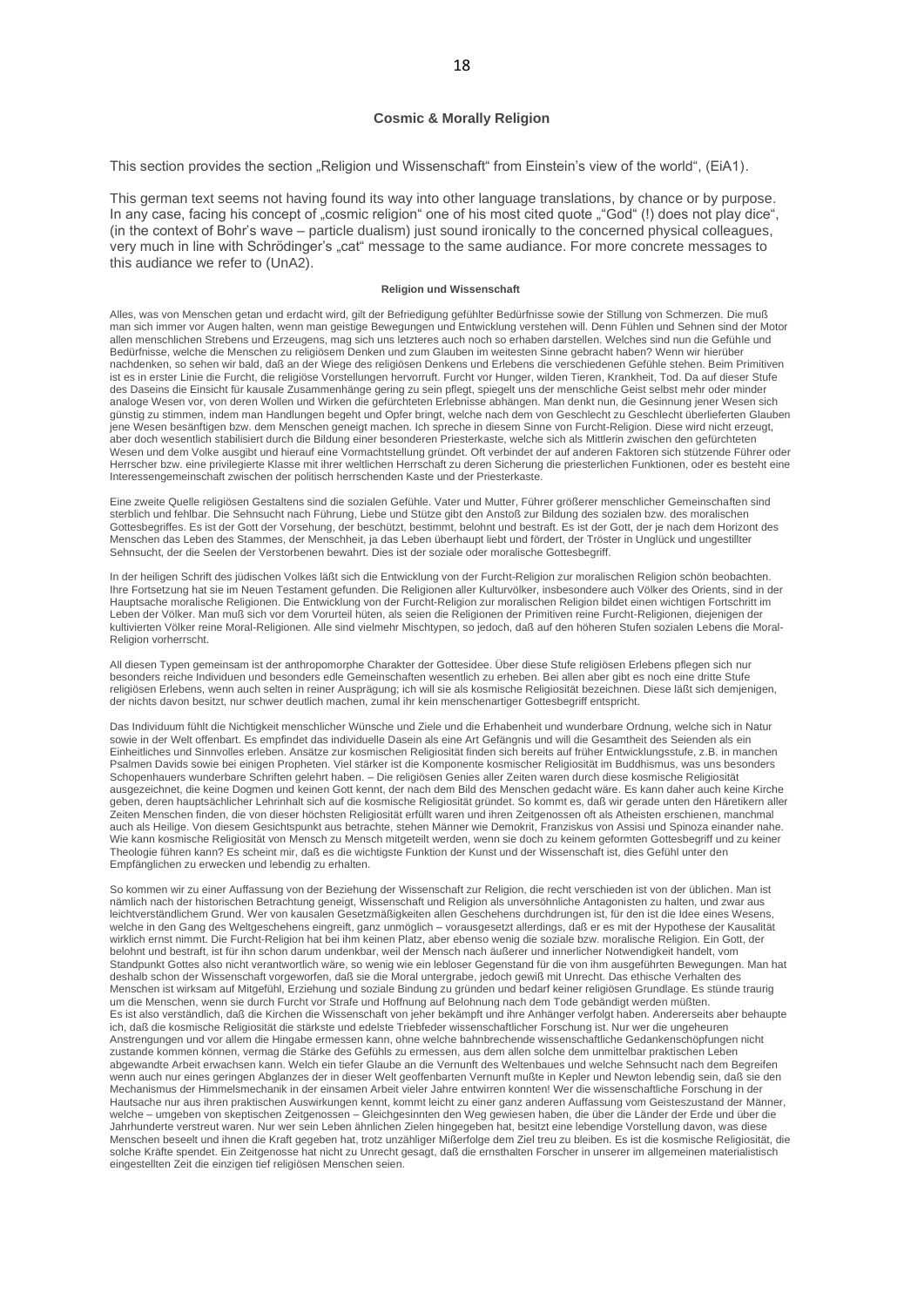#### **References**

(AnE) Anderson E., The Problem of Time, Springer, Cambridge, UK, 2017

(ArA) Arthurs A. M., Complementary Variational Principles, Clarendon Press, Oxford, 1970

(BlS), Blackburn S., The Big Questions, Philosophy, Quercus Publishing Plc., 2009, "What fills up space? The curious nature of things and their properties"

(DeR) Dedekind R., Continuity and Irrational Numbers, Essays on the Theory of Numbers, Continuity and Irrational Numbers, Dover Publications, New York

(DiR) Dicke R. H., Gravitation without a Principle of Equivalence, Rev. Mod. Phys. 29, 1957, pp. 363-376

(EiA) Einstein A., Grundzüge der Relativitätstheorie, Vieweg & Sohn, Braunschweig, Wiesbaden, 1992

(EiA1) Mein Weltbild, Ullstein Verlag, 2019

(EiA2) Einstein A., Ether and the theory of relativity, an address delivered on May 5th, 1920, in the University of Leyden

(FeE) Fermi E., Quantum Theory for Radiation, Reviews of Modern Physics, Vol. 4, 1932

(FlH) Flanders H., Differential forms with applications tot he physical sciences, Dover Publications, Inc., New York, 1989

(HeM) Sein und Zeit, Max Niemeyer Verlag, Tübingen, 2001

(HeW) Heisenberg W., Physikalische Prinzipien der Quantentheorie, Wissenschaftsverlag, Mannhein, Wien, Zürich, 1991

(KaI) Kant, I, The Critique of Pure Reason, Translated by J. M. D. Meiklejohn, ISBN-13: 978-1977857477

(KaM) Kaku M., Introduction to Superstrings and M-Theory, Springer Verlag, 1988, 1999

(KnA) Kneser A., Das Prinzip der kleinsten Wirkung von Leibniz bis zur Gegenwart, Teubner Verlag, Leipzig, 1928

(MiH) Minkowski H., Geometrie der Zahlen, Leipzig, Berlin, B. G. Teubner, 1910

(NaT) Nagel Th., Mind and Cosmos: Why The Materialist Neo-Darwinian Conception of Nature is Almost Certainly False, Oxford University Press, 2012

(PeR) Penrose R., The Large, the Small and the Human Mind, Cambridge University Press, 1997

(PeR1) Penrose R., The Emperor's New Mind: Concerning Computers, Minds, and the Laws of Physics, Oxford Univ. Press, 1989

(PoP) Poluyan P. V., Non-Standard Analysis of Non-classical Motion; do the hyperreal numbers exist in the Quantum-relative universe?

(ReW) Reijen van, W., Martin Heidegger, UTB, 2009

(ReW1) Reijen van, W., Heideggers ontologische Differenz, DZPhil, Berlin 52 (2004) 4, 519-539

(RiB) Riemann B., Über die Hypothesen, welche der Geometrie zugrunde liegen

(RoC) Rovelli C., Quantum Gravity, Cambridge University Press, Cambridge, 2004

(RoJ) Roberts J. T., Leibniz on Force and Absolute Motion, Philosophy of Science, Vol 70, No 3, pp. 553-573, 2003

(RuB) Russel B., The Philosophy of Leibniz, Routledge, London, New York, paperback edition, 1992

(ScA) Schopenhauer A., The world as will and representation, 1911

(ScE) Schrödinger E., Mein Leben, meine Weltansicht, dtv, 2006, My View of the World, Englisch translation: Cambridge University Press, 1964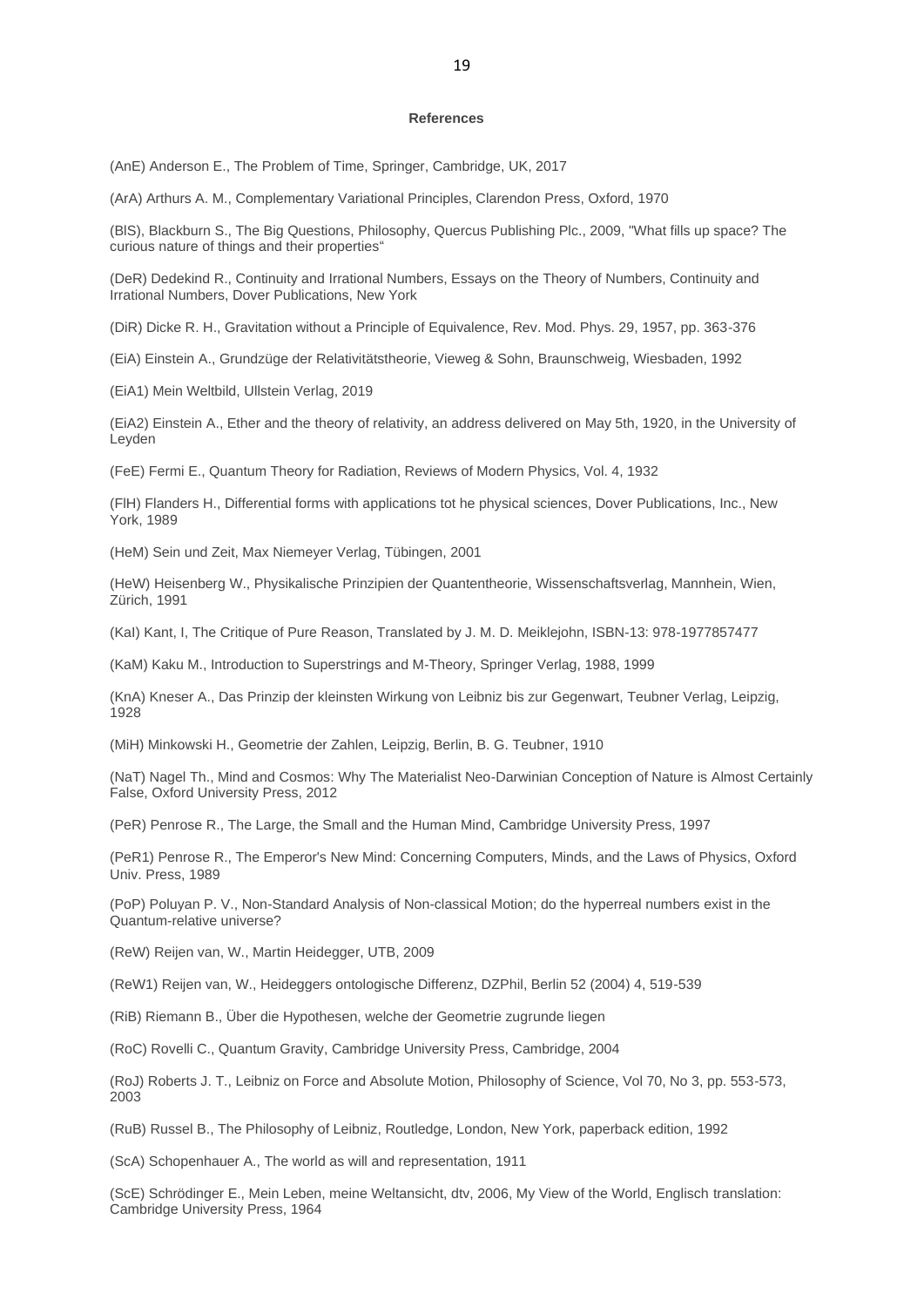(ScE1) Schrödinger E., What is Life? The Physical Aspect of the Living Cell with Mind and Matter, Cambridge University Press, 1967

(ScE2) Schrödinger E., Nature and the Greeks, Science and Humanism, Cambridge University Press, 1996

(ScE3) Schrödinger e., Space-Time Structure, Cambridge University Press, Cambridge, New York, Port Chester, Melbourne, Sydney, 1950,

(SchE) The Concept of Manifold, 1850-1950, Fachbereich Mathematik, Bergische Universitat Gesamthochschule Wuppertal, Gausstrasse 20, 42097 Wuppertal, Germany

(SchE1) Scholz E., Riemanns frühe Notizen zum Mannigfaltigkeitsbegriff und zu den Grundlagen der Geometrie, Archive for History of Exact Sciences, Vol. 27, No. 3 (1982), pp. 213-232

(SchE2) Scholz E., Geschichte des Mannigfaltigkeitsbegriffes von Riemann bis Poincaré, Birkhäuser, Boston, Basel, Stuttgart, 1980

(SmL) Smolin L., Einstein's Unfinished Revolution, The search for what lies beyond the quantum, Penguin Random House, UK, 2019

(StR) Streater R. F., Wightman A. S. PCT, Spin & Statistics, and all that, W. A. Benjamin, Inc., New York, Amsterdam, 1964

(SuL) Susskind L., Friedman A., Special relativity and classical field theory, Basic Books, New York, 2017

(TaR) Taschner R., Musil, Gödel, Wittgenstein und das Unendliche, Wiener Vorlesungen, Picus Verlag Wien, Bd. 87, 2002

(ToA) Topakkaya A., Die Grundzüge der Philosophie Henri Bergsons, GRIN Verlag GmbH, 2009

(UnA) Unzicker A., Einstein's Lost Key: How We Overlooked the Best Idea of the 20th Century, copyright 2015, Alexander Unzicker

(UnA1) Unzicker A., The Mathematical Reality, Why Space and Time are an Illusion, copyright 2020, Alexander Unzicker

(UnA2) Unzicker A., Jones S., Bankrupting Physics, How today's top scientists are gambling away their credibility, e-book; Unzicker A. Vom Urknall zum Durchknall, Springer Spektrum, Berlin, Heidelberg, 2010

(VeW) Velte W., Direkte Methoden der Variationsrechnung, B. G. Teubner, Stuttgart, 1976

(WeH) Weyl H. Was ist Materie, Verlag Julius Springer, Berlin, 1924

(WeH1) Weyl H., Philosophy of Mathematics and Natural Science

(WeH2) Weyl H., The Continuum, A Critical Examination of the Foundation of Analysis, Dover Publications, Inc., New York, 1994

(WiL) Wittgenstein L., Tractatus Logico-Philosophicus, Routledge, London, New York, 1992

(ZiR) Zimmer R. Arthur Schopenhauer, Ein philosophischer Weltbürger, dtv, München, 2012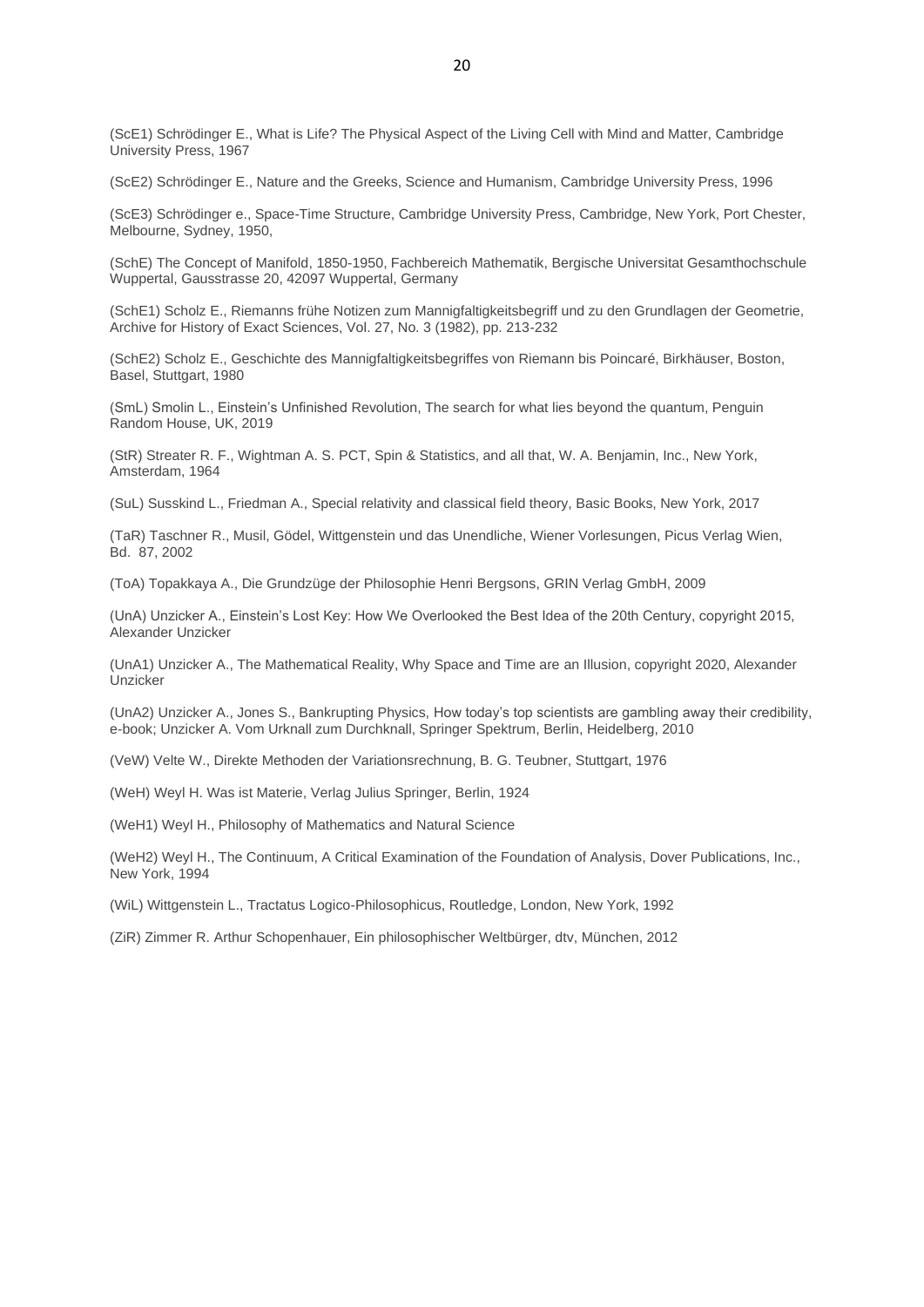# **Appendix I**

#### **Extract from (KaM)**

#### **Introduction to Superstrings and M-Theory**

#### **M. Kaku**

# **1.2 Historical Review of Gauge Theory**

*(KaM): "Over the years, several proposals have been made to drop some of our commonsense about the Universe:*

*(1) Continuity* 

*This approach assumes that space-time must be granular. The size of these grains would provide a natural cutoff for the Feynman integrals, allowing us to have a finite S-matrix. Integrals like*

*would then diverge as ε<sup>-n</sup>, but we would never take the limit as <i>ε goes to zero. Lattice gravity theories are of this type. In Regge calculus, for example, we latticize Riemannian space with discrete foursimplexes and replace the curvature tensor by the angular deficit calculated when moving in a circle around the simplex:*

 $\int_0^\infty d^4x$ ε

$$
-\frac{1}{2\mu^2}\sqrt{-g}R \to angular \, deficit.
$$

*At present, however, there is no experimental evidence to support the idea that space-time is granular. Although we can never rule out this approach, it seems to run counter to the natural progression of particle physics, which has been to postulate larger and more elegant groups"*

*(2) Causality* 

*This approach allows small violations in causality. Theories that incorporate the Lee-Wick mechanism are actually renormalizable, but permit small deviations from causality. These theories make the Feynman diagrams converge by adding a fictitious Pauli-Villars field of a mass M that changes the ultraviolet behavior of the propagator. … This means that the theory will be riddled with negative probabilities. …. that is, you can meet your parents before you are born*

*(3) Unitarity* 

*We can replace Einstein's theory, which is based on the curvature tensor, with a conformal theory based on the Weyl tensor by conformal tensor based on the Weyl tensor:*

$$
\sqrt{-g}R_{ij}g^{ij}\rightarrow \sqrt{-g}C_{ij\rho\sigma}^{2}.
$$

*…. the conformal tensor posesses a larger symmetry group than the curvature tensor, that is invariant under local conformal transformations. … The Weyl theory is a higher derivative theory. …. The most optimistic scenario would be to have these unitary ghosts "confined" by a mechanism similar to quark confinement.*

*(4) Locality* 

*Over the years, there have also been proposals to abandon some of the important postulates of quantum mechanics, such that locality. After all, there is no guarantee that the laws of quantum mechanics should hold down to distances of* 10−33 *cm. However, there have always been problems whenever physicists tried to deviate from the laws of quantum mechanics, such that causality. At present, there is no successful alternative to quantum mechanics.*

*(5) Point Particles* 

*Finally, there is the approach of superstrings, which abandons the concept of idealized point particles. …*  "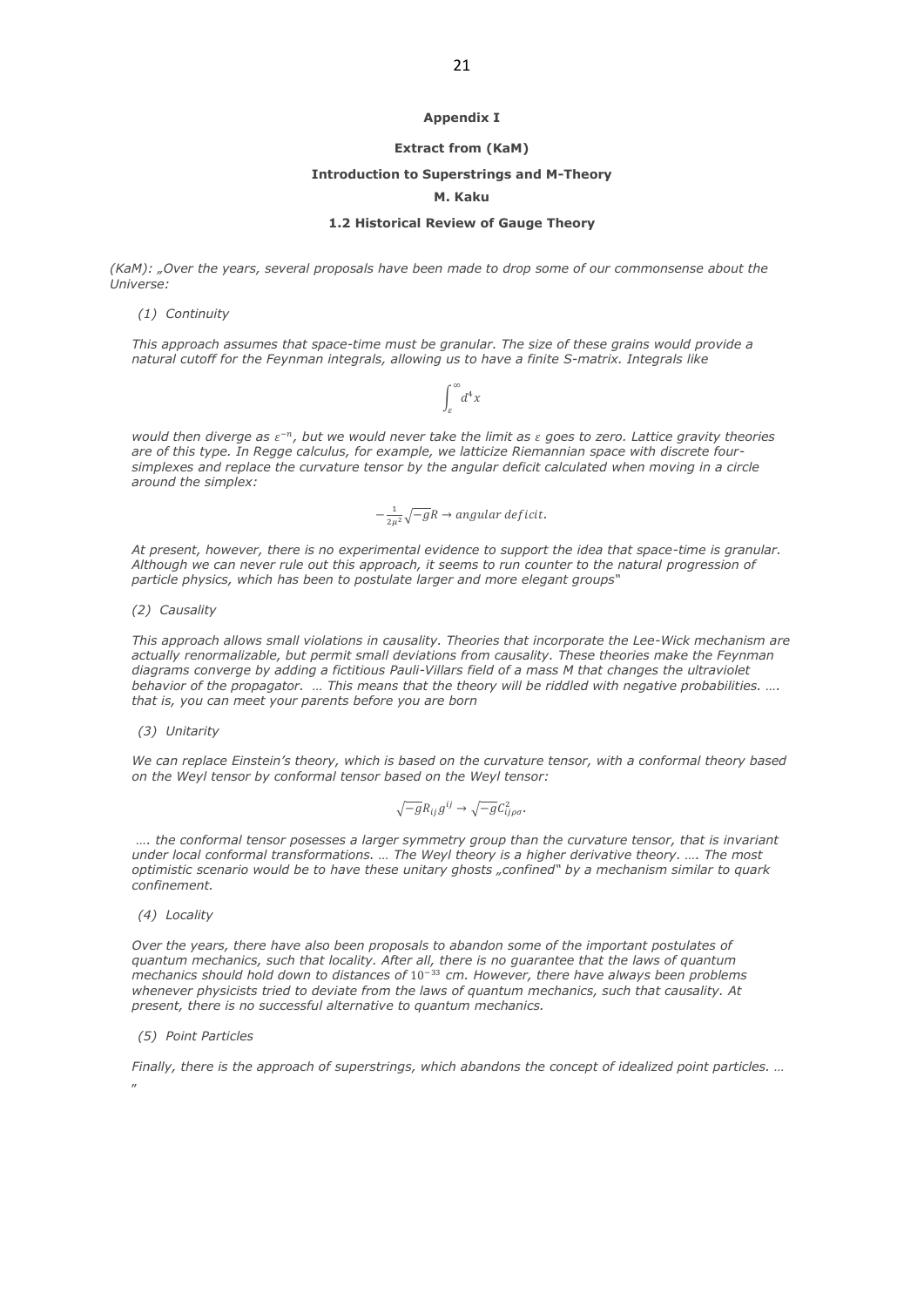# **Extract from (WeH3)**

#### **Philosophy of Mathematics and Natural Science**

# **H. Weyl**

# **The Physical Picture of the World**

# **B. Matter and Fields. Ether**

*p. 171: "Just as the velocity of a water wave is not a substantial but a phase velocity, so the velocity with which an electron moves is only the velocity of an ideal "center of energy", constructed out of the field distribution. According to this view, there exists but one kind of natural laws, namely, field laws of the same transparent nature as Maxwell had established for the electromagnetic field. The obscure problem of laws of interaction between matter and field does not arise. This conception of the world can hardly be described as dynamical any more, since the field is neither generated nor acting upon an agent separate from the field, but following its own laws is in a quiet continuous flow. It is of the essence of the continuum. Even the atomic nuclei and the electrons are not ultimate unchangeable elements that are pushed back and forth by natural forces acting upon them, but they are themselves spread out continuously and are subject to fine fluent changes.*

*On the basis of rather convincing general considerations, G. Mie in 1912 pointed out a way of modifying the Maxwell equations in such manner that they might possibly solve the problem of matter, by explaining why the field possesses a "granular" structure and why the knots of energy remain intact in spite of the back and forth flux of energy and momentum. The Maxwell equations will not do because they imply that the negative charges compressed in an electron explode; to guarantee their coherence in spite of Coulomb's repulsive forces was the only service still required of substance by H. A. Lorentz's theory of electrons. The preservation of the energy knots must result from the fact that the modified field laws admit only of one state of field equilibrium - or of a few between which there is no continuous transition (static, spherically symmetry solutions of the field equations). The field laws should thus permit us to compute in advance charge and mass of the electron and the atomic weights of the various chemical elements in existence. And the same fact, rather than the contrast of substance and field, would be the reason why we may decompose the energy or inert mass of a compond body (approximately) into the non-resolvable energy or its last elementary constituents and the resolvable energy of their mutual bond."*

# **Appendix C: Quantum Physics and Causality**

*p. 258: "Quantum physics does not force a discontinuous time upon us even if the number of quantum states separable by a grating is universally limited. During the infinitesimal time interval*  $dt$  *the vector space experiences a certain infinitesimal rotation imparting the increment*  $\vec{dx} = L\vec{x} \cdot dt$  *to the arbitrary vector*  $\vec{x}$ *. This dynamical law* ⃗⃗⃗⃗⃗/ = ⃗ *(in which the operation is independent of and* ⃗*) is expressed in terms of Cartesian coordinates by equations of the form*

$$
\frac{dx_i}{dt} = \sum_j l_{ij} x_j(t), \ i, j = 1, \dots, n
$$

*with given constant antisymmetric coefficients*  $l_{ij}$  *(* $l_{ij} = -l_{ij}$ *). The salient point is that the wave state*  $\vec{x}$  *varies according to a strict causal law; its mathematical simplicity is gratifying. A grating*  $G = \{E_1, ..., E_r\}$  *and the corresponding quantum states*  $(G, 1)$ , ...  $(G, r)$ , are stationary if the subspaces  $E_i$  are invariant in time, i.e. if the *linear operators*  $E_i$  commute with the linear operator  $L$ .

*p. 259: "A system is never completely isolated from its surroundings, and its wave state is therefore subject to perpetual disturbances. This is the reason why the secondary statistics of thermodynamics is to be superimposed upon the primary statistics dealing with a given wave state and its reaction to a grating."*

*p. 260: "The description here given must be corrected throughout in one point: the coordinates in the underlying n-dimensional vector space are not real but arbitrary complex numbers and as such have an absolute value* |⃗| *and a phase. The square of the length of the vector is expressed in terms of the absolute values of the coordinates. The simplest of all dynamical laws*  $\frac{d\vec{x}}{dt}$  =  $\frac{d\vec{x}}{dt}$  *in such a complex space is of the form* 

$$
(*)\quad \overrightarrow{dx}/dt = i \cdot \nu \cdot \vec{x}.
$$

*Here v is a real constant. The wave state*  $\vec{x}$  *then carries out a simple oscillation of frequency* 

$$
\vec{x} = \vec{x_0} \{ \cos(vt) + i \sin(vt) \}, \quad \vec{x_0} = const.
$$

and hence the energy has the definite constant value *vh* (Planck's law). But whatever the dynamical law  $\vec{dx}/dt =$  $L\vec{x}$ , the space can always be broken up into a number of mutually orthogonal subspaces  $E_i$   $(j = 1, ..., r)$  such that an equation (\*) with a definite frequency  $v = v_j$  holds in  $E_j$ . The grating  $G = \{E_1,...E_r\}$  thus obtained is stationary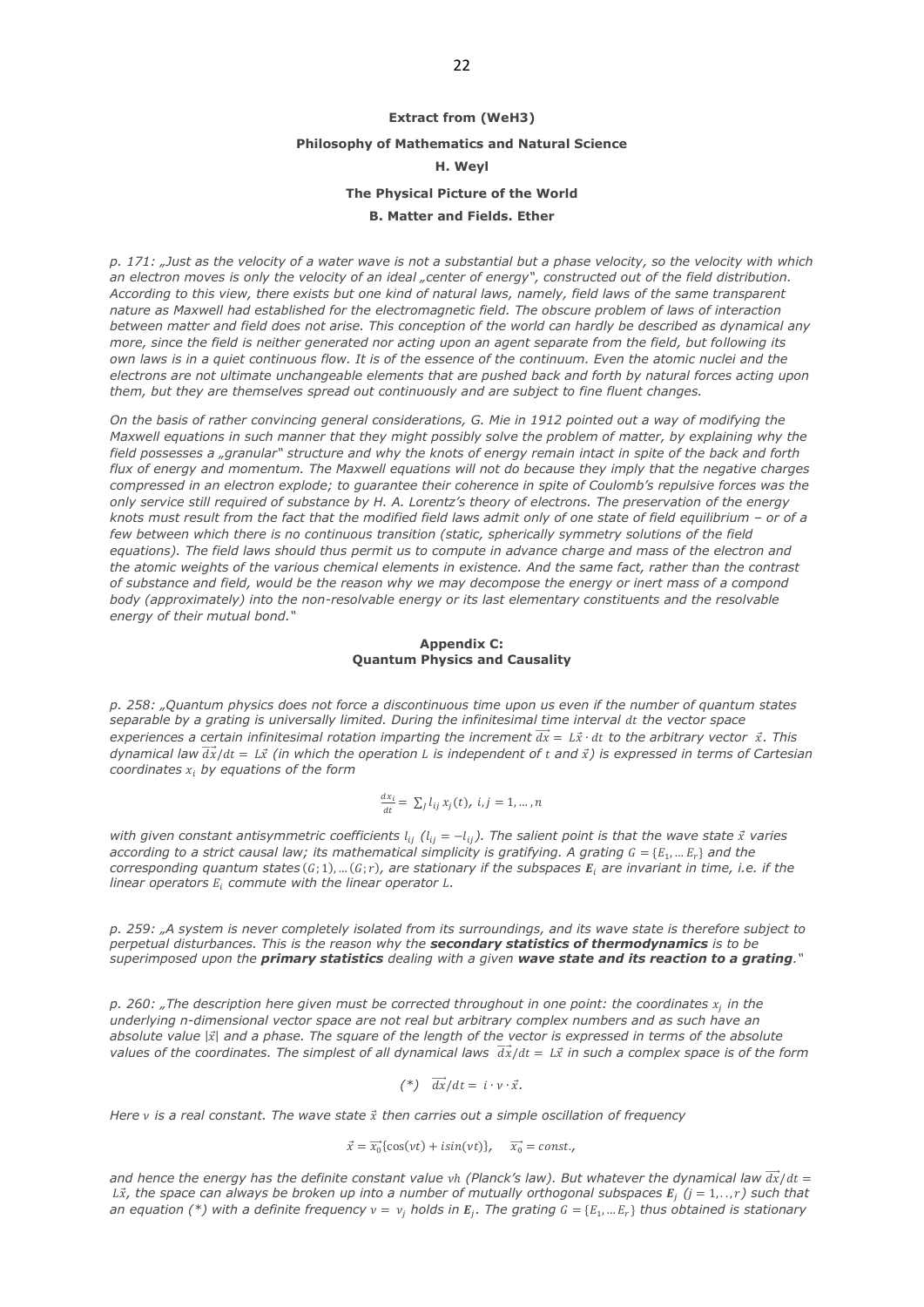and effects a sifting with respect to different frequencies  $\,v_j$  and corresponding energy levels  $U_j = h\,v_j.$ *Thermodynamics is based on this G. Any vector*  $\vec{x}$  *in*  $\vec{E}_i$  *satisfies the equation*  $L\vec{x} = iv\vec{x}$  ( $v = v_i$ ), and this fact is *expressed in mathematical language by saying that*  $\vec{x}$  *is an eigenvector of the operation L with the eigenvalue iv.* The operator  $H = \frac{h}{l}$  $\frac{n}{t}L$ , called energy, has the same eigenvectors, but the corresponding eigenvalues are the *energy levels = hv. The general equation*  $\overrightarrow{dx}/dt = L\overrightarrow{x}$  *now reads* 

> ℎ i  $\overline{dx}$  $\frac{dx}{dt} = H\ddot{x}$  (Schrödinger's equation)."

# **Appendix E: Physics and Biology**

topic "virus"

*p. 276: "Incidentally, the gap between organic and inorganic matter has been bridged to a certain extent by the discovery of viruses. Viruses are submicroscopic entities that behave like dead inert matter unless placed in*  certain living cells. As parasites in these cells, however, they show the fundamental chracteristics of life - self*duplication and mutation. On the other hand many viruses have the structure typical of inorganic matter; they are crystals. In size they range from the more complex protein molecules tot he smaller bacteria. Chemically they consist of nucleo-protein, as the genus do. A virus is clearly something like a naked gene. The best studied virus, that of tobacco mosaic disease, is a nucleo-protein of high molecular weight consisting of 95 per cent protein and 5 per cent nucleic acid; it cristallizes in long thin needles."*

*p. 277: "The specific properties of living matter will have to be studied within the general laws valid for all matter; the viewpoint of holism that the theory of life comes first and that one descends from there sort of deprivation to inorganic matter must be rejected. It is therefore significant that certein simple and clearcut traits of wholeness, organization, acausality, are ascribed by quantum mechanics to the elementary constituents of all matter."*

*p. 277: "The quantum physics of atomic processes will become relevant for biology wherever in the life cycle of an organism a moderate number of atoms exercises a steering effect upon the large scale happenings. …. On a broad empirical foundation, genetics furnishes the most convincing proof that organisms are controlled by processes of atomic range, where the acausality of quantum mechanics may make itself felt. … The mere fact of such X-rays induced mutations proves that the genes are physical structures."*

*p. 278: "By ingenious methods H. J. Muller, N. W. Timoféeff-Ressowsky, and others have succeeded in*  establishing simple quantitive laws concerning the rate of induced mutations. These results indicate that the *mutation is brought about by a single hit, not by the concerted action of several hits, and that this hit consists of an ionization, and is not, as one might have thought, a process directly released by the X-ray photon or absorbing the whole energy of the secondary electron."*

*These facts suggest the hypothesis that a gene is a (nucleo-protein) molecule of highly complicated structure, that a mutation consists in a chemical change of this molecule brought about by the effect of an ionization on the bonding electrons, and that thus allele genes are essentially isometric molecules."*

*The observed absolute rate of mutations would be explained if a specifc mutation requires that a hit occurs within a critical volume ('target') in the gene, the magnitude of which amounts to about 5-10 A cube (5-10 atomic distances cube). The physicist finds it, if not plausible at least acceptable, that a quantum jump at a specific point requiring an activation energy of about 1.5 is relased by a hit of 30 electron volts within a sensitive volume of 5-10 A cube. The observed thermic variation of the spontaneous mutation rate (van't Hoff's factor) is in good quantitative agreement with the picture."*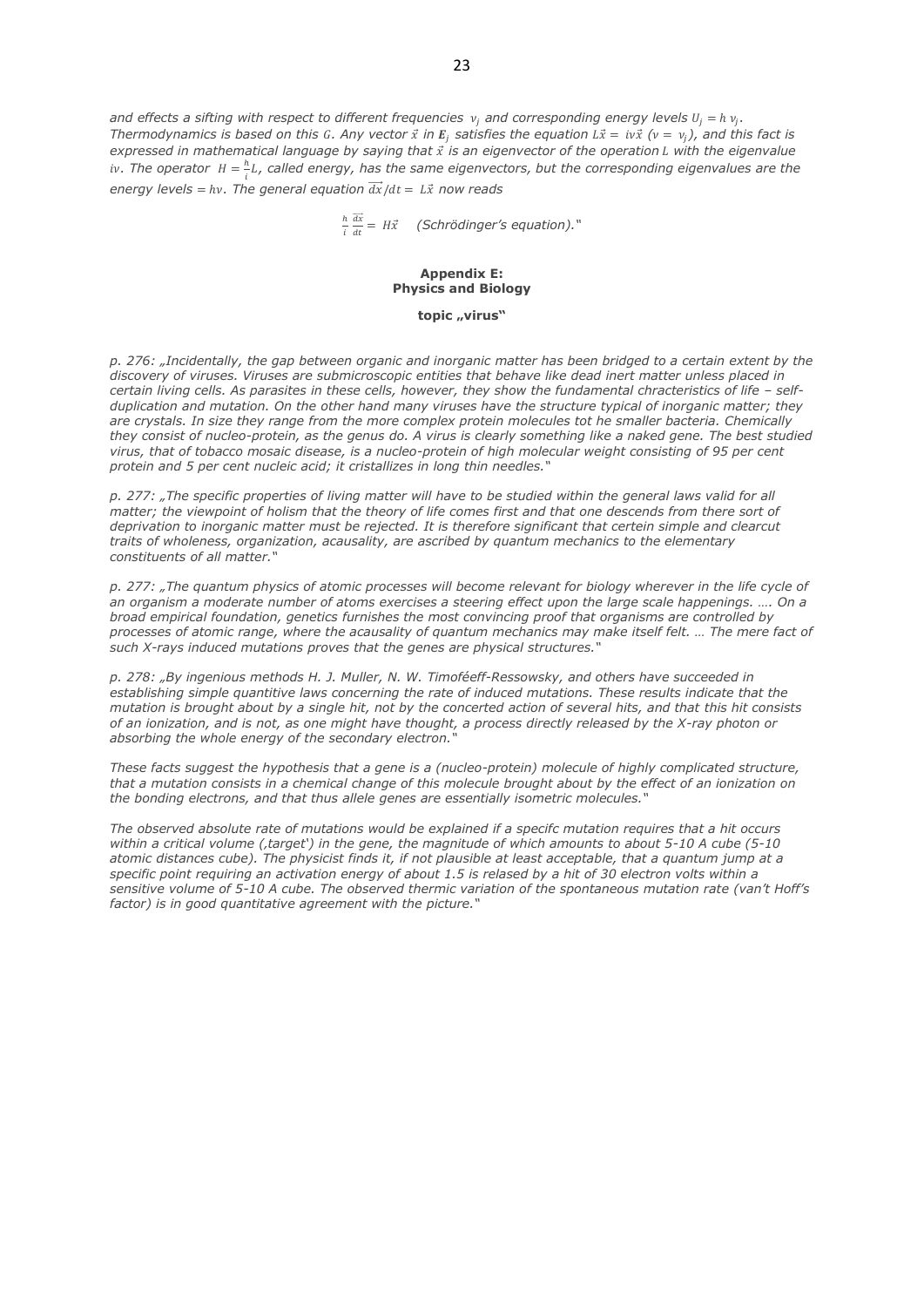#### **Extract from (DeR1)**

**Continuity and Irrational Numbers R. Dedekind**

# **§3 Continuity of the straight line**

"*Of the greatest importance, however, is the fact that in the straight line L there are infinitely many points*  which correspond ton o rational number. .... The straight line L is infinitely richer in **point-individuals** than the *domain Q of rational numbers in number-individuals.*

*If now, as is our desire, we try to follow up arithmetically all phenomena in the straight line, the domain of rational numbers is insufficient and it becomes absolutely necessary that the instrument Q, constructed by the creation of rational numbers be essentially improved by the creation of new numbers such that the domain of numbers shall gain the same completeness, or as we may say at once, the same continuity, as the straight line.*

*… For the way in which the irrational numbers are usually introduced is based directly upon the conception of extensive magnitudes – which itself is nowhere carefully defined – and explains number as the result of measuring such magnitude by another of the same kind. Instead of this I demand that arithmetic shall be developed out of itelf. … Just as negative and fractional rational numbers are formed by a new creation, and as the laws of operating with these numbers must and can be reduced tot he laws of operating with positive integers, so we must endeavor completely to define irrational numbers by means of the rational numbers alone. The question only remains how to do this.*

*I find the essence of continuity in the following principle:*

*"If all points of the straight line fall into two classes such than every point of the first class lies to the left of the second class, then there exists one and only one point which produces this division of all points into two classes, this severing of the straight line into two portions."*

*As already said I think I shall not err in assuming that every one will at once grant the truth of this statement; the majority of my readers will be very much disappointed in learning that this common-place remark the secret of continuity is to be revealed. To this I may say that I am glad if every one finds the above principle so obvious and so harmony with his his own idea of a line; for I utterly unable to adduce any proof of its correctness, nor has anyone the power. The assumption of this property of the line is nothing else than an axiom by which we attribute to the line its continuity, by which we find continuity in the line. If space has at all a real existence it is not necessary for it to be continuous; many of its properties would remain the same even were discontinuous. And if we knew for certain that space was discontinuous there would be nothing to prevent us, in case we so desire, from filling up ist gaps, in thought, and thus making it continuous; this filling up would consist in a creation of new point-individuals and would have to be effected in accordance with the above principle."*

# **Extract from (EbH)**

# **Numbers**

**Ebbinghaus H.-D. et al.**

#### **Chapter 11, §2**

#### The dimension of a divisional algebra and the sphere  $S^{n-1}$  is only parallelizable for  $n=1,2,4,8$

#### *Theorem:*

If the mod-2 invariant of a continuous mapping  $f: S^{n-1} \to GL(n)$  (GL(n) the topology group of nxn *invertible matrices) is different from zero, than it is*  $n = 1,2,4,8$ *.* 

#### *Theorem:*

*The sphere*  $S^{n-1}$  *is only parallelizable for dimensions*  $n = 1,2,4,8$ *; actually one should exclude the*  $case \ n = 1 \ case$ , because it eventually leads to trivial additional considerations.

*We note that*  $U(n)$  *(the group of*  $n \times n$  *unitary matrices, which is a sub-group of the general linear group*  $Gl(n, C)$ *) is the semi-direct product of U*(1) *with SU*(*n*), and *U*(1)  $\cong$  *S*<sup>1</sup> and *SU*(2)  $\cong$  *S*<sup>3</sup>.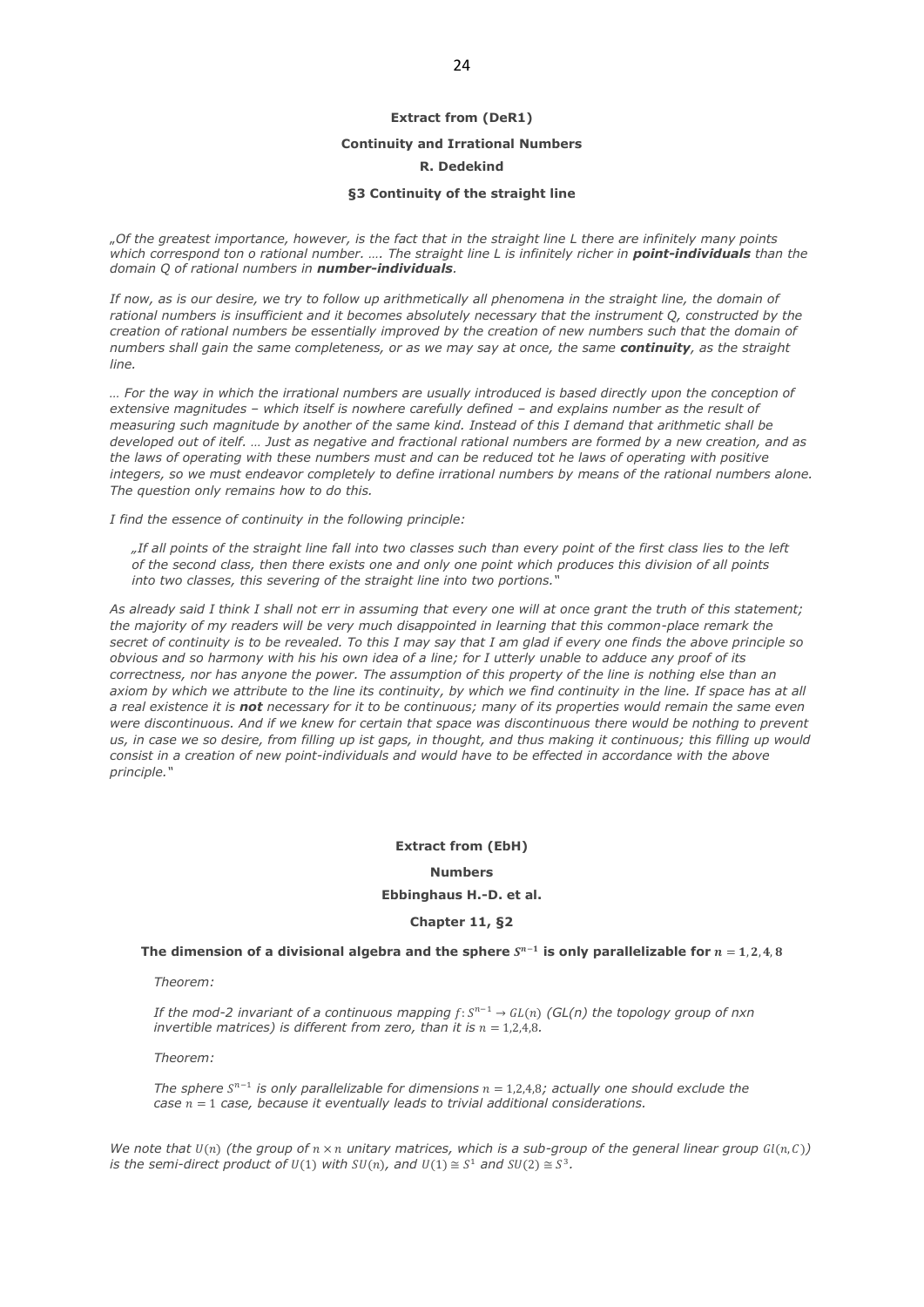#### **Appendix II**

#### **Summary**

## from the no longer maintained page: quantum-gravitation@de

This summary is concerned with those philosophical concepts, which are in line with the mathematical axioms of the proposed gravity and quantum field model. The methodology for this kind of consistency check is about the "Form-Fit-Function" concept, i.e.

#### **Form**

The building of the form is essentially about a tbd common language based on adequately defined terms. It is built on the ideas and notions of Kant, Schopenhauer, Schrödinger in combination with the proposed mathematical concepts.

#### **Fit**

The "Fit" is achieved by consistency across the considered areas "philosophy", "philosophy of mathematics", and "philosophy of physics", targeting for a consistent (language) framework, "only", not for a "true" ideology / religion, which is anyway always only built on human judgements.

#### **Function**

is achieved by integrating compatible concepts (e.g. teleology, onenes of mind, continuum, monads, infinitesimal "matter contact transforms" w/o only affine (momentum) directions, non experienced "be-ing" from the above (form) areas.

#### **Example: Leibniz' least action principle**

Leibniz's basic conception is about the fact, that natural processes can be derived from (science specific) integral principles. A general teleology is about the fact that for every perception view (caused by a physical event) there can be detected a corresponding effort principle.

The principle of least action is the (purely) **form** of the (Leibniz) integral principle. It is characterized by the fact that the present is determined by the past and the future, while the corresponding natural principle definition of Newton determines the future by the past and the present.

Related to the purely *form* there are multiple perception area /sciences specific integral principles.

(KnA) p. 43, "*Den tiefsten Zusammenhang der Teleologie oder sagen wir geradezu des Prinzips der kleinsten Wirkung mit der Kantischen Gedankenwelt gewinnen wir erst, wenn wir uns der Kritik der Urteilskraft zuwenden*  ..."

(KnA) p. 55, " ... *so dürfen wir endgültig als Beziehung unseres Prinzips zur Kantischen Urteilskraft feststellen: D a s P r i n z i p d e r k l e i n s t e n W i r k u n g i n s e i n e r m o d e r n s t e n A l l g e m e i n h e i t i s t e i n e M a x i m e d e r r e f l e k t i e r e n d e n U r t e i l s k r a f t*."

#### **CONTINUUM, MATTER, FORM, SUBSTANCE & MATHEMATICAL CONTINUITY**

The physical concept of a point particle charge (Dirac), which is required to test the presence of (continuously "acting") forces, is the root cause for current conceptual miss matches between quantum and gravitation theory. For a gravity field, as well as for a quantum field point wise convergence of functions is of no interest. A mathematical GUT model needs to overcome the corresponding inherited constraints, basically caused by the concept of physical "point particles", which goes along with the requirement to formulate a ("continuous") contact transformation (S. Lie) between "objects" w/o extensions.

#### *THE SCOPE IN A NUTSHELL*

Schrödinger oneness mind/psyche *effective operations / differential change* Heidegger The(re-) being *new* o*ntological difference principle*

Schrödinger oneness form/shape *no substance & no observations geom. shape* Kant teleology **proposed Nature effectiveness** *principle*<br>
Kant judgments verification of judgment&reality=(again Kant judgments *verification of judgment&reality=(again judgm.* insistence: form/shape *vs. not minutiue: material* Schopenhauer anorganic matter *insistence: material vs. not minutiue: form/shape*  Schopenhauer opposition *both insistence/not minutiue: judgment of subject*  Schrödinger fractale/discrete *judgm. change=discrete, even i. perfect continuum* Heidegger "The turn" *mind & form: two sides of the same coin*.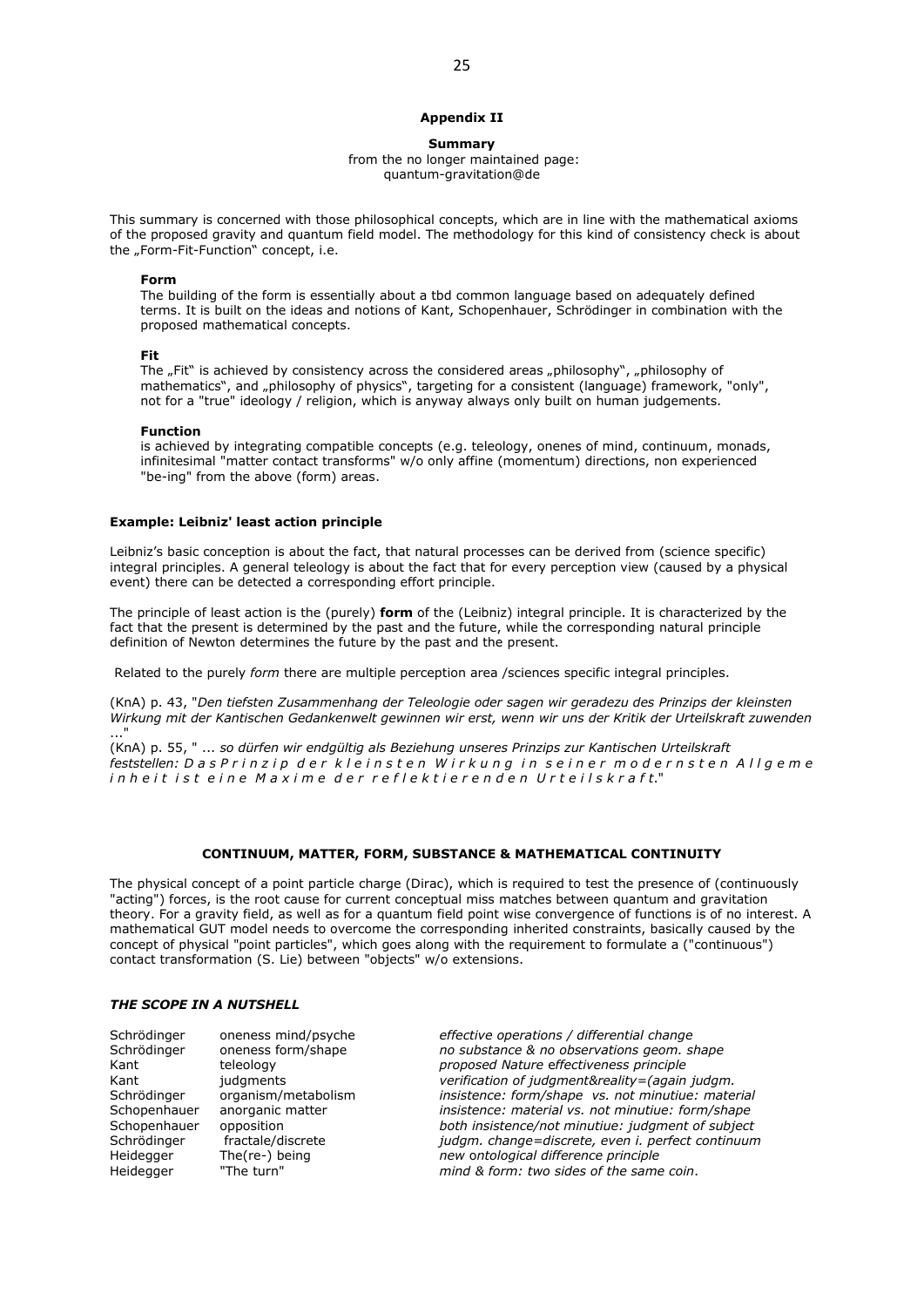#### **"FIT FOR PURPOSE"**

# **THOUGHTS FROM SCHRÖDINGER, HEIDEGGER, SCHOPENHAUER & KANT**

#### **Schrödinger**

Schrödinger emphasis e.g. on the question, when starting from a particle, then atome, molecule the chain up to an organism the entity starts to exist: a cell division generates two entities, just this and this is a discrete phenomenon. The counterpart in the plant life (flora) is the photosynthesis, which is perceived as a distant effect phenomenon, when solar energy is transformed to chemical energy. Both "development" processes generate a kind of *There-being*.

E. Schrödinger, (ScE1)

"The objectice world has only been constructed at the prize of taking the self, that is, mind, out of it remaking it; mind is not part of it; obviously, therefore, it can neither act on it nor be acted on by any of its parts. If this problem of the action of mind on matter cannot be solved within the framework of our scientific representation of the objective world, where and how can it be solved?"

"No single man can make a distinction between the realm of his perceptions and the realm of things that cause it, since however detailed the knowledge he may have acquired about the whole world, the story is occuring only once and not twice. The duplication is an allegory suggested mainly by communication with other beings."

# (ScE2) pp. 115-151:

- "*Radical change in our ideas of matter*"
- "*Form, not substance, the fundamental concept"*

"*The nature of our 'models'* "

"*Continuous description and causality*"

- "*The intricacy of the continuum (das Kontinuumsproblem)"*
- "*The alleged break-down of the barrier between subject and object*"

(ScE1): *"Vielleicht ist es sogar zulässig zu sagen: Metaphysik v e r w a n d e l t sich im Laufe der Entwicklung in Physik - freilich nicht in dem Sinne, wie es v o r Kant den Anschein haben mochte. Nämlich n i e durch allmähliche Sicherstellung vorerst noch unsicherer Meinung, sondern durch Klärung und W e c h s e l des philosophischen Standpunktes."*

(ScE2), p. 31 "*Die Substanz hat ihre Rolle ausgespielt. Wir haben es nur mit Gestalten zu tun, die teils wechseln, aber doch auch verharren. .... Dabei müssen wir freilich Gestalt in viel weiterem sinn verstehen denn geometrische Form. Es gibt überhaupt keine Beobachtung, die auf die räumliche Gestalt eines Partikels oder eines Atoms abzielte*."

(ScE2)*, p. 125, "But when you come to the ultimate particles constituting matter, there seems to be no point in thinking of them again as constituting of some material. There are, as it were, purely shape, nothing but shape; what turns up again and again in successive observations is this shape, not an individual speck of material.*

#### *In this we must, of course, take shape (or Gestalt) in a much wider sense than as geometrical shape. Indeed there is no observation concerned with the geometrical shape of a particle or even with an atom."*

Schrödinger's major critique is about the common handicap of all western philosophy baseline assumptions, which is about *spacial and temporal multiplicity of examining and thinking individuals*. He is just rejecting this multiplicity and proposes instead a purely monoism of psyche ("cogitat - est") with its two parts, consciousness and subconsciousness, refering to Buddhistic philosophy (philosophy of Vedanta): "*multiplicity is only a p p e a r a n c e s, i t d o e s n o t e x i s t i n r e a l i t y*". The later one (subconsciousness) ensure functional / proper operations of this world's organisms (relating to the *"that which has being*"), while the first one is triggered, when differential changes happen to "effective operations" (of organisms); this is related to the philosophical term "das *Werdende*".

While Schrödinger refers back to philosophy history proposing new ideas with respect to the "*mind & matter*" question, Weyl refers back to philosophy with respect to the concept of "*infinity*". (The concept of a "zero" was introduced when changing from roman numbering system to decimal system to enable calculus dealing only with 10 integers, instead of infinitely integers).

(ScE1) p. 119, "*The second (antinomy) is our fruitless quest fot he place where mind acts on matter or viceversa, so well known from Sir Charles Sherrington's honest search, …in "Man on his Nature". The material world has only been constructed at the prize of taking the self, that is, mind, out if it, removing it; mind is not part of it; obviously, therefore, it can neither act on it be acted on by any of its parts.* 

(ScE1) p. 121,"*In my own words I would express this by saying: Mind has erected the objective outside world of the natural philosopher out of its own stuff. Mind could not cope with this gigantic tasks otherwise than by the simplifying device of excluding itself – withdrawing from its conceptual creation. Hence the latter does not contain its creator. …*

*Physical science … faces us with the impasse that mind per se cannot play the piano – mind per se cannot move a finger of a hand. Then the impasse meets us. The blank of the "how" of mind's leverage on matter. The*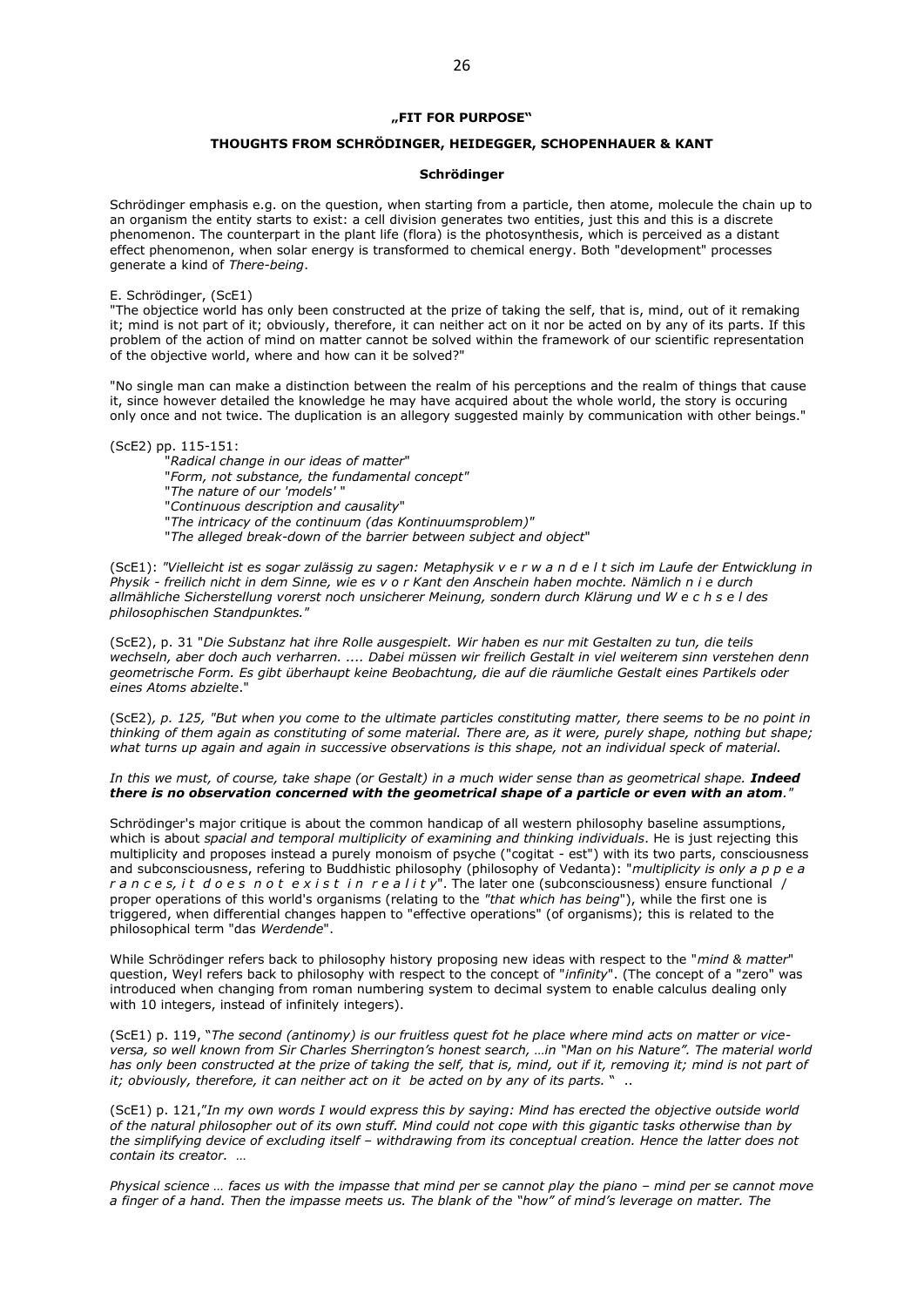*inconsequence staggers us. Is it a misunderstanding?"* ..

(ScE1) p. 122, "*Neither can the body determine the mind to think, nor the mind determine the body to motion or rest or anything else (if such there be)."*

(ScE1) *p. 128, "The reason why our sentient, percipient and thinking ego is met nowhere within our scientific world picture can easily be indicated in seven words: because it is itself that world picture."*

# **Weyl / Schrödinger**

#### **Matter, mind, mathematics and natural science**

(ScE) p. 49, "*Vielleicht ist es sogar zulässig zu sagen: Metaphysik v e r w a n d e l t sich im Laufe der Entwicklung in Physik - freilich nicht in dem Sinne, wie es v o r Kant den Anschein haben mochte. Nämlich e i n e durch allmähliche Sicherstellung vorerst noch unsicherer Meinung, sondern durch Klärung und W e c h s e l des philosophischen Standpunktes."*

(NaT) p. 13: "*Ausgangspunkt für meine Argumentation ist das Scheitern des psychophysischen Reduktionismus, eine Position in der Philosophie des Geistes, die weitgehend von der Erwartung motiviert ist, zeigen zu können, dass die physikalischen Wissenschaften im Prinzip eine Theorie von allem liefern könnten*"

(TaR) p. 31, "*Gödel bewies: Cantor, der sich .... bemühte, die Stufe der Unendlichkeit des Kontinuums zu fixieren, musste scheitern. Steckt man die Mengenlehre in ein formales Korsett, kann niemand, ..., die Unendlichkeit des Kontinuums orten"*

(TaR) p. 32: *"… dass aber gerade die naheliegende Frage nach dem Wesen der Unendlichkeit einer Geraden unentscheidbar sein sollte, empfand er (*Gödel*) trotzdem als kläglichen Mangel der Mengentheorie"*

*(ReW) p 12, "nur Philosophie kann zeigen, warum die Erkenntnisse er Wissenschaften wirklich wahr sind, sie liefert die Kriterien mit Hilfe derer wir zwischen Wahrheit und Unwahrheit unserer Urteile unterscheiden können."*

*(ReW) p. 17,* "*Sein ist das transcendens schlechthin"*

*(ReW) p. 19, "Heidegger versucht mit dem Denken des Daseins, die Trennung von res extensa und res cogitans ... zu unterlaufen. ..... bekämpft Heidegger die nach ihm auf Descartes zurückgehende Vorstellung, dass das Subjekt als die Grundlage und gar das Zentrum der Philosophie gedacht werden sollte. Wer so denkt, verfehle unvermeidlich die Frage nach dem Sein und dem Dasein, weil er beide ontisch denkt.... Das, was Heidegger ontologische Differenz nennt, ist also der Unterschied von Sein und Seiendem, zugleich aber ihre dynamisch gedachte Identität. ...."*

(ReW) p. 109, "*Heidegger: Sprache ist das Haus des Seins*"

(WeH) p. 18: *"I am convinced that the substance has lost its role in physics"*

(WeH) p. 19: ""*the concept of "momentum" appears to be primarily to the concept of "mass/matter""*

(WeH) p. 20. *"the mass of a body is determined by its state"*

(WeH) p 31: *"when using a test particle to test/model the action of a field one already disturbs the field"*

(WeH) p. 44: *"a strictly intuitive rational of a mathematical theory of the continuum (as drafted by Brouwer and Weyl) were required to build the continuum as a medium, where single particles can be identified, but where the set of particles can be resolved"*

(WeH) p. 49: *"the today's relationship between matter and field is dynamical: the matter builds the field, the field acts on the matter*"

(WeH) p. *"For Leibniz the "reality" of movement is not built on movements (change of the position), but on the causing force; "La substance est un etre capable d'action - une force primitive""*

(WeH) p. 58: *"....the Leibniz agens theory of matter can be executed by the GRT. Based on this a matter particle is even not a point in the field space, even not any kind of something related to "space" (extensive)"*

(WeH) p. 59: *"what is matter? After the perception of the concept of substance has been quashed, the today's beam vacillates between a dynamic and a field theory of matter"*

*(BlS)… Kant thought, that if we can only know objects because of their potential effects on others, their powers, then it seems that we are only responsive to what they do but not responsive, necessarily, to what they are. He thought that there have to be "other intrinsic properties, without which the relational properties would not exist because there would be no subject in which they inhered". But it is not clear how we can know*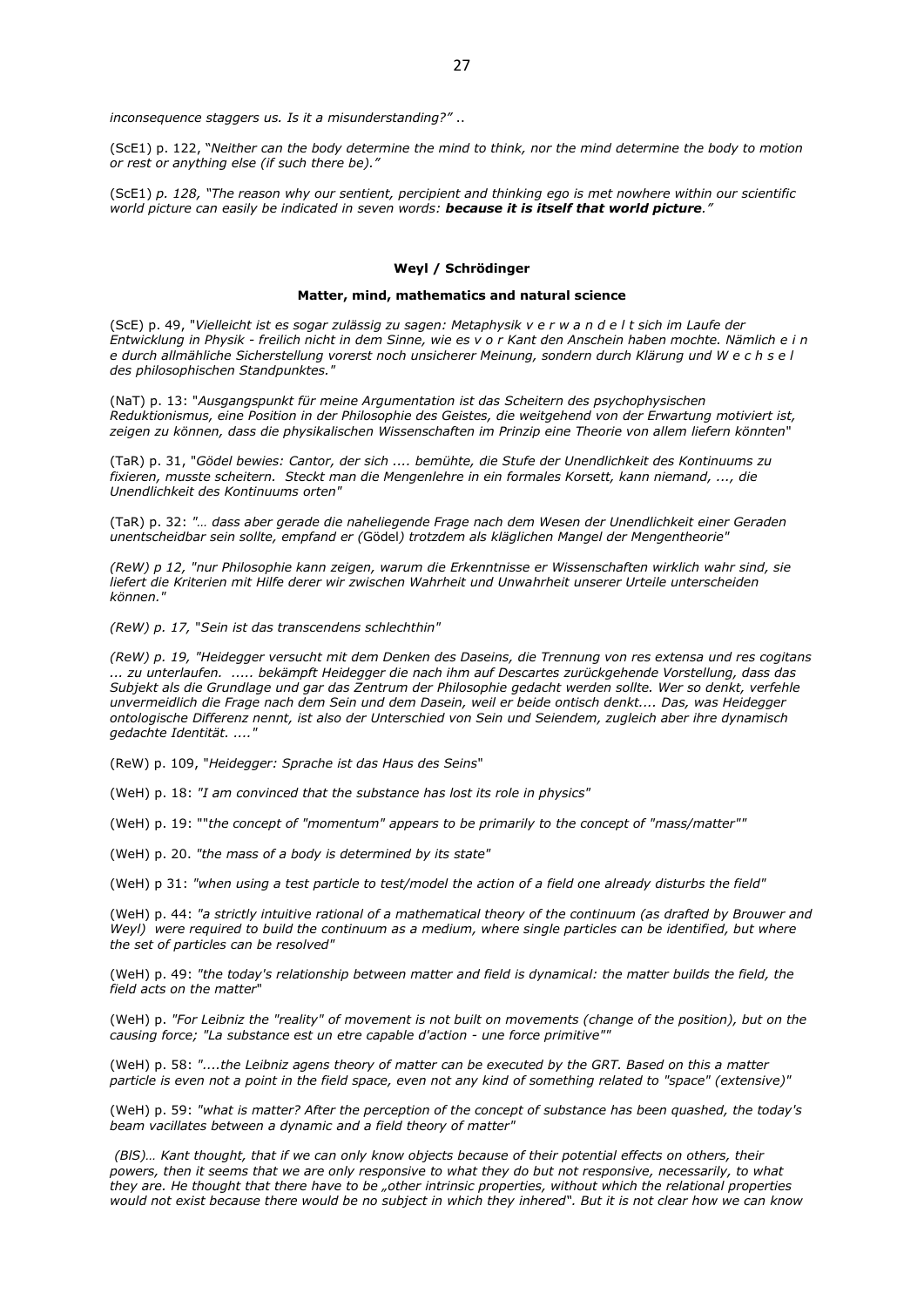*about this "subject"…. Are we therefore cut off from the world as that? Then we would be caught in a "false imaginary world" (Bishop Berkeley).*

*Michael Faraday thought, that we could just do without Kant´s "other intrinsic properties". Suppose we try to distinguish a particle x from the powers or forces m whereby it makes its influence known. Then, Faraday writes,*

""*to my mind … the x or nucleus vanishes, and the substance consists of the power, or m, and indeed what notion can we form of the nucleus independent of its power: what thought remains on which to hang the imagination of an x independent of the acknowledged forces? Why then assume the existence of that of which we are ignorant, which we cannot conceive, and for which there is no philosophical necessity?""*

*The problem which this is whether we can be satisfied with the idea that "the substance consists of the powers", or whether contrary to Faraday there is some kind of philosophical necessity to posit a substance as well, a nucleus or thing that actually possesses the powers.*

*But there is an argument that we need Kant´s further category of intrinsic properties. We might call it the notjust-washing argument, after Bertrand Russell, who talks in his book "The Analysis of Matter<sup>"</sup> of how "there are many possible ways of turning things hitherto regarded as "real" into mere laws concerning the other things," and remarks, "Obviously there must be a limit to this process, or else all things in the world will merely be each other´s washing." The conclusion is that even if we have trouble understanding things apart from their powers, nevertheless we seem to need them. We seem to need them because otherwise we have no conception at all the actual world.*

(ScE1) p. 1594):

## "*... a truly infinitesimal geometry ...should know a transfer principle for length measurements between infinitely close points only".*

(TaR) p. 17, "*Das Problem, von dem die Rede ist, lautet knapp formuliert so: Wie hängen Arithmetik und Geometrie, die beiden Grundpfeiler der Mathematik, zusammen? …*

*Geometrie, …, fußt unmittelbar auf sinnlichen visuellen Eindrücken, raubt ihnen jedoch Buntheit, Körperlichkeit, Vergänglichkeit, Verletzbarkeit, kurz: alle opaken und barocken Reize. Geometrie verkürzt die optische Wahrnehmung so lange, bis nur mehr einzelne Punkte und Linien übrig bleiben. …*

*Arithmetik, die Theorie der Zahlen, …, hat hingegen nur mittelbar mit sinnlichen Eindrücken zu tun: zwar sehen und fühlen wir Geldstücke, die wir zählen, aber wir sehen und fühlen nicht die Zahl Dreißig selbst, sondern nur die Silberlinge, die wir mental mit Dreißig verbinden. ….Weder optisch, noch taktil, noch akustisch, noch sonst wie sinnlich empfinden wir eine Zahl sui generis, kein Sinnesorgan vermag sie direkt zu empfangen.*

*Jedoch: Man kann Zahlen geometrisch veranschaulichen. Jeder Maßstab beleg es: Er bringt Zahlen auf einer Gerade unter. Arithmetik erweist sich folglich als geometrische Disziplin. Wie man hingegen alle, ausnahmslos alle Punkte einer Geraden umgekehrt als Zahlen zu deuten vermag, blieb seit den Tagen des Pythagoras … ein Rätsel.*

*… Ist die Geometrie sogar so exakt, dass sich die sinnlichen Anschauungen, auf der sie zu beruhen scheint, in Wahrheit als überflüssig entpuppt? Würden wir, ohne Rückgriff auf Sehen und Tasten, alleine aufgrund arithmetischer Gesetze alle Einsichten und Erkenntnisse der Geometer gewinnen?"*

(ScE1) p. 77: " *Der Grund dafür, daß unser fühlendes, wahrnehmendes und denkendes Ich in unserem naturwissenschaftlichen Weltbild nirgends auftritt, kann leicht in fünf Worten ausgedrückt werden: Es ist selbst das Weltbild. ... Aus diesem (*arithmetischen*) Paradoxon gibt es zwei Auswege, die beide vom Standpunkt unseres heutigen naturwissenschaftlichen Denkens aus .... reichlich unsinnig aussehen. Der eine ist die Vervielfachung der Welt in Leibniz' schrecklicher Monadenlehre, in der jede Monade eine Welt für sich ist, es ist keine Verbindung zwischen ihnen. .... Offenbar gibt es nur e i n e n andren Ausweg: die Vereinigung aller Bewußtseine in eines. Die Vielheit ist bloßer Schein; in Wahrheit gibt es nur ein Bewußtsein.*

(ScE1) p. 109: "*Indessen liegt die überragende Bedeutung von Kants Behauptung gar nicht in einer richtigen Verteilung der Rollen auf den Geist und auf sein Objekt -die Welt- in dem Prozeß, in dem "sich der Geist eine Vorstellung von der Welt bildet". Das Große war, den Gedanken zu fassen, daß dieses e i n e D i n g - Geist oder Welt - sehr wohl andrer Erscheinungsformen fähig sein kann, die wir nicht zu erfassen vermögen und die die Begriffe Raum und Zeit nicht enthalten. Das bedeutet eine eindrucksvolle Befreiung von einem eingewurzelten Vorurteil. Wahrscheinlich gibt es andre Arten, die Erscheinungswelt zu ordnen als die raumzeitliche. Ich glaube, es war* Schopenhauer*, der Kant zuerst so verstanden hat."*

(ScE1) p. 117: "*Einstein hat nicht - ... - Kants tiefe Gedanken über die Idealisierung von Raum und Zeit widerlegt. Er hat im Gegenteil einen großen Schritt in Richtung auf ihre Vollendung gemacht.*

(ScA) Bd 2, §29, 193: *"Daß diese Welt, in der wir leben und sind, ihrem ganzen Wesen nach, durch und durch Wille und zugleich durch und durch Vorstellung ist; daß diese Vorstellung schon als solche eine Form voraussetzt, nämlich Objekt und Subjekt, mithin relativ ist; und wenn wir fragen, was nach Aufhebung dieser Form und aller ihr untergeordneten, die der Satz vom zureichenden Grund ausdrückt, noch übrig bleibt; dieses*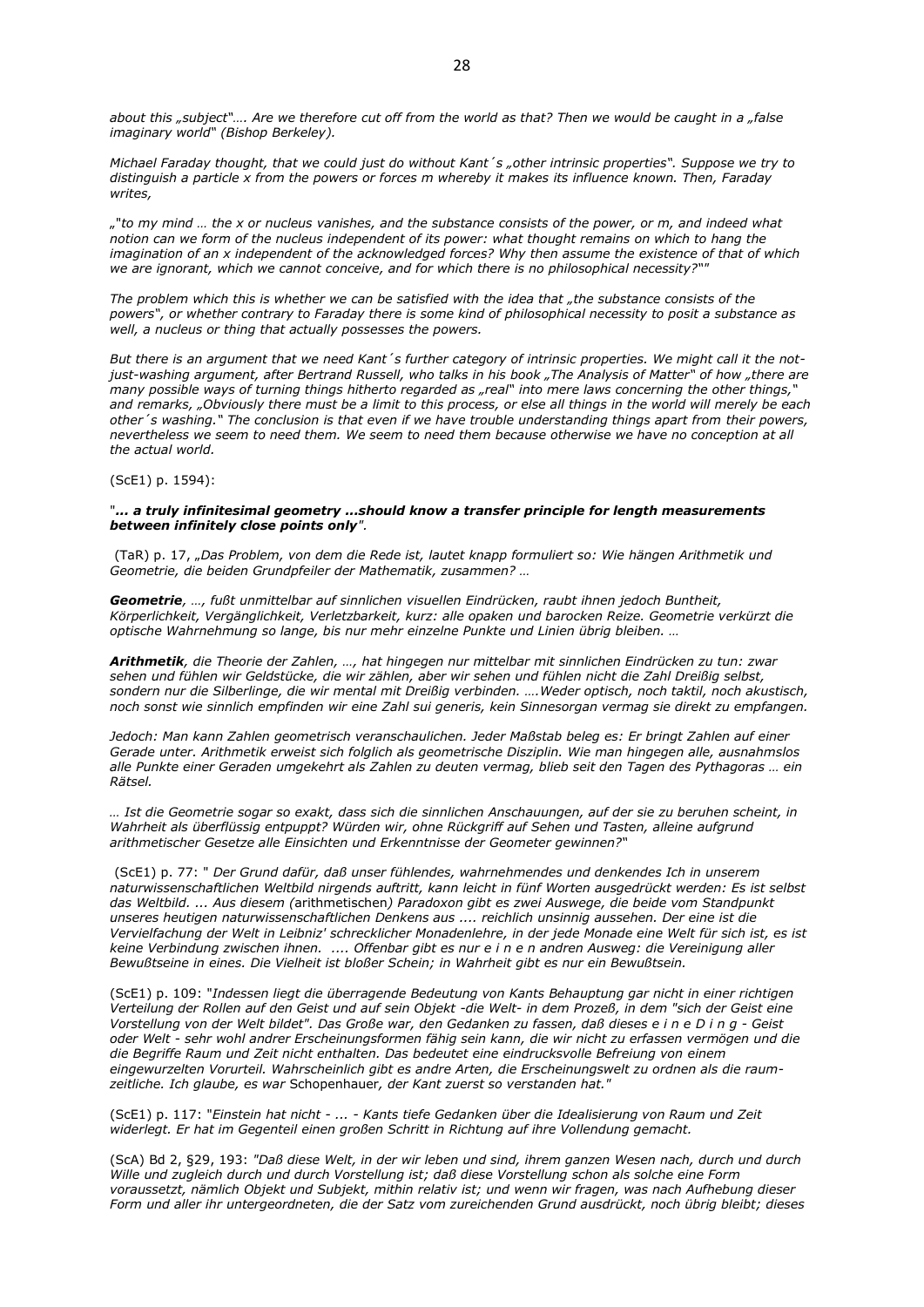*als ein von der Vorstellung* toto genere *Verschiedenes, nichts Anderes seyn kann, als Wille, der sonach das eigentliche Ding an sich ist. Jeder findet sich selbst als diesen Willen, in welchem das innere Wesen der Welt besteht, so wie er sich auch als das erkennende Subjekt findet, dessen Vorstellung die ganze Welt ist, welche insofern nur in Bezug auf sein Bewußtseyn, als ihrem nothwendigen Träger, ein Daseyn hat. Jeder ist also in diesem doppelten Betracht die ganze Welt selbst, findet beide Seiten derselben ganz und vollständig in sich selbst. Und was er so als sein eigenes Wesen erkennt, das Selbe erschöpft auch das Wesen der ganzen Welt, des Makrokosmos: auch sie also ist, wie er selbst, durch und durch Wille, und durch und durch Vorstellung, und nichts bleibt übrig. So sehn wir hier die Philosophie des Thales, die den Makrokosmos, und die des Sokrates, die den Mikrokosmos betrachtete, zusammenfallen, indem das Objekt beider sich als das Selbe aufweist."*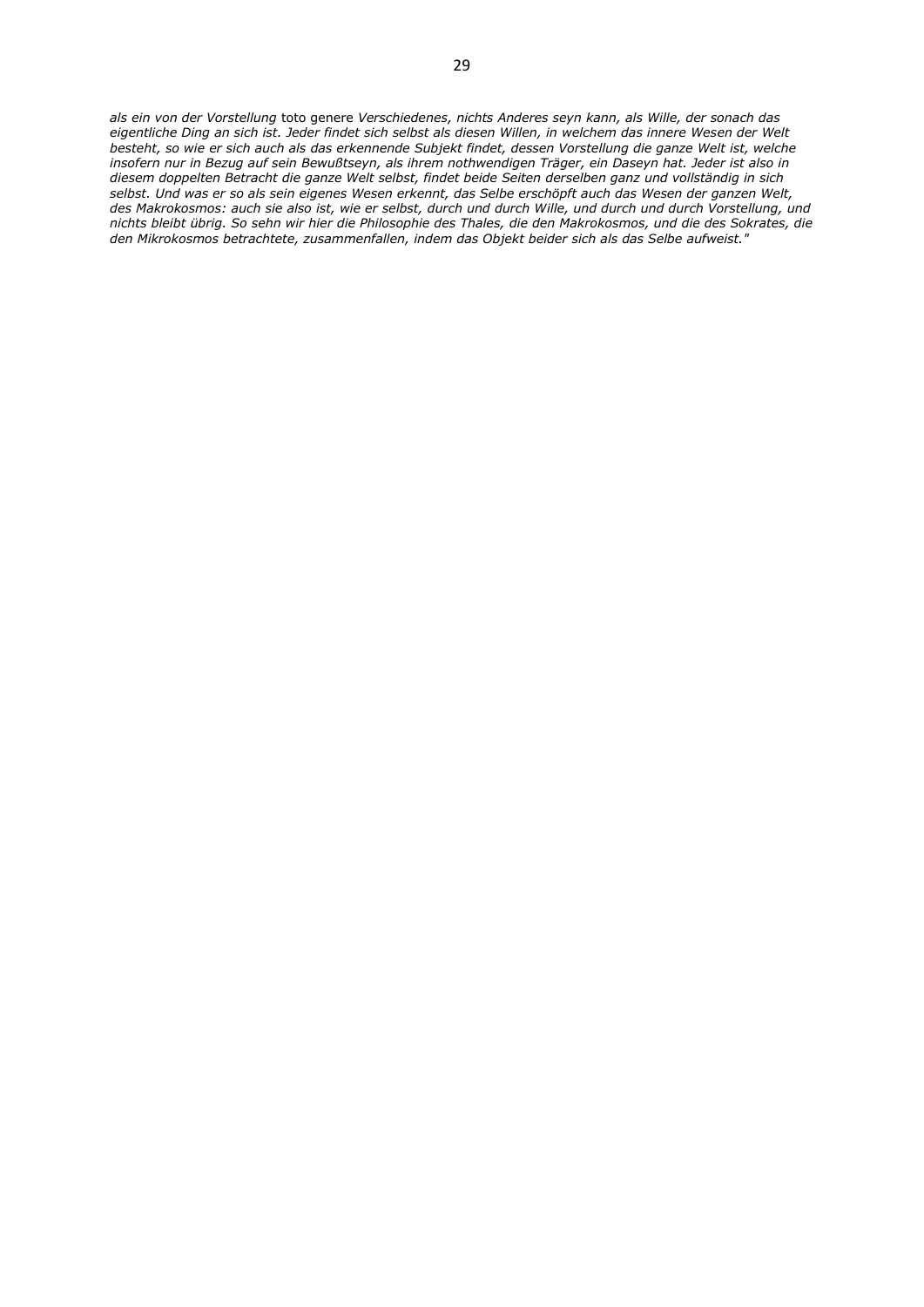#### **Kant**

#### **"Critique of Judgment"**

(KnA) p. 43, "*Den tiefsten Zusammenhang der Teleologie oder sagen wir geradezu des Prinzips der kleinsten Wirkung mit der Kantischen Gedankenwelt gewinnen wir erst, wenn wir uns der Kritik der Urteilskraft zuwenden, und zwar unter der Führung des hervorragenden Neukantianers Stadler,* ..."

(KnA) p. 55, " ... *so dürfen wir endgültig als Beziehung unseres Prinzips zur Kantischen Urteilskraft feststellen: D a s P r i n z i p d e r k l e i n s t e n W i r k u n g i n s e i n e r m o d e r n s t e n A l l g e m e i n h e i t i s t e i n e M a x i m e d e r r e f l e k t i e r e n d e n U r t e i l s k r a f t*."

A big miss-understanding concerning mathematical model of acknowledged physical laws is, that 'real numbers' are all real, in fact nearly all of them are transcendental; the set of rational numbers is a zero set in the sense of the Lebesgue integral, which is the standard inner product for probability theory and quantum theory. As a consequence every mathematical ((weak or strong) partial differential equation(s)) model, based on which a physical law is described, is per definition transcendental.

Current inconsistency between the mathematical model of quantum theory and gravity theory are therefore inconsistent from a mathematical model point of view in the transcendental area. The root causes of this are either over-determined axioms/principles (put in place by human reason/mind) or inconsistent axioms, if one rejects the (stupid?) option, that there can be two or more transcendental areas, which are "inconsistent" from a mathematical point of view.

Each mathematical model built on real numbers is per definition transcendental; if the model is declared as a physical law, this is building of human reason/*Vernunft*, which goes beyond human intellect/mind/ understanding/*Verstand*.

According to *Critique of Pure Reason* (*the area, which human develops by sensuous perception; Nature / recognition / notion / sensualism; causality*) the intellect a priori disposes about notions which prove right but which cannot a posteriori be verified. The same approach is applied by Kant in his **Critique of Practical** *Reason* (*the area, which human develops only in human thoughts/mind; human /will / freedom / transcendence / supernatural; purpose*) to "explain", why there is obviously a room of freedom for human beings to decide, while everything else in the Nature seems to determine by causality only. Not the intellect defines a priori laws/axioms, but the reason. The area of the *Critique of Practical Reason* is per definition the transcendence, which is the area, which can be acknowledged by the human being only in his thoughts. The same is true for real numbers, as mentioned above.

We emphasis, that variational equations are equivalent (if certain regularity requirements are fulfilled) to corresponding "operator norm (action) minimization" problems. This is per definition a model following a principle of "purpose/effectiveness", not of causality.

The concept of "effectiveness" (teleology) to build the bridge between *Critique of Pure Reason* and *Critique of Practical Reason*, answering the "problem of the concrete", was introduced by Kant in his "*Critique of Judgment* (CoJ)", (LuR), p. 121 "*Die teleologische Ureteilkraft*".

# **Quotes from (KaI)**

"*Als* (innerer Natur-) *Zweck ist ein Ding nur möglich, wenn es nicht ursprünglich von einem Mechanismus der Natur verursacht ist, sondern von einer Wirkung, die durch Begriffe bestimmt ist. Auch darf seine Form nicht vom Verstand alleine erkannt werden können. ..*

*Ich würde vorläufig sagen: das Ding existiert als Naturzweck, wenn es von sich selbst (obgleich in zwiefachem Sinne) Ursache und Wirkung ist.*

*Ein organisiertes Wesen ist also nicht bloß Maschine; denn die hat lediglich bewegende Kraft; sondern sie besitzt in sich bildende Kraft ..."*

Kant's CoJ is about the subjective (aesthetical) and objective (teleological) concept of judgement is about the following structure:

*Die teleologische Hypothese lautet, dass die Dinge vielleicht nicht alleine von wertfreier Chemie und Physik festgelegt werden, sondern außerdem noch von etwas anderem, nämlich einer kosmischen Prädisposition für die Schaffung von Leben, Bewusstsein und Wert, der von ihnen nicht ablösbar ist.*

*Der Hypothese einer natürlichen Teleologie zufolge besäße die Welt der Natur einen Hang, Wesen von der Art entstehen zu lassen, die ein Wohl haben -Wesen, für welche die Dinge gut oder schlecht sein können. Dies sind alle tatsächlichen und möglichen Lebensformen (Organismen).*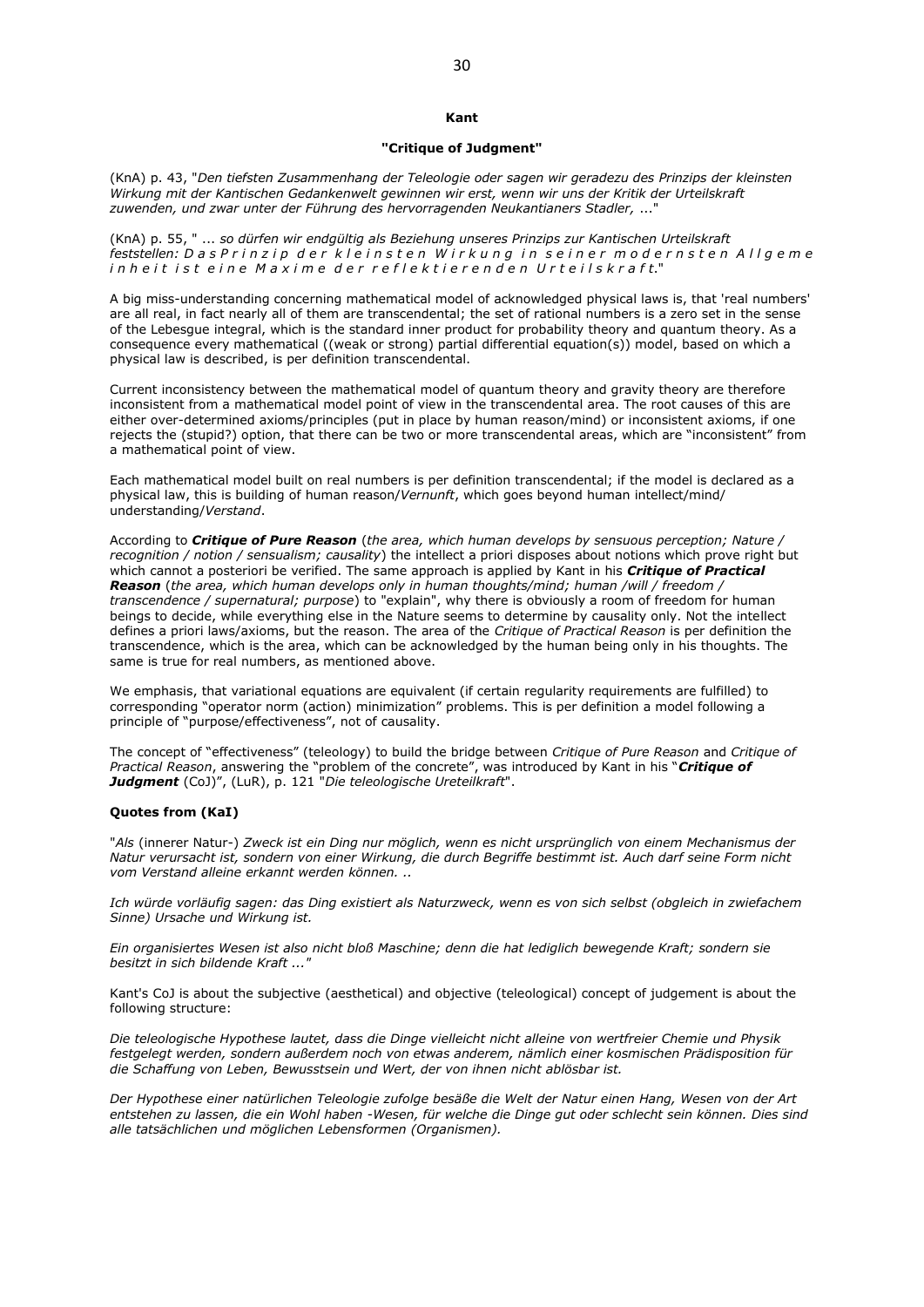#### **Heidegger**

**Heidegger's** concept of "*ontologische difference*" might provide the appropriate concept to link the philosophical terms of the-being / there-being with mathematical terms with respect to weak and strong PDO equations embedded in a distributional Hilbert scale framework.

#### **(ReW1)**

p. 519, "*Die ontologische Differenz ist … ein Grundbegriff. … Grundbegriffe …. Sind Begriffe, mit denen "der Grund" begriffen, gegriffen, gefaßt, ja überhaupt erst erreicht, ja zuvor erst auch nur erahnt werden soll". … selbstwidersprüchliche Moment bestimmt auch den Grundbegriff der ontologischen Differenz."*

p. 520, "*Der Unterschied kann jetzt nur so gedacht werden, dass er gleichzeitig als ein Unterschied 'in' und 'ausserhalb' des Daseins gedacht wird; wobei das 'in' und 'ausserhalb' gleichermassen als räumlich und zeitlich und als nicht-räumlich und nicht-zeitlich zu verstehen ist. Die logisch unzulässige Kombination von 'innerhalb' und 'ausserhalb" zeigt an, dass die Dimension der Alltagspraxis, für die das Gesetzt der Kausalität und des Widerspruchsverbots gilt, transzendiert wird*."

p. 522, "*Wissenschaftliche Erkenntnis scheint zunächst etwas zu sein, was …. in der empirischen Welt vorkommt – es gibt sie einfach: Sie ist ein Seiendes unter Seienden. Damit aber, dass dieses Seiende, weil es ja nicht nur 'ist', sondern anderes Seiende objektivieren, zum Gegenstand machen kann und somit einen Unterschied zwischen sich und dem Objekt legen kann, zeigt sich, dass es etwas gibt, was diese Ebene des Seienden übersteigt – nennen wir es 'Sein'."*

p. 523, "Wir sollten Denken nicht nur als Feststellen von Qualitäten und Ursachen/Folgen verstehen, sondern *vor allem als Fragen danach, wie das möglich ist." … Dieses Fragen ist ein Fragen nach der besonderen Art, in der die Wesen, die so fragen, 'sind'. Es ist ein Fragen nach dem Sein des Seienden – also nach dem Unterschied von Sein und Seiendem. … Das heisst also, dass es das Sein nicht mehr gab, als es vergessen wurde. Das Sein gibt es erst dann wieder, wenn es gedacht wird.*

*Wissenschaftliche Erkenntnisse werden in Urteilen gefasst. Die Übereinstimmung zwischen dem Urteil und der Wirklichkeit aber bleibt unsicher. Jede sogenannte Verifikation ist ja auch nichts weiter als wieder ein Urteil. …Jedes Urteil ist Interpretation, oder, wie Heidegger es nennt 'Verstehen'."*

p. 526, "*Wahrheit", so meint Heidegger, ist bei Plato und Aristoteles definitiv als Richtigkeit der Aussage (miss-) verstanden worden. … Das richtige Urteil beruht dabei auf einem angemessenen Vorstellen, das sich entweder – idealistisch – auf das vorgestellte (perceptum oder idea) oder auf den Gegenstand (Realismus) bezieht*."

p. 527, "*Heidegger fasst nun seinerseits die Beziehung zwischen Denken und Seiendem als 'Offenheit'. Nur Dank der Offenheit ist Richtigkeit möglich - nicht umgekehrt*."

p. 529, "*Die Grundfrage richtet sich nun auf das 'Kehrige' von Seyn und Seiendem, das sich im Dasein ereignet. Seyn und Seiendes werden nun als Gegensätze, die sich zu einander kehren, in einer Einheit gefasst. Sie sind dabei nicht als Teile eines Ganzes zu begreifen, denn sie sind zugleich Teil und ganzes, indem sie jeweils füreinander – und für sich – das Andere und das Selbe sind. .... Heidegger verabschiedet sich hier von seinem Ansatz in Sein und Zeit".*

p. 531, "*Es gibt also eine klar fassbare Korrespondenz zwischen Seyn und Da-sein*."

p. 537, "*Mit dem Denken der kehre setzte in Heideggers Denken eine radikale und konsequente Änderung ein. Mit ihm löst er erst die radikalen Versprechen aus Sein und Zeit ein."*

p. 538, "*Dieser Versuch artikuliert sich beispielhaft in der Auflösung der gängigen Vorstellungen von Identität und Differenz*."

(ReW) p. 32, "*Wissenschaftliche Erkenntnisse werden in Urteilen gefasst. Die Übereinstimmung zwischen dem Urteil und der Wirklichkeit aber bleibt unsicher. Jede so genannte Verifikation ist ja auch nichts weiter als wieder ein Urteil. Deswegen ist es ratsam, von vornherein zu akzeptieren, dass Urteile keinen absoluten Wahrheitsanspruch geltend machen können. Jedes Urteil ist Interpretation oder, wie Heidegger es nennt, "*Verstehen*"."*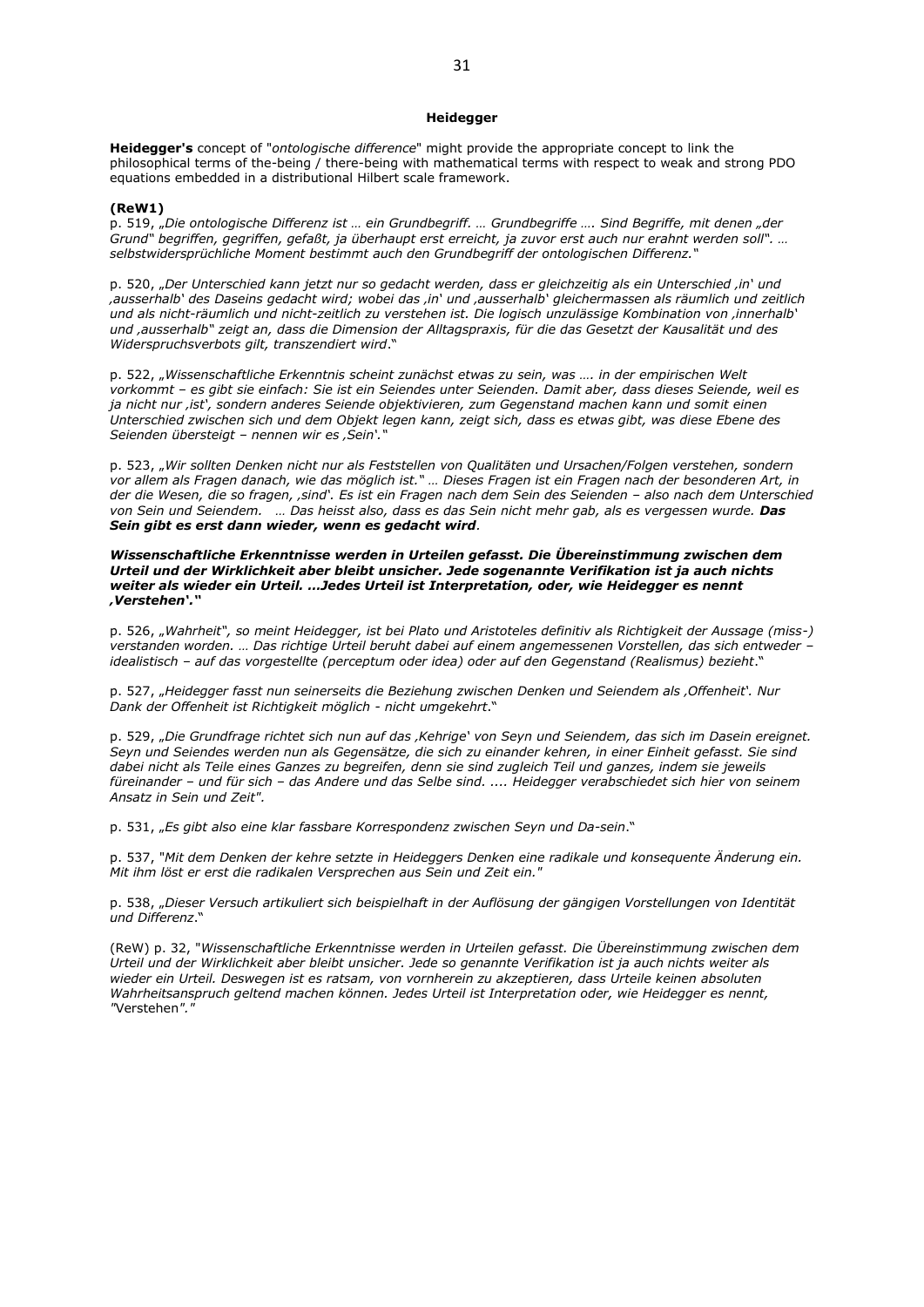#### **Heidegger**

#### **"Science" and "Ontological Difference"**

"*The "logical" concept of science understands science with respect to its results and defines it to be a "nexus of explanatory and true — i.e., valid, correctly formed — propositions". The existential concept of science understands it, in contrast, to be a mode of existence and therefore to be a mode of being-in-the-world, a mode that uncovers or discloses either what-is or being. A fully adequate existential interpretation of science can only be carried out once the sense of being and the relation between being and truth have been understood on the basis of the temporality of existence…It is only within this understanding that the ideal of phenomenology can be developed — in contradistinction to the pre-conception that has already been indicated.*

*The essence of what today is called science is research. It is essential to research that cognition, as practice, orient itself toward a realm of beings — of nature or of history. Here, procedure does not mean just method or procedure; every practice has need of an open region within which it already moves. However, the opening up of such a region is the basic practice of research. The opening-up is carried out here by projecting within some*  realm of beings, e.g., within nature, a definite outline of nature-processes. The project predelineates in what way cognitive practice has to commit itself to the region which is opened up. It is this commitment or stricture which is the rigor of research. Through its projection of the outline and through the definition of rigor, the *practice of research assures itself of its region of objects within the relevant realm of being.*

*Only on the way toward solving the basic ontological problem of the difference and relationship between being and beings can the Kantian thesis "being is not a real predicate" be at once both grounded and complimented by a radical interpretation of being at large as extantness (actuality, being there, existence)."*